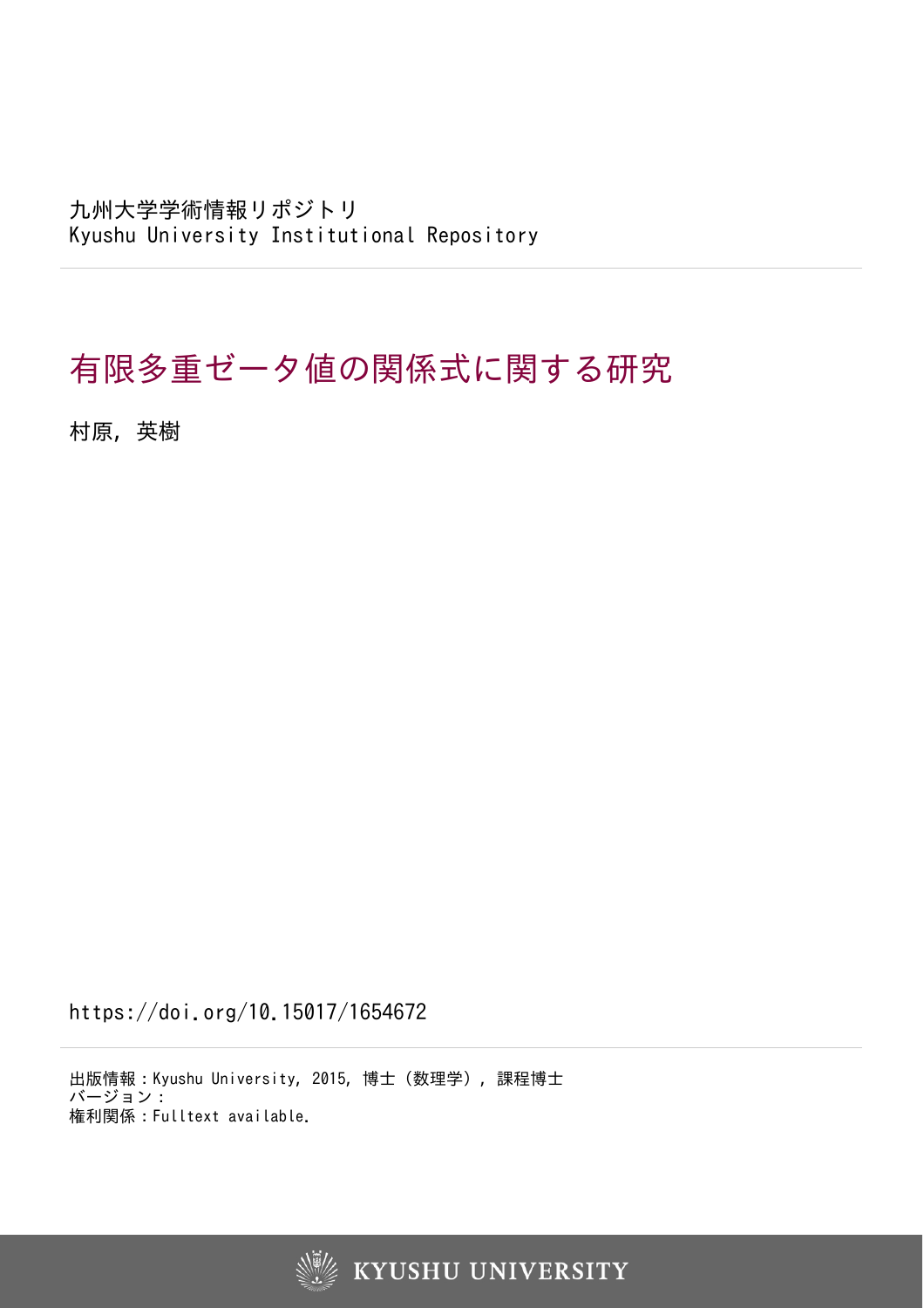# A study on relations among finite multiple zeta values

Hideki Murahara

Doctoral thesis, January 2016

Graduate School of Mathematics

Kyushu University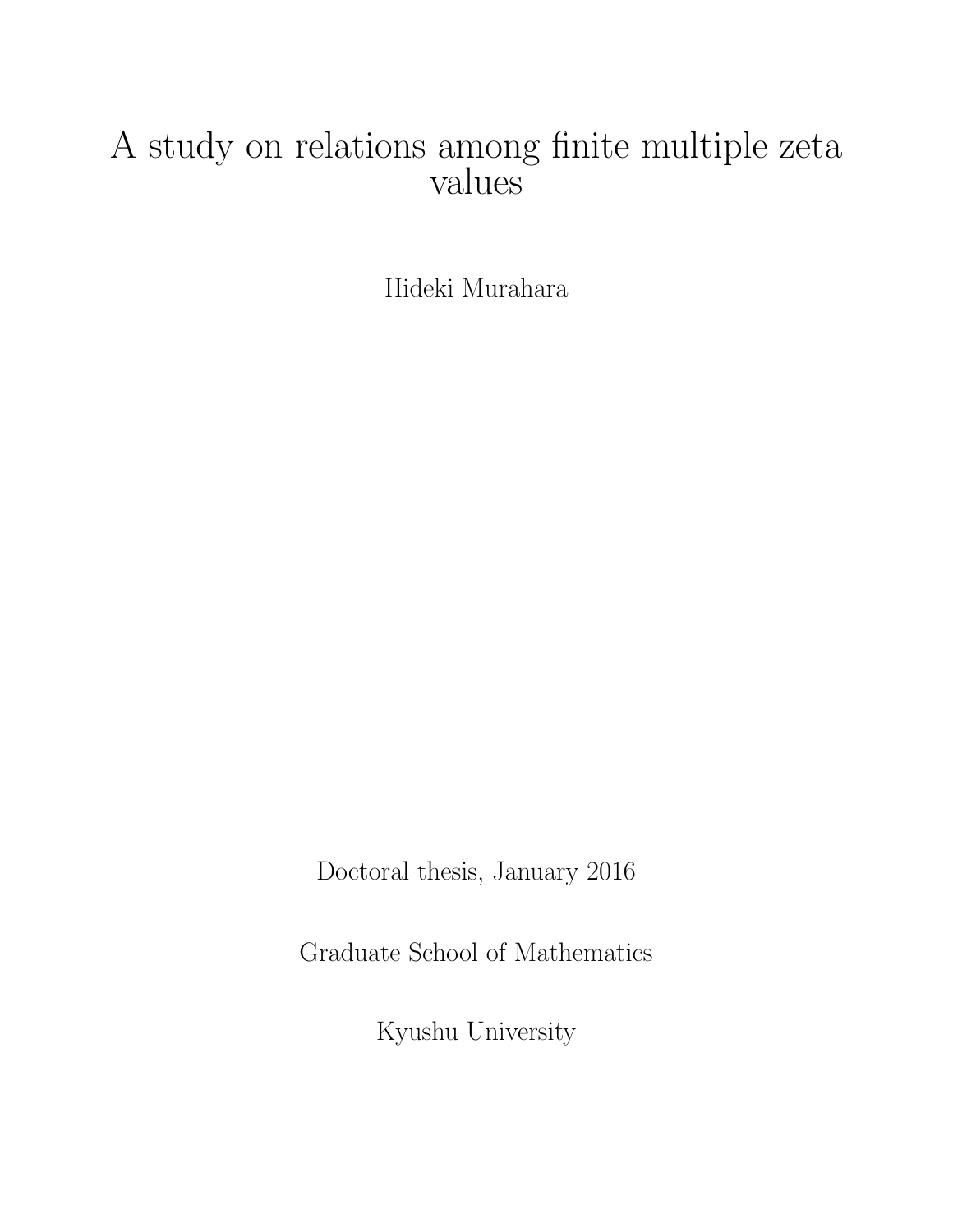## **Acknowledgments**

First and foremost, I offer my deepest and sincerest gratitude to Professor Masanobu Kaneko. He has supported me throughout my thesis with his patience and knowledge whilst allowing me the room to work in my own ways. His patience and support helped me overcome several difficult situations and complete this thesis. I could not have imagined having a better advisor and mentor for my studies. I also appreciate him for his dedication towards mathematics and gentle manners both of which are my important goals and, I would like to add that his existence always led me to constructive directions. I hope that one day I would become as good an advisor to my students as he has been to me.

I would like to express my great appreciation to Professor Kentaro Ihara, Professor Yasuo Ohno and Professor Hirobumi Tsumura for their insightful comments and professional advices.

I would also like to express my gratitude to Professor Shingo Saito for his advice and encouragement. Several times, I was assisted by his indications which were based on his profound knowledge. His generous comments during seminars helped me greatly and his existence has always been very motivating.

My sincere thanks also goes to my colleagues especially Kojiro Oyama, Soma Purkait and Mika Sakata. They gave me a lot of valuable comments in the seminar. They have always been extremely nice to me.

Last but not the least, I would like to thank my family. None of this would have been possible without the love and patience of my family. I thank my parents, Masaki and Eiko for giving birth to me at the first place and supporting me spiritually throughout my life. I am grateful to my wife, Shoko, for encouraging and supporting me always with deep affection. Her support, encouragement, quiet patience and unwavering love were undeniably the bedrock upon which I was able to lean. My two sons, Akira and Takeshi, have been my primary motivation. I also thank my wife's mother, Yoshiko, for her behind-the-scenes support. I have my deepest appreciation towards them for their love, understanding and inspiration.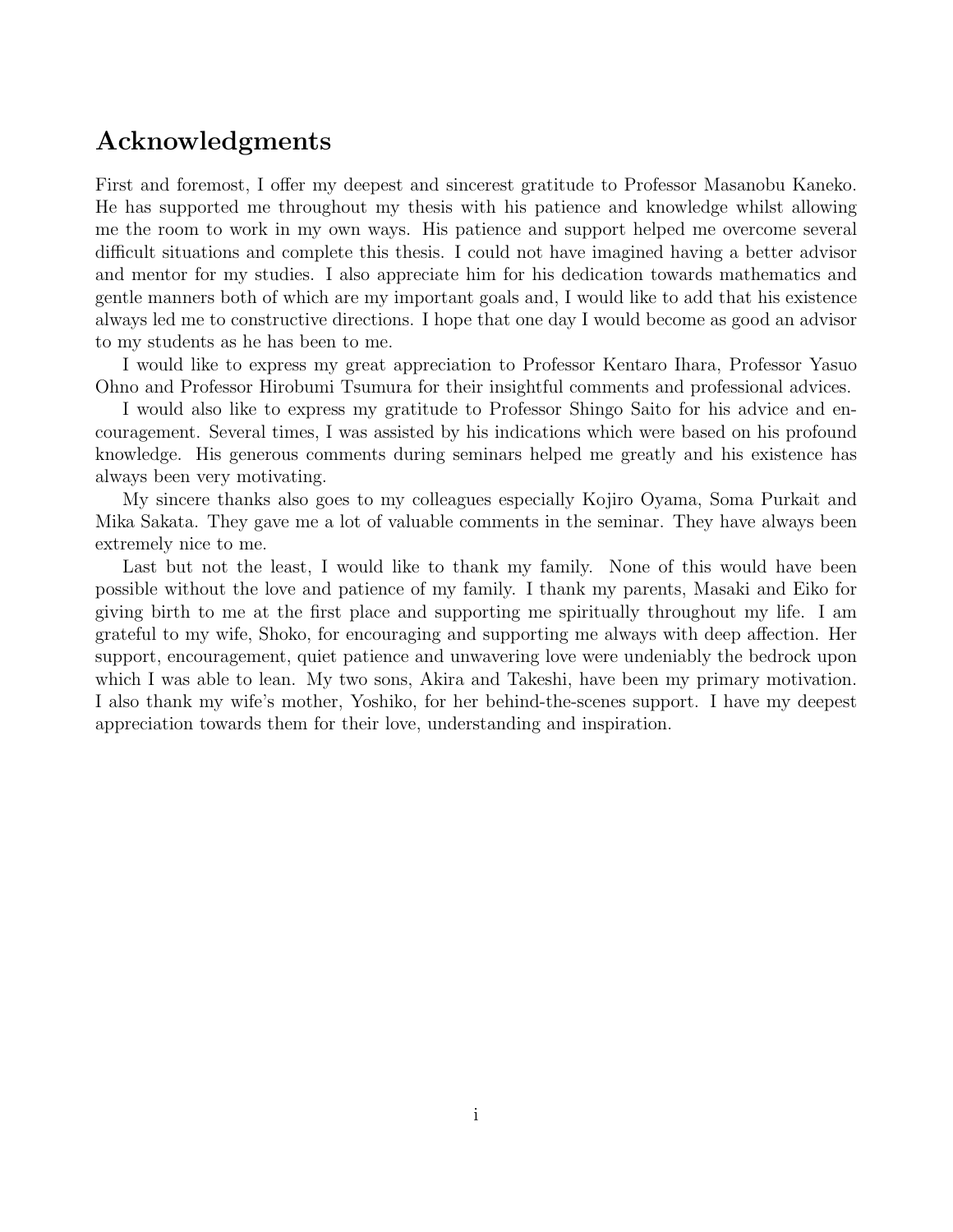# **Contents**

| $\mathbf{1}$   |     | Introduction<br>$\mathbf{1}$                                                                            |
|----------------|-----|---------------------------------------------------------------------------------------------------------|
| $\overline{2}$ |     | $\overline{2}$<br>Multiple zeta values                                                                  |
|                | 2.1 | $\overline{2}$                                                                                          |
|                | 2.2 | 3                                                                                                       |
|                | 2.3 | $\overline{5}$                                                                                          |
|                |     | $\overline{5}$<br>The series expressions and the harmonic product of $MZVs$<br>2.3.1                    |
|                |     | $\overline{5}$<br>The iterated integral expressions and the shuffle product of $MZVs \ldots$ .<br>2.3.2 |
|                | 2.4 | 6                                                                                                       |
|                |     | $\overline{7}$<br>2.4.1                                                                                 |
|                |     | $\overline{7}$<br>2.4.2                                                                                 |
|                | 2.5 | 9                                                                                                       |
|                |     | 9<br>2.5.1                                                                                              |
|                |     | 9<br>2.5.2                                                                                              |
|                |     | 2.5.3<br>10                                                                                             |
|                | 2.6 | Some other known results<br>11                                                                          |
|                |     | Duality theorem and Sum formula for MZVs<br>12<br>2.6.1                                                 |
|                |     | 13<br>2.6.2                                                                                             |
|                |     | 13<br>2.6.3                                                                                             |
| 3              |     | Finite multiple zeta values<br>15                                                                       |
|                | 3.1 | 15                                                                                                      |
|                | 3.2 | 17                                                                                                      |
|                | 3.3 | 20                                                                                                      |
|                | 3.4 | 20                                                                                                      |
|                |     | 21<br>3.4.1                                                                                             |
|                |     | 22<br>3.4.2                                                                                             |
|                |     | 24<br>3.4.3                                                                                             |
|                | 3.5 | 26                                                                                                      |
|                |     | 26<br>3.5.1                                                                                             |
|                |     | 30<br>3.5.2                                                                                             |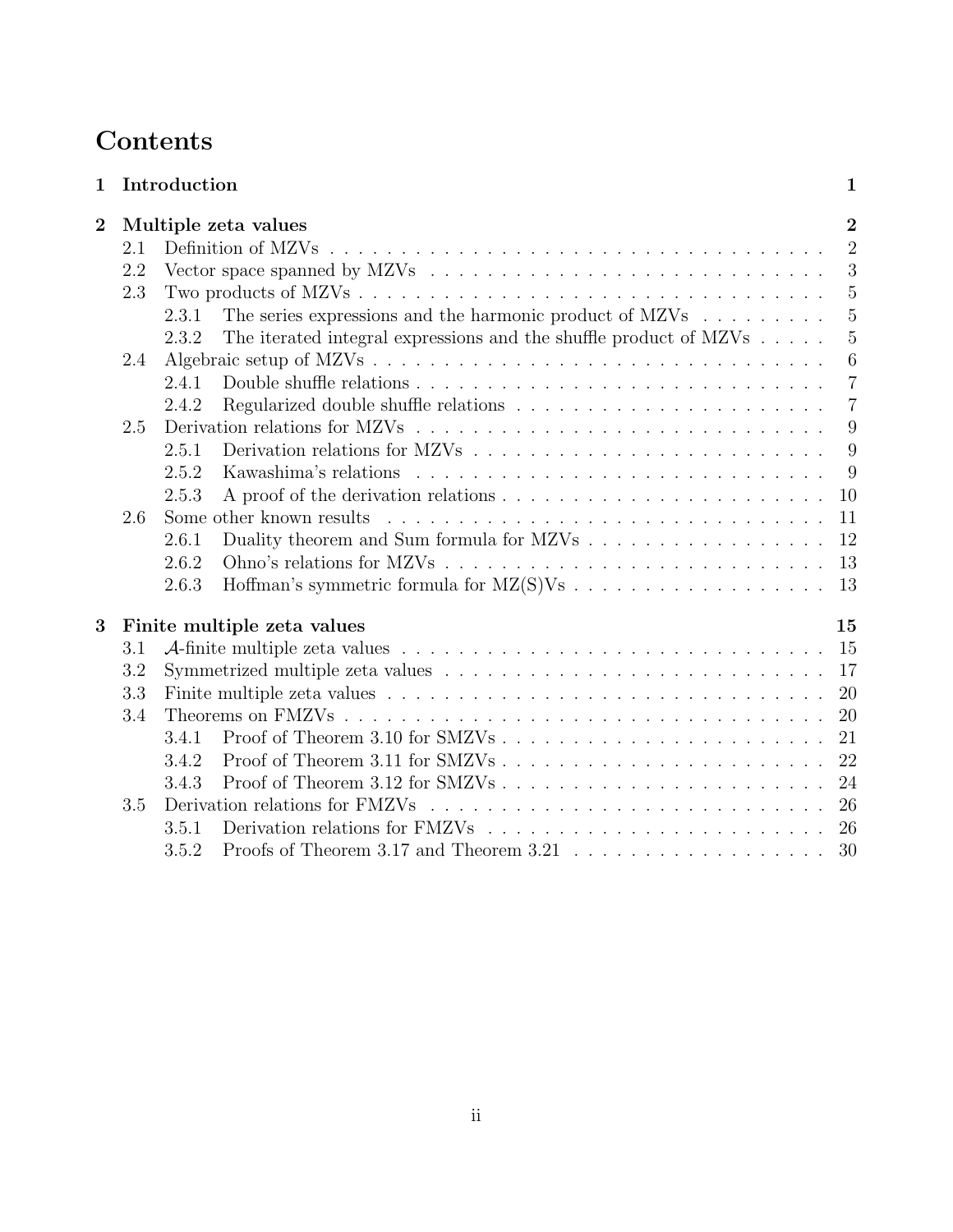## **1 Introduction**

In this paper, we prove several relations of finite multiple zeta values. The multiple zeta values are multi-variate generalizations of the values of the Riemann zeta function at positive integers. These real numbers are known to be related to number theory, knot theory, quantum field theory, arithmetic geometry and so on. The research on multiple zeta values began in 18th century by C. Goldbach and L. Euler. Euler considered the multiple zeta values in the case of depth two, and in 1990's, D. Zagier and M. Hoffman treated general depth for the first time.

In recent years, two types of finite versions of multiple zeta values, *A*-finite multiple zeta values and symmetrized multiple zeta values have been investigated. The *A*-finite multiple zeta value is a collection of certain finite sums whose setting was given by Zagier. The symmetrized multiple zeta value was introduced by M. Kaneko and Zagier to establish a crucial bridge between the multiple zeta values and *A*-finite multiple zeta values.

For these two types of finite multiple zeta values, Kaneko and Zagier conjectured that the algebra generated by *A*-finite multiple zeta values and the algebra generated by symmetrized multiple zeta values are isomorphic. From this point of view, we expect exactly the same equations hold for *A*-finite multiple zeta values and symmetrized multiple zeta values.

In this thesis, we mainly focus on the relations among finite multiple zeta values. We prove three theorems (symmetric formula, sum formula and height-one duality theorem) for symmetrized multiple zeta values. We also prove the derivation relations for both of the finite multiple zeta values. Moreover, we give an alternative proof of the original derivation relations due to K. Ihara, Kaneko and Zagier by using Kawashima's relations.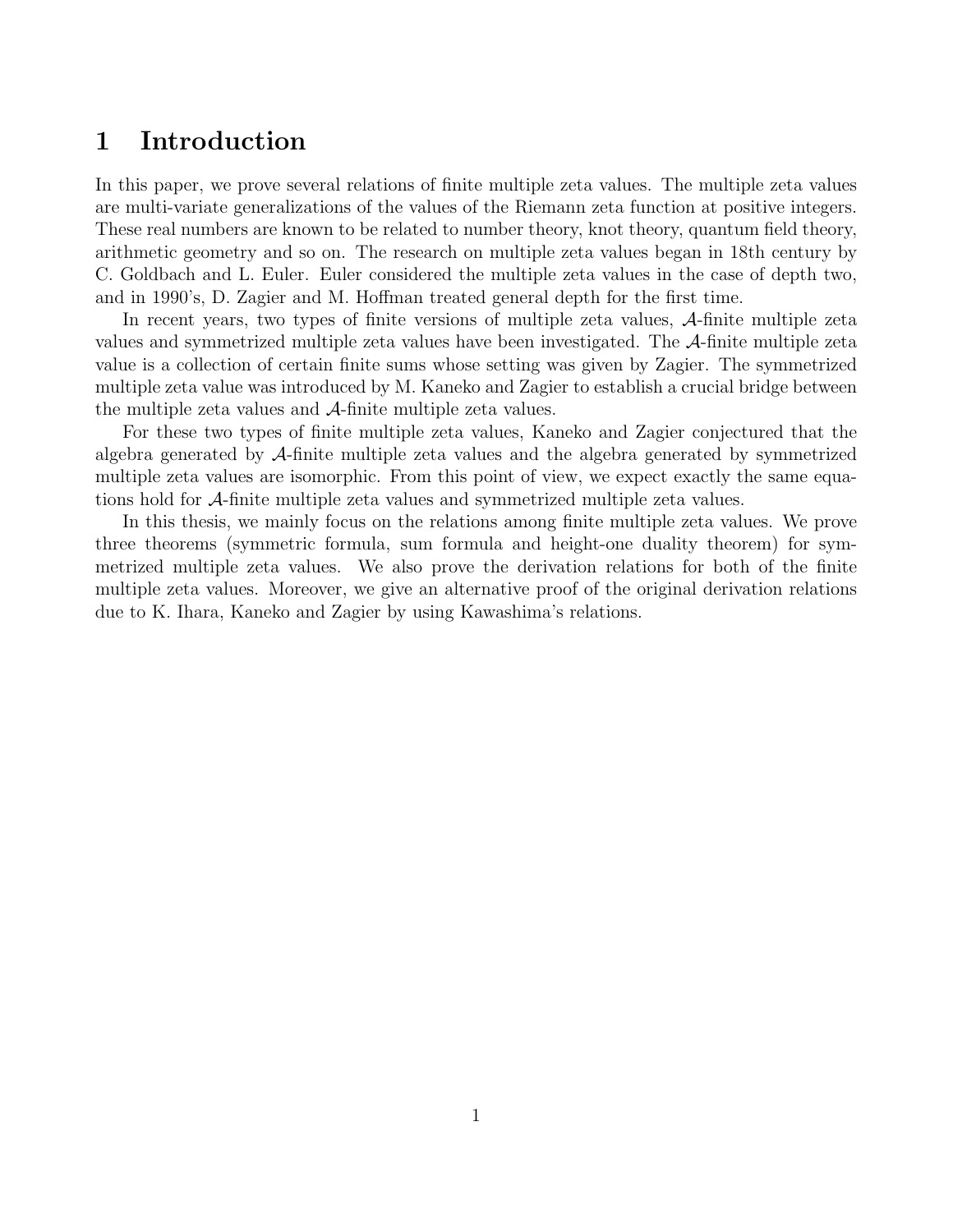# **2 Multiple zeta values**

## **2.1 Definition of MZVs**

We first review the theory of multiple zeta values. For integers  $k_1, \ldots, k_d \in \mathbb{Z}_{\geq 1}$  with  $k_1 \geq 2$ , the multiple zeta value (MZV) and the multiple zeta star value (MZSV) are defined by

$$
\zeta(k_1,\ldots,k_d) = \sum_{n_1>\cdots>n_d\geq 1} \frac{1}{n_1^{k_1}\cdots n_d^{k_d}},
$$

$$
\zeta^{\star}(k_1,\ldots,k_d) = \sum_{n_1\geq \cdots\geq n_d\geq 1} \frac{1}{n_1^{k_1}\cdots n_d^{k_d}},
$$

respectively. The MZVs are the convergent special values of the multiple zeta function at positive integers. For an index  $\mathbf{k} = (k_1, \ldots, k_d) \in (\mathbb{Z}_{\geq 1})^d$ , the integer  $k_1 + \cdots + k_d$  is called the weight of **k** (denoted by  $|\mathbf{k}|$ ) and the integer *d* is called the depth of **k** (denoted by  $l(\mathbf{k})$ ). We say an index  $\mathbf{k} = (k_1, \ldots, k_d)$  is admissible if  $k_1 \geq 2$ . It is known that multiple zeta values can be written as a linear combination of multiple zeta star values and vice versa. For example,

$$
\zeta^*(k_1, k_2) = \zeta(k_1, k_2) + \zeta(k_1 + k_2),
$$
  
\n
$$
\zeta^*(k_1, k_2, k_3) = \zeta(k_1, k_2, k_3) + \zeta(k_1 + k_2, k_3) + \zeta(k_1, k_2 + k_3) + \zeta(k_1 + k_2 + k_3),
$$
  
\n
$$
\zeta^*(k_1, k_2, k_3, k_4) = \zeta(k_1, k_2, k_3, k_4) + \zeta(k_1 + k_2, k_3, k_4) + \zeta(k_1, k_2 + k_3, k_4) + \zeta(k_1, k_2, k_3 + k_4)
$$
  
\n
$$
+ \zeta(k_1 + k_2 + k_3, k_4) + \zeta(k_1 + k_2, k_3 + k_4) + \zeta(k_1, k_2 + k_3 + k_4)
$$
  
\n
$$
+ \zeta(k_1 + k_2 + k_3 + k_4),
$$
  
\n...

and

$$
\zeta(k_1, k_2) = \zeta^*(k_1, k_2) - \zeta^*(k_1 + k_2),
$$
  
\n
$$
\zeta(k_1, k_2, k_3) = \zeta^*(k_1, k_2, k_3) - \zeta^*(k_1 + k_2, k_3) - \zeta^*(k_1, k_2 + k_3) + \zeta^*(k_1 + k_2 + k_3),
$$
  
\n
$$
\zeta(k_1, k_2, k_3, k_4) = \zeta^*(k_1, k_2, k_3, k_4) - \zeta^*(k_1 + k_2, k_3, k_4) - \zeta^*(k_1, k_2 + k_3, k_4) - \zeta^*(k_1, k_2, k_3 + k_4)
$$
  
\n
$$
+ \zeta^*(k_1 + k_2 + k_3, k_4) + \zeta^*(k_1 + k_2, k_3 + k_4) + \zeta^*(k_1, k_2 + k_3 + k_4)
$$
  
\n
$$
- \zeta^*(k_1 + k_2 + k_3 + k_4),
$$
  
\n...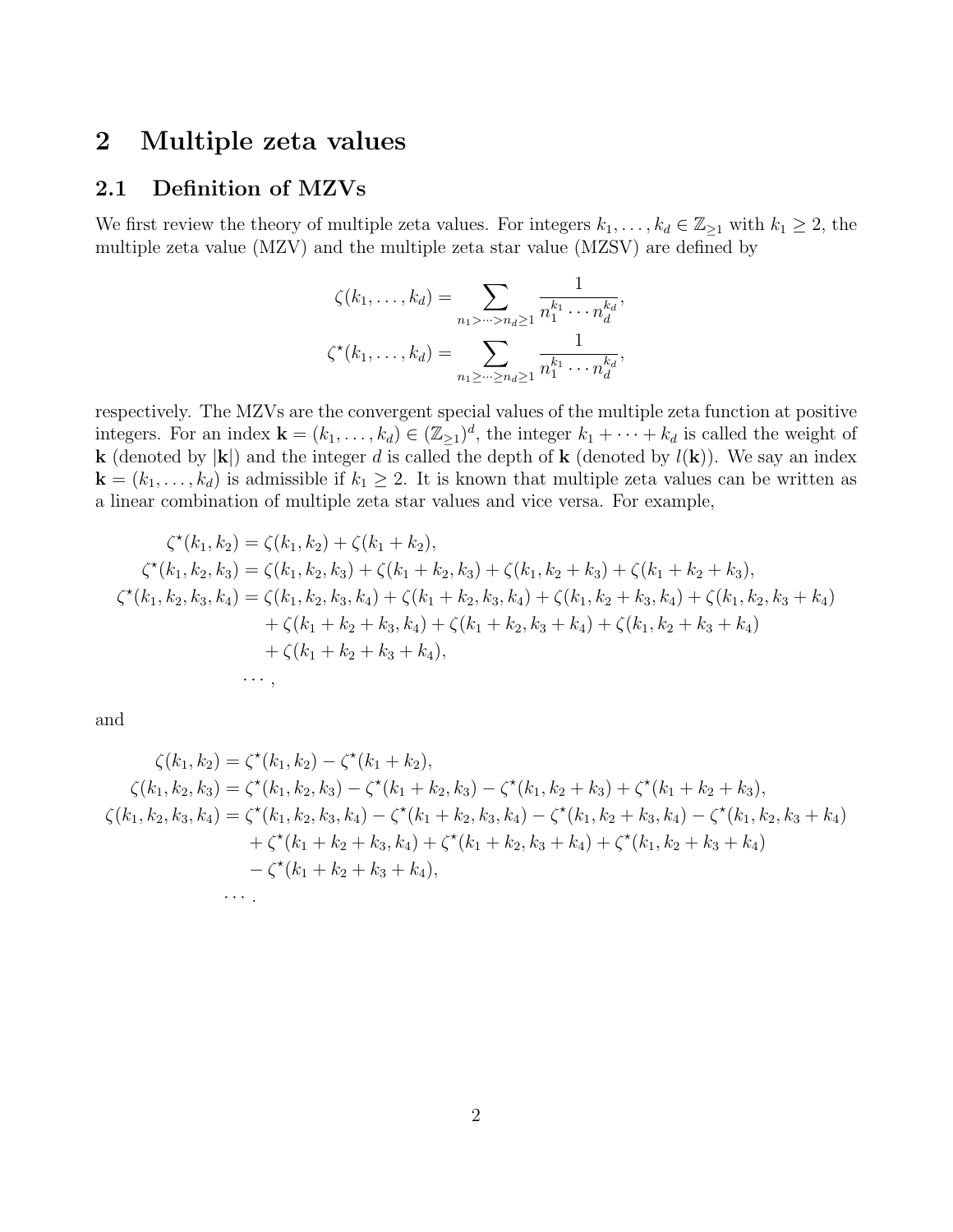|                      | $\text{wt} = 2 \mid \text{wt} = 3 \mid$ | $wt = 4$                 | $wt = 5$                                   |
|----------------------|-----------------------------------------|--------------------------|--------------------------------------------|
| $dep = 1   \zeta(2)$ | $\zeta(3)$                              | $\zeta(4)$               | $\zeta(5)$                                 |
| $dep = 2$            | $\zeta(2,1)$                            | $\zeta(3,1), \zeta(2,2)$ | $\zeta(4,1), \zeta(3,2), \zeta(2,3)$       |
| $dep = 3$            |                                         | $\zeta(2,1,1)$           | $\zeta(3,1,1), \zeta(2,2,1), \zeta(2,1,2)$ |
| $dep = 4$            |                                         |                          | $\zeta(2,1,1,1)$                           |

We make a table of multiple zeta values with lower weight and depth.

|                       | $wt = 6$                                                                                       |
|-----------------------|------------------------------------------------------------------------------------------------|
| $\deg$ = 1 $\zeta(6)$ |                                                                                                |
|                       | dep = 2 $\left[\zeta(5,1), \zeta(4,2), \zeta(3,3), \zeta(2,4)\right]$                          |
|                       | dep = $3   \zeta(4,1,1), \zeta(3,2,1), \zeta(3,1,2), \zeta(2,3,1), \zeta(2,2,2), \zeta(2,1,3)$ |
|                       | dep = $4   \zeta(3,1,1,1), \zeta(2,2,1,1), \zeta(2,1,2,1), \zeta(2,1,1,2)$                     |
|                       | $\deg$ = 5 $\zeta(2, 1, 1, 1, 1)$                                                              |

We note that the number of multiple zeta values of weight *k* and depth *d* is  $\binom{k-2}{d-1}$  $_{d-1}^{k-2}$ ), and of weight *k* is  $2^{k-2}$ .

## **2.2 Vector space spanned by MZVs**

We describe the vector space over Q spanned by MZVs.

## **Definition 1.**

$$
\mathcal{Z}_0 = \mathbb{Q}, \quad \mathcal{Z}_1 = \{0\},
$$
  
\n
$$
\mathcal{Z}_k = \sum_{\substack{\text{weight}=k, \\ d \ge 1}} \mathbb{Q} \cdot \zeta(k_1, \dots, k_d) \quad (k_1 \ge 2),
$$
  
\n
$$
\mathcal{Z} = \sum_{k=0}^{\infty} \mathcal{Z}_k.
$$

The vector space *Z* becomes a Q-algebra. Moreover, *Z* has two product rules, which are called the harmonic (stuffle) product and the shuffle product. These products yield many linear relations, which are called (generalized) double shuffle relations among MZVs. The former product is obtained by considering the product of two defining series of MZVs and the latter is by the iterated integral expression of MZVs. In general, the product of MZVs with weight *k* and *k ′* is a linear combination of MZVs with weight  $k + k'$ , which implies that  $\mathcal{Z}_k \cdot \mathcal{Z}_{k'} \subset \mathcal{Z}_{k+k'}$ . These products will be explained in the following sections. If we replace  $\zeta(k_1,\ldots,k_d)$  by  $\zeta^*(k_1,\ldots,k_d)$ , the corresponding vector space is the same one since any MZSVs can be expressed as a linear combination of MZVs and vice versa.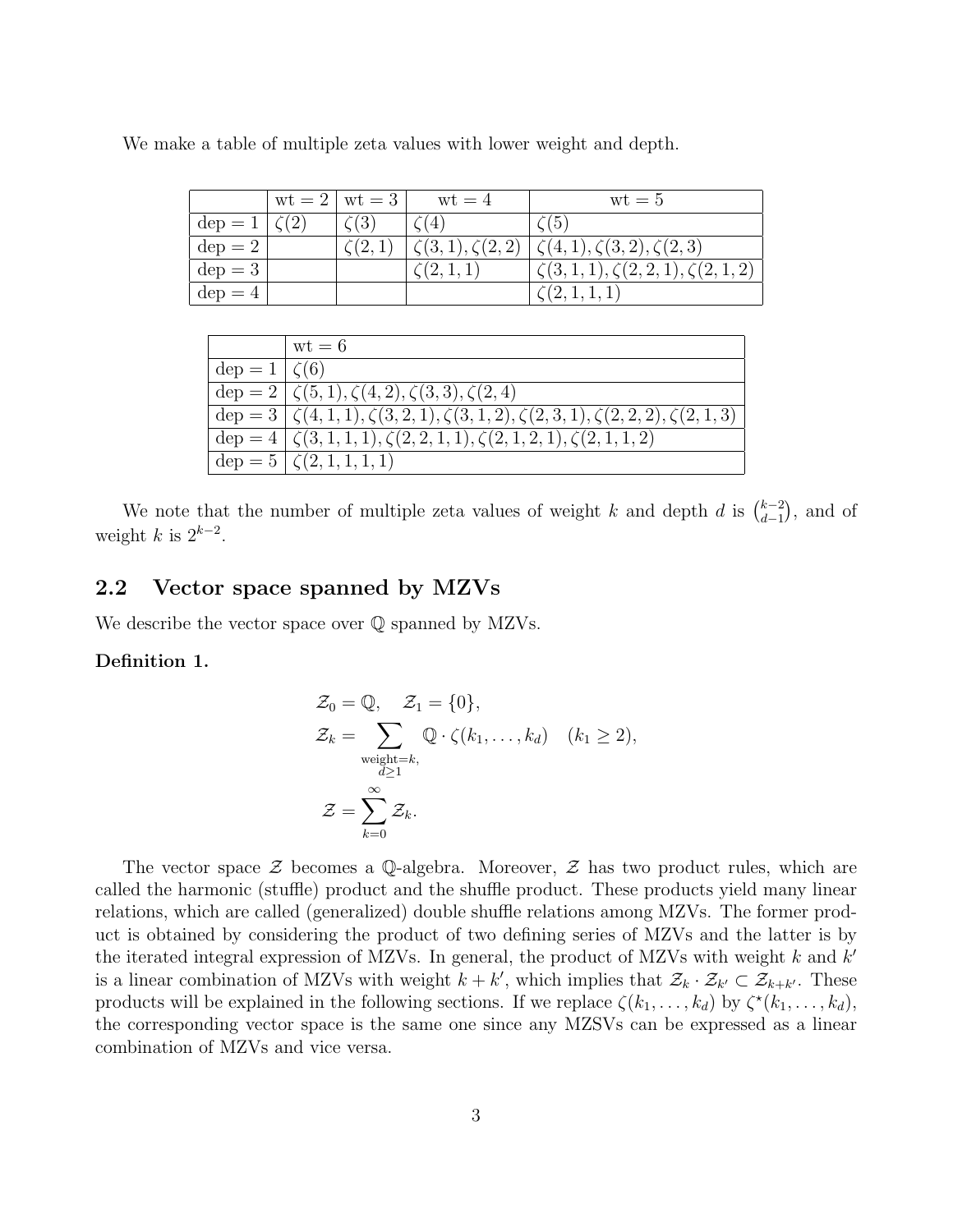The MZVs of weight 2 is only  $\zeta(2)$ . Then, we find  $\mathcal{Z}_2 = \mathbb{Q} \cdot \zeta(2)$ . As for the weight 3 and 4 cases, it is known that  $\mathcal{Z}_3 = \mathbb{Q} \cdot \zeta(3)$  and  $\mathcal{Z}_4 = \mathbb{Q} \cdot \zeta(4)$ . This is because we have the following relations:

$$
\zeta(2,1) = \zeta(3) \quad \text{(in weight 3)},
$$
  
\n
$$
\zeta(2,1,1) = \zeta(4), \zeta(3,1) + \zeta(2,2) = \zeta(4), \ 4\zeta(3,1) = \zeta(4) \quad \text{(in weight 4)}
$$

by the duality theorem, the sum formula and the double shuffle relations, which will be explained later. For the weight  $k \geq 5$  cases, the basis of  $\mathcal{Z}_k$  are not determined. In [33], D. Zagier made a conjecture on the dimension of the Q-vector space generated by MZVs of weight *k*.

**Conjecture 1** (Zagier [33])**.** *We have*

$$
dim_{\mathbb{Q}}\mathcal{Z}_k=d_k,
$$

*where*  $d_k$  *is the non-negative integer satisfying the following recurrence relation.* 

$$
d_k = d_{k-2} + d_{k-3} \ (k \ge 3), \ d_0 = 1, \ d_1 = 0, \ d_2 = 1.
$$

|       |   |   | ∸ | ິ |   | $\tilde{\phantom{a}}$ |             | -        |              | ັ                               | <b>.</b>               | --            | --       | 10<br>⊥∪     |      | -<br>- 12 P.M |
|-------|---|---|---|---|---|-----------------------|-------------|----------|--------------|---------------------------------|------------------------|---------------|----------|--------------|------|---------------|
| $u_k$ |   | ╰ |   |   | - | ∸                     |             |          |              | $\tilde{\phantom{a}}$<br>$\sim$ | $\overline{ }$         | ັ             | -- --    | $\sim$<br>10 |      | ↩             |
| ∩k∙   | _ |   | - | ∸ | - | $\check{~}$           | $\mathbf v$ | າດ<br>◡▱ | $\sim$<br>04 | 128                             | $\Omega$ $\sim$<br>250 | $\sim$<br>·⊥∠ | UZ4<br>- | റല<br>2048   | 4096 | ◡▴◡▱          |

A. Goncharov [10], P. Deligne–Goncharov [8] and T. Terasoma [31] proved that the number *d<sup>k</sup>* gives an upper bound of the dimension of the space generated by MZVs of weight *k*. The number  $d_k$  is far smaller than the total number  $2^{k-2}$  of indices of weight k, hence there should be a lot of relations among MZVs.

**Theorem 2.1** (Goncharov [10], Deligne–Goncharov [8], Terasoma [31])**.** *The inequality*

$$
dim_{\mathbb{Q}}\mathcal{Z}_k \leq d_k
$$

*holds.*

As for the basis of MZVs, M. Hoffman made the following conjecture in [12], which has recently been solved by F. Brown in [6].

**Theorem 2.2** (conjectured by Hoffman [12], proved by Brown [6])**.** *The space Z is generated by MZVs whose component is* 2 *or* 3*.*

Conjecture 1 is solved if all MZVs whose component is 2 or 3 are linearly independent over Q. However, it would be hard to solve the problem, since no single example of *k* is known at present where  $dim_{\mathbb{Q}} \mathcal{Z}_k \geq 2$ .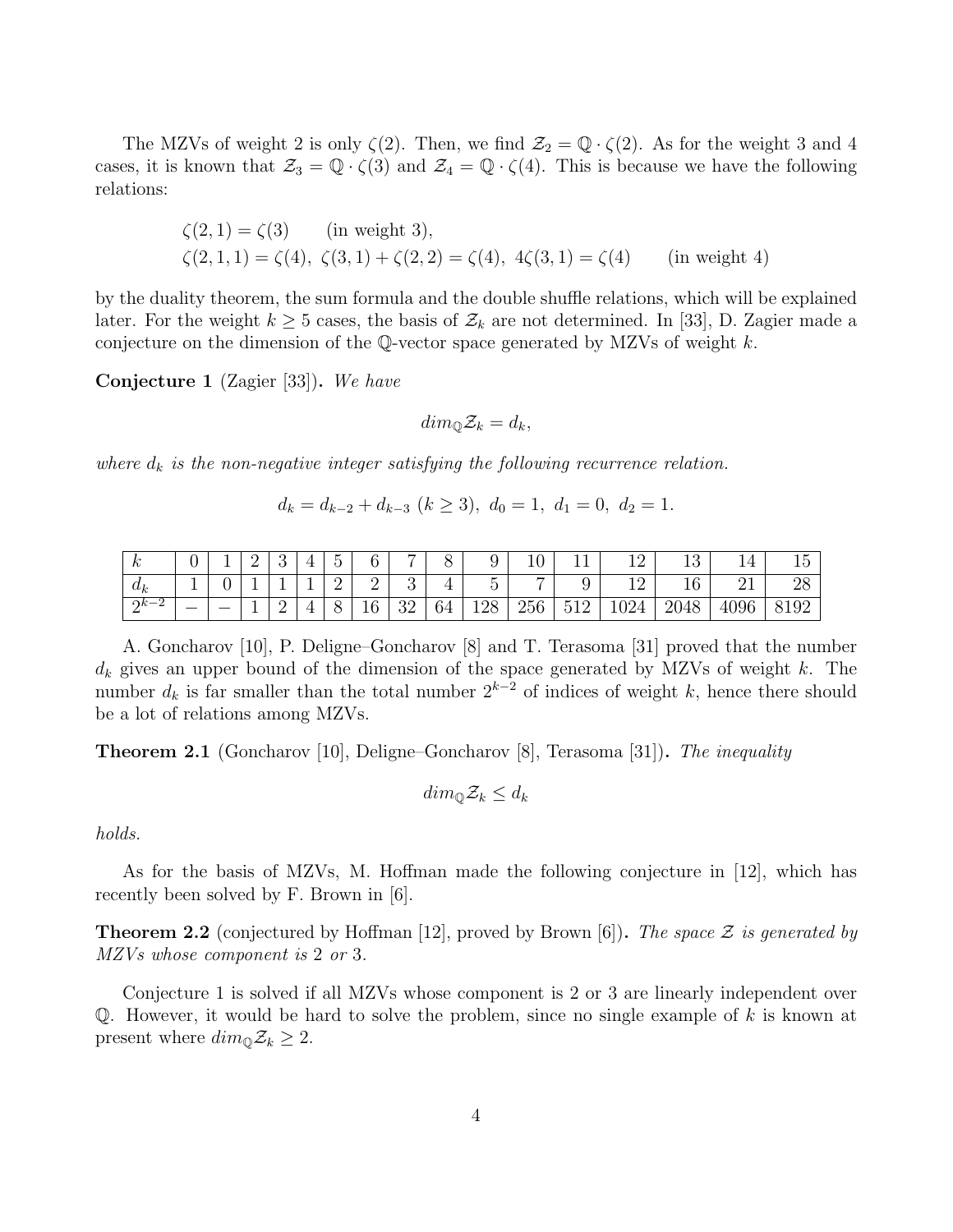## **2.3 Two products of MZVs**

Before we give a precise definition of the harmonic and the shuffle products, we give some examples.

#### **2.3.1 The series expressions and the harmonic product of MZVs**

We first look at the examples of the product of MZVs by focusing on the series expressions. The product of depth 1 MZVs is

$$
\zeta(p)\zeta(q) = \left(\sum_{m>0} \frac{1}{m^p}\right)\left(\sum_{n>0} \frac{1}{n^q}\right) = \sum_{m,n>0} \frac{1}{m^p n^q}
$$

$$
= \left(\sum_{m>n>0} + \sum_{n>m>0} + \sum_{m=n>0} \right)\frac{1}{m^p n^q}
$$

$$
= \zeta(p,q) + \zeta(q,p) + \zeta(p+q).
$$

The product of depth 1 and 2 MZVs is

$$
\zeta(p)\zeta(q,r) = \left(\sum_{l>0} \frac{1}{l^p}\right) \left(\sum_{m>n>0} \frac{1}{m^q n^r}\right) = \sum_{\substack{l>0 \ n>2n>0}} \frac{1}{l^p m^q n^r}
$$

$$
= \left(\sum_{l>m>n>0} + \sum_{m>l>n>0} + \sum_{m>n>l>0} + \sum_{l=m>n>0} + \sum_{m>l=n>0} + \sum_{m>l=n>0} \frac{1}{l^p m^q n^r}
$$

$$
= \zeta(p,q,r) + \zeta(q,p,r) + \zeta(q,r,p) + \zeta(p+q,r) + \zeta(q,p+r).
$$

We note here that the weights on the right-hand side are the sums of weights on the left-hand side.

## **2.3.2 The iterated integral expressions and the shuffle product of MZVs**

To investigate the other product of MZVs, we need the iterated integral expression of MZVs. We consider the following iterated integral.

$$
I(\varepsilon_1,\dots,\varepsilon_k)=\int\limits_{1>t_1>\dots>t_k>0} A_{\varepsilon_1}(t_1)\dots A_{\varepsilon_k}(t_k) dt_1\dots dt_k
$$
  
= 
$$
\int_0^1 A_{\varepsilon_1}(t_1) dt_1 \int_0^{t_1} A_{\varepsilon_2}(t_2) dt_2\dots \int_0^{t_{k-1}} A_{\varepsilon_k}(t_k) dt_k,
$$

where  $\varepsilon_j = 0$  or 1 ( $1 \leq j \leq k$ ) with  $\varepsilon_1 = 0$  and  $\varepsilon_k = 1$ , and

$$
A_0(t) = \frac{1}{t}, \quad A_1(t) = \frac{1}{1-t}.
$$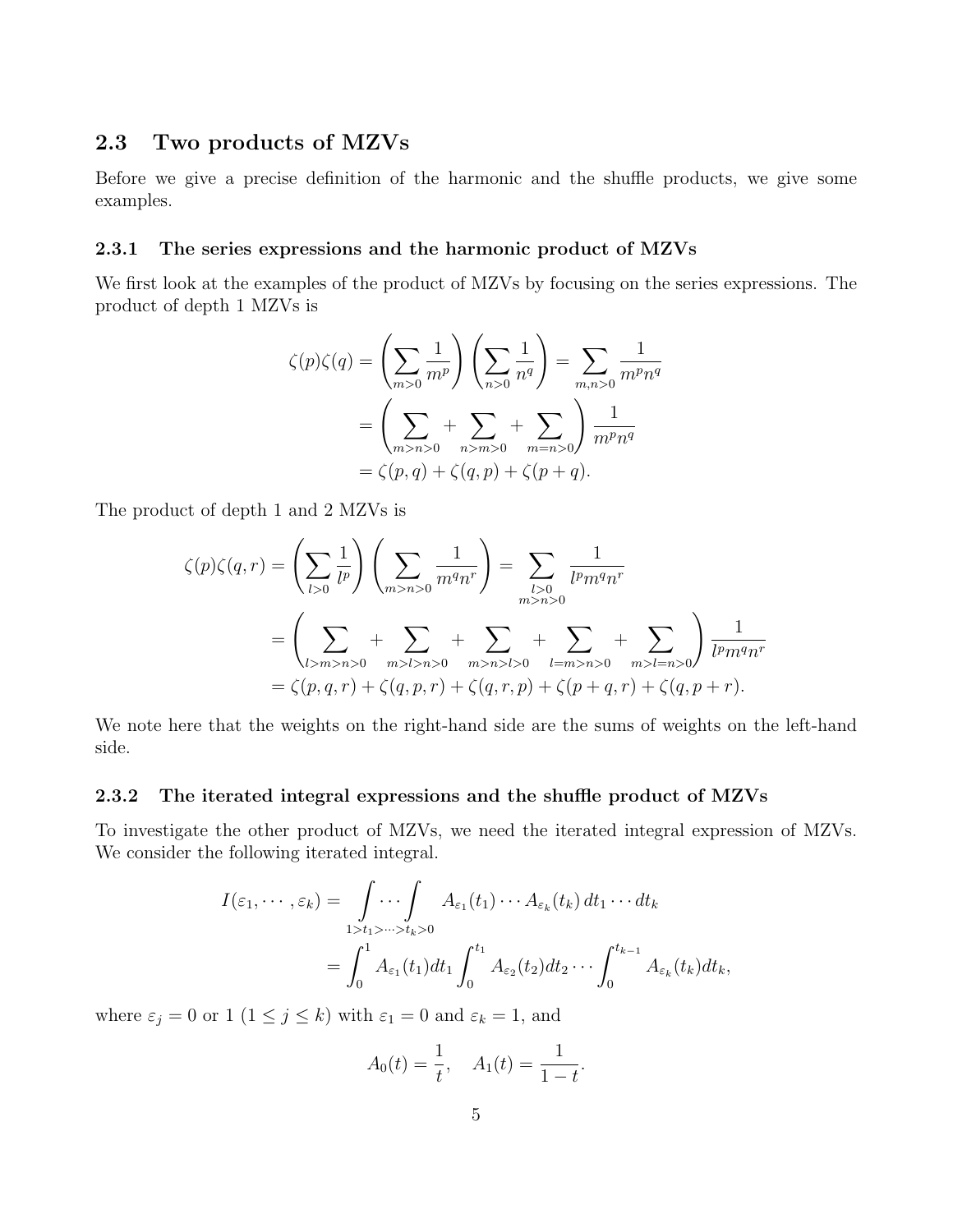We note that the above integral converges and  $\zeta(k_1, \ldots, k_d)$  is represented as the following form. According to Zagier [33], this was first noticed by Kontsevich.

**Theorem 2.3** (Iterated integral expression)**.**

$$
\zeta(k_1,\ldots,k_d) = I(\underbrace{0,\ldots,0}_{k_1-1},1\underbrace{0,\ldots,0}_{k_2-1},1,0,\ldots,1,\underbrace{0,\ldots,0}_{k_d-1},1).
$$

## **Example 2.4.**

$$
\zeta(2)^{2} = I(0,1)I(0,1)
$$
\n
$$
= \int\int\int\limits_{1>_{1} \ge t_1 > t_2 > 0} \frac{dt_1}{t_1} \frac{dt_2}{1-t_2} \int\int\int\limits_{1>_{s_1} \ge t_2 > 0} \frac{ds_1}{s_1} \frac{ds_2}{1-s_2}
$$
\n
$$
= \int\limits_{1>_{t_1} \ge t_2 > s_1 > s_2 > 0} \frac{dt_1}{t_1} \frac{dt_2}{1-t_2} \frac{ds_1}{s_1} \frac{ds_2}{1-s_2} + \int\limits_{1>_{t_1} \ge s_1 > t_2 > s_2 > 0} \frac{dt_1}{t_1} \frac{ds_1}{s_1} \frac{dt_2}{1-t_2} \frac{ds_2}{1-s_2}
$$
\n
$$
+ \int\limits_{1>_{t_1} \ge s_1 > s_2 > t_2 > 0} \frac{dt_1}{t_1} \frac{ds_1}{s_1} \frac{ds_2}{1-s_2} \frac{dt_2}{1-t_2} + \int\limits_{1>_{s_1} \ge t_1 > t_2 > s_2 > 0} \frac{ds_1}{s_1} \frac{dt_1}{t_1} \frac{dt_2}{1-t_2} \frac{ds_2}{1-s_2}
$$
\n
$$
+ \int\limits_{1>_{s_1} \ge t_1 > s_2 > t_2 > 0} \frac{ds_1}{s_1} \frac{dt_1}{t_1} \frac{ds_2}{1-s_2} \frac{dt_2}{1-t_2} + \int\limits_{1>_{s_1} \ge s_1 > t_2 > t_2 > 0} \frac{ds_1}{s_1} \frac{ds_2}{1-s_2} \frac{dt_1}{t_1} \frac{dt_2}{1-t_2}
$$
\n
$$
= 4 \int\limits_{1>_{t_1} \ge t_2 > t_3 > t_4 > 0} \frac{dt_1}{t_1} \frac{dt_2}{t_2} \frac{dt_3}{1-t_3} \frac{dt_4}{1-t_4} + 2 \int\limits_{1> t_1 > t_2 > t_3 > t_4 > 0} \frac{dt_1}{t_1} \frac{dt_2}{1-t_2} \frac{dt_3}{t
$$

## **2.4 Algebraic setup of MZVs**

We recall the algebraic setup introduced by Hoffman in [12] and explain some results obtained by K. Ihara, M. Kaneko and Zagier in [14]. Let  $\mathfrak{H} = \mathbb{Q}\langle x, y \rangle$  be the non-commutative polynomial ring in two indeterminates x and y. We call x and y the letters of  $\mathfrak{H}$  and monomial elements in 5 the words. We also let  $\mathfrak{H}^1$  and  $\mathfrak{H}^0$  its subrings  $\mathbb{Q} + \mathfrak{H}y$  and  $\mathbb{Q} + x\mathfrak{H}y$ . We set  $z_k = x^{k-1}y$  $(k = 1, 2, 3, \ldots)$ . Then, we see  $\mathfrak{H}^1$  is freely generated by  $\{z_k\}_{k \geq 1}$ . Let  $|w|$  the total degree for any word  $w$  and  $l(w)$  be the degree of  $w$  with respect to  $y$ .

We define the Q-linear map (called evaluation map)  $Z: \mathfrak{H}^0 \longrightarrow \mathbb{R}$  by

$$
Z(1) = 1, \quad Z(z_{k_1} \cdots z_{k_d}) = \zeta(k_1, \ldots, k_d).
$$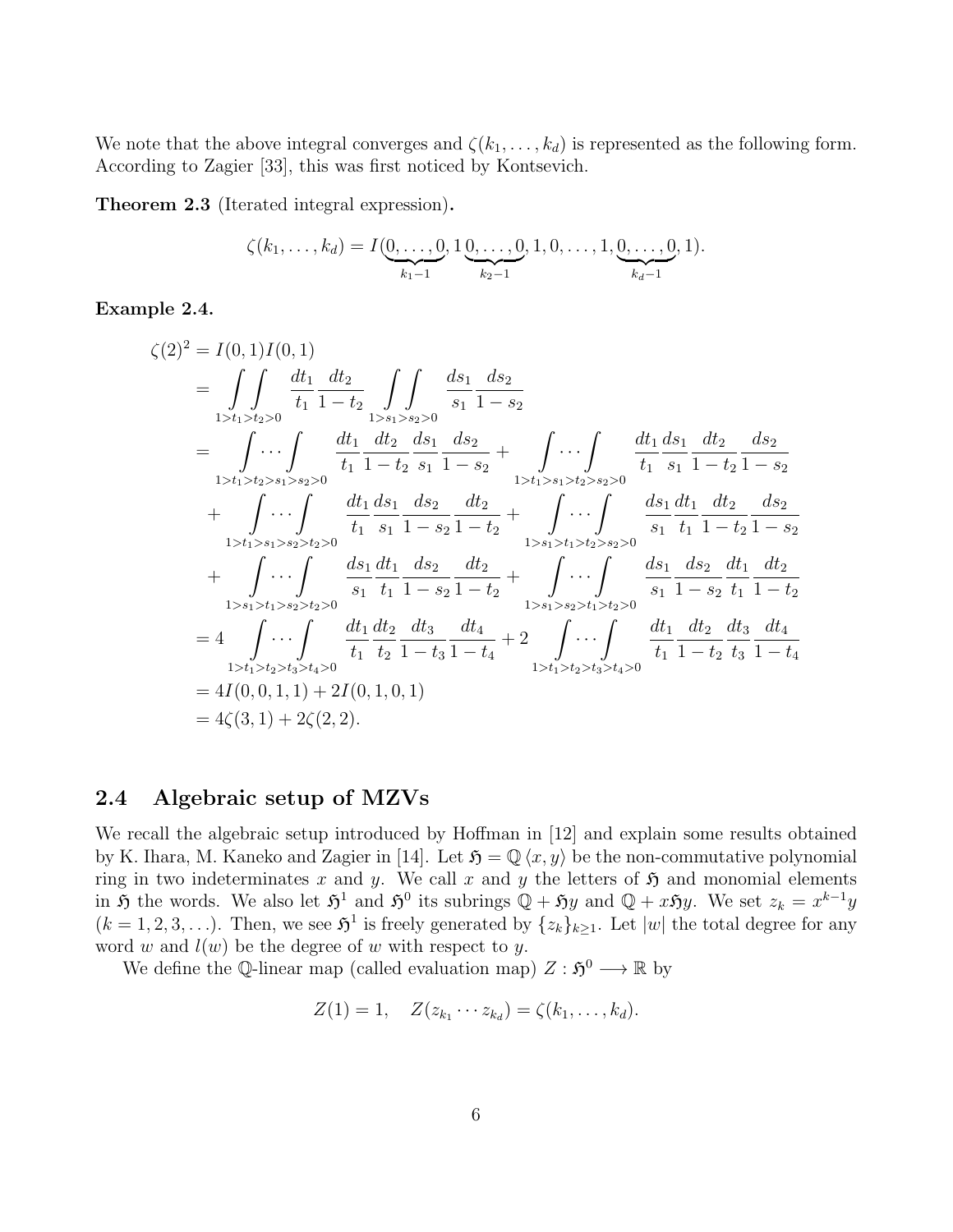### **2.4.1 Double shuffle relations**

We define two products of words. The one is the harmonic product  $*$  on  $\mathfrak{H}^1$  defined by

$$
1 * w = w * 1 = w,
$$
  

$$
z_k w_1 * z_l w_2 = z_k (w_1 * z_l w_2) + z_l (z_k w_1 * w_2) + z_{k+l} (w_1 * w_2)
$$

 $(k, l \in \mathbb{Z}_{\geq 1}$  and *w*, *w*<sub>1</sub>, *w*<sub>2</sub> are words in  $\mathfrak{H}^1$ , together with Q-bilinearity. The harmonic product *∗* is commutative and associative, therefore  $\mathfrak{H}^1$  is a Q-commutative algebra with respect to *\**. (See also Hoffman [12].) We denote it by  $\mathfrak{H}^1_*$ . The subset  $\mathfrak{H}^0$  is a subalgebra of  $\mathfrak{H}^1$  with respect to *∗*. We denote it by  $\mathfrak{H}^0_*$ . For this product, we have

$$
Z(w_1 * w_2) = Z(w_1)Z(w_2)
$$
\n(1)

for any  $w_1, w_2 \in \mathfrak{H}^0$ .

The other product is the shuffle product  $\mathfrak m$  on  $\mathfrak H$  defined by

$$
1 \mathbf{m}w = w \mathbf{m}1 = w,
$$
  

$$
u_1w_1 \mathbf{m}u_2w_2 = u_1(w_1 \mathbf{m}u_2w_2) + u_2(u_1w_1 \mathbf{m}w_2)
$$

 $(u_1, u_2 \in \{x, y\})$  and *w*, *w*<sub>1</sub>, *w*<sub>2</sub> are words in 5), together with Q-bilinearity. The shuffle product  $\mu$  is also commutative and associative, therefore  $\mathfrak{H}$  is a Q-commutative algebra with respect to m. We denote it by  $\mathfrak{H}_{\rm III}$ . The subsets  $\mathfrak{H}^1$  and  $\mathfrak{H}^0$  are subalgebras of  $\mathfrak{H}$  with respect to m and we denote them by  $\mathfrak{H}^1_{\rm III}$ ,  $\mathfrak{H}^0_{\rm III}$ , respectively. Then, we also have

$$
Z(w_1 \,\mathrm{m}w_2) = Z(w_1)Z(w_2) \tag{2}
$$

for any  $w_1, w_2 \in \mathfrak{H}^0$ . From eq.(1) and eq.(2), we have the following equation which is called the finite double shuffle relations,

$$
Z(w_1 * w_2 - w_1 \mathbf{m} w_2) = 0 \quad (w_1, w_2 \in \mathfrak{H}^0).
$$

**Example 2.5.** When  $w_1 = w_2 = xy$ , we have

$$
2\zeta(2,2) + \zeta(4) - (4\zeta(3,1) + 2\zeta(2,2)) = 0,
$$

*and we find*

$$
4\zeta(3,1)=\zeta(4).
$$

### **2.4.2 Regularized double shuffle relations**

These finite double shuffle relations do not yield all relations. In weights 2*,* 3 and 4, we have 1*,* 2 and 4 MZVs, i.e.,

$$
\zeta(2)
$$
 (in weight 2),  
\n $\zeta(3), \zeta(2, 1)$  (in weight 3),  
\n $\zeta(4), \zeta(3, 1), \zeta(2, 2), \zeta(2, 1, 1)$  (in weight 4).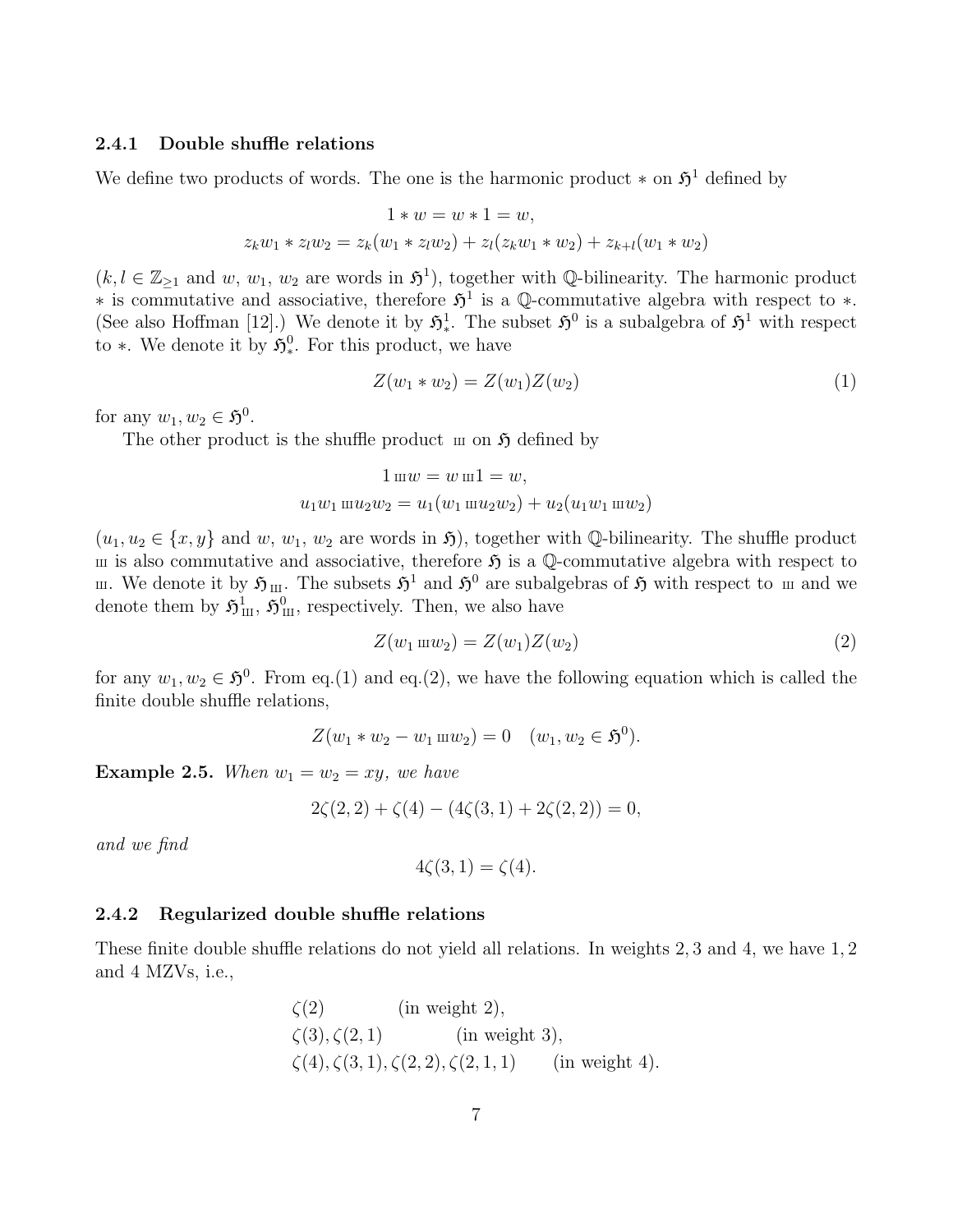By all the double shuffle relations with the weight less than or equal 4, we only have  $4\zeta(3,1)$  =  $\zeta(4)$ . Thus, we can reduce the dimensions from 1, 2, 4 to 1, 2, 3 by using the relation. However, the correct dimensions are 1*,* 1*,* 1. Therefore, we need a larger supply of relations. One of such is given by so-called the regularized double shuffle relations.

In [14], Ihara, Kaneko and Zagier find the following proposition.

**Proposition 2.6** (Ihara–Kaneko–Zagier [14])**.** *We have two algebra homomorphisms*

 $Z^* : \mathfrak{H}^1_* \longrightarrow \mathbb{R}[T]$  *and*  $Z^{\mathrm{III}} : \mathfrak{H}^1_{\mathrm{III}} \longrightarrow \mathbb{R}[T]$ 

*which are uniquely characterized by the properties that they both extend the evaluation map Z* :  $\mathfrak{H}^0 \longrightarrow \mathbb{R}$  and send y to T.

**Example 2.7.** *We have*

$$
y * xy = x2y + xy2 + yxy,
$$
  

$$
y \ln xy = 2xy2 + yxy.
$$

*Thus,*

$$
Z^*(yxy) = \zeta(2)T - \zeta(3) - \zeta(2, 1),
$$
  
\n
$$
Z^{\text{III}}(yxy) = \zeta(2)T - 2\zeta(2, 1).
$$

Then, they find the regularized double shuffle relations of MZVs.

**Theorem 2.8** (Ihara–Kaneko–Zagier [14]). *For any*  $w_1 \in \mathfrak{H}^1$  and  $w_2 \in \mathfrak{H}^0$ , we have

$$
Z^*(w_1 \text{ m} w_2 - w_1 * w_2) = 0,
$$
\n(3)

$$
Z^{\rm III}(w_1 \, \text{m}w_2 - w_1 * w_2) = 0. \tag{4}
$$

**Example 2.9.** *From the previous example, we have*

$$
y * xy - y \ln xy = x^2y - xy^2
$$

*and thus*

$$
\zeta(2,1)=\zeta(3).
$$

Before closing this subsection, we give some folklore conjectures.

**Conjecture 2.** *There are no nontrivial* Q*-linear relations among MZVs of different weights.*

Related to Theorem 2.8, the following is widely believed.

**Conjecture 3.** *Every linear relations among MZVs can be deduced from eq.(3) or eq.(4) in Theorem 2.8.*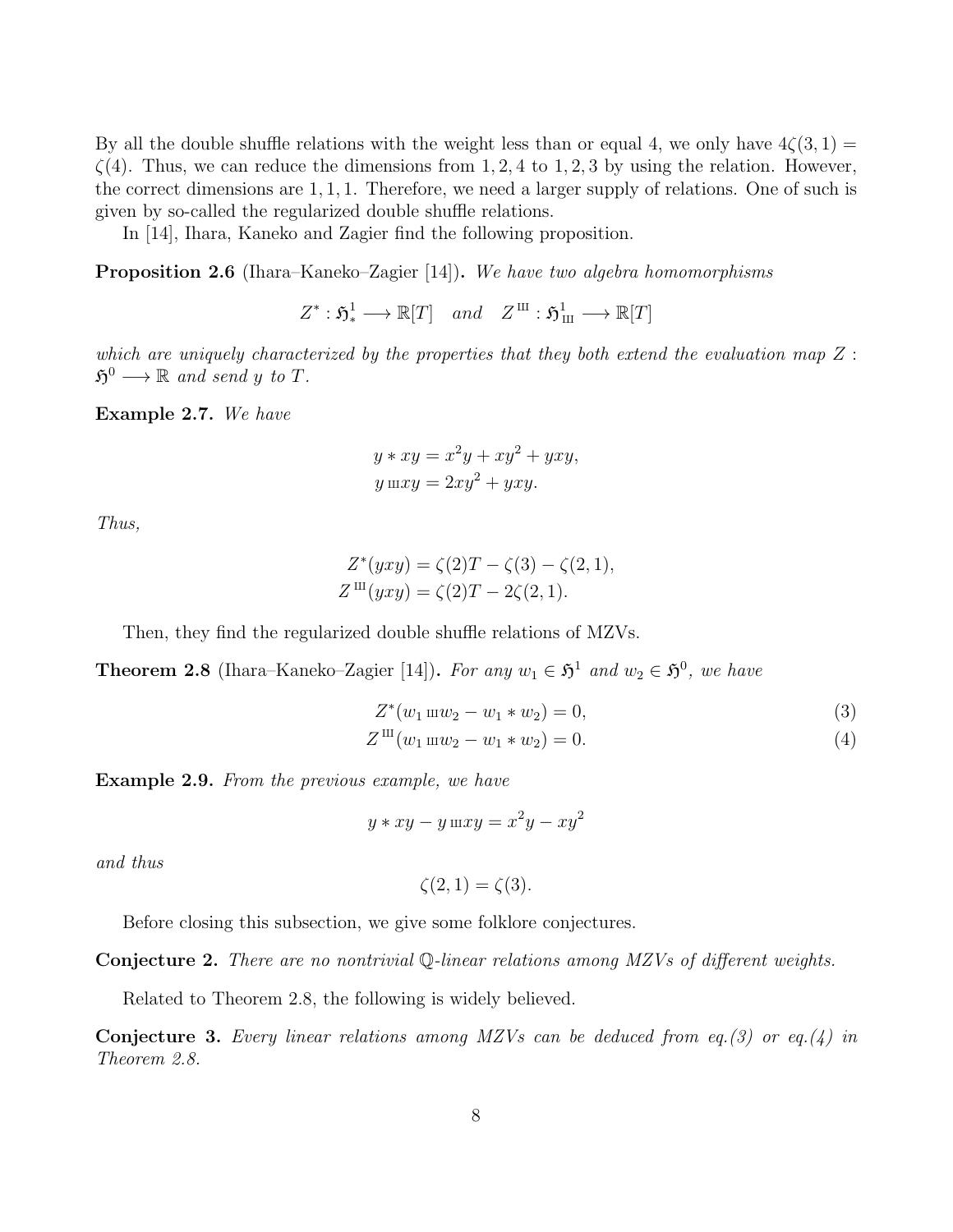## **2.5 Derivation relations for MZVs**

## **2.5.1 Derivation relations for MZVs**

A derivation  $\partial$  on  $\mathfrak{H}$  is a Q-linear endomorphism of  $\mathfrak{H}$  satisfying Leibniz's rule  $\partial (ww') = \partial (w)w' +$ *w∂*(*w*<sup>'</sup>). Such a derivation is uniquely determined by its images of generators *x* and *y*. Set  $z = x + y$ . For each  $l \geq 1$ , we define the derivation  $\partial_l : \mathfrak{H} \to \mathfrak{H}$  by

$$
\partial_l(x) = x z^{l-1} y, \quad \partial_l(y) = -x z^{l-1} y.
$$

We note that  $\partial_l(1) = 0$  and  $\partial_l(z) = 0$ . In [14], Ihara, Kaneko and Zagier proved the derivation relations for MZVs.

**Theorem 2.10** (Ihara–Kaneko–Zagier [14]). For an integer  $l \in \mathbb{Z}_{\geq 1}$ , we have

$$
\partial_l(\mathfrak{H}^0) \subset \ker Z.
$$

#### **2.5.2 Kawashima's relations**

To prove Theorem 2.10, we use the linear part of Kawashima's relations. We first state Kawashima's relations which was shown by Kawashima in [21]. He proved this relation by using some properties of certain Newton series.

We define the two automorphisms  $\phi$  and  $\alpha$  on  $\mathfrak{H}$  by

$$
\phi(x) = x + y, \quad \phi(y) = -y,
$$

and

$$
\alpha(x) = y, \quad \alpha(y) = x.
$$

We also let  $\tilde{\alpha}$  the Q-linear map on  $\mathfrak{H}y$  satisfying

$$
\tilde{\alpha}(wy) = \alpha(w)y \quad (w \in \mathfrak{H}).
$$

The following relation was proved by Kawashima in [21].

**Theorem 2.11** (Kawashima [21]). For an integer  $m \in \mathbb{Z}_{\geq 1}$  and  $w, w' \in \mathfrak{H}^1$ , we have

$$
\sum_{\substack{p+q=m, \\ p,q \ge 1}} Z(\phi(w) * y^p) Z(\phi(w') * y^q) = Z(\phi(w * w') * y^m),
$$

*where the product*  $\dot{*}$  *is given by*  $z_k w \dot{*} z_l w' = z_{k+l}(w * w')$  *and the bilinearity.* 

For any  $w \in \mathfrak{H}$ , we define the Q-linear map  $L_w$  on  $\mathfrak{H}$  by

$$
L_w(w') = ww' \qquad (w' \in \mathfrak{H}).
$$

We note that  $w * y = xw = L_x(w)$   $(w \in \mathfrak{H}^1)$ . To make the statement simpler, we set

$$
Sy * Sy = \{w * w' \mid w, w' \in Sy\}.
$$

Then, the case  $m = 1$  in Theorem 2.11 becomes the following corollary, which is called the linear part of Kawashima's relations.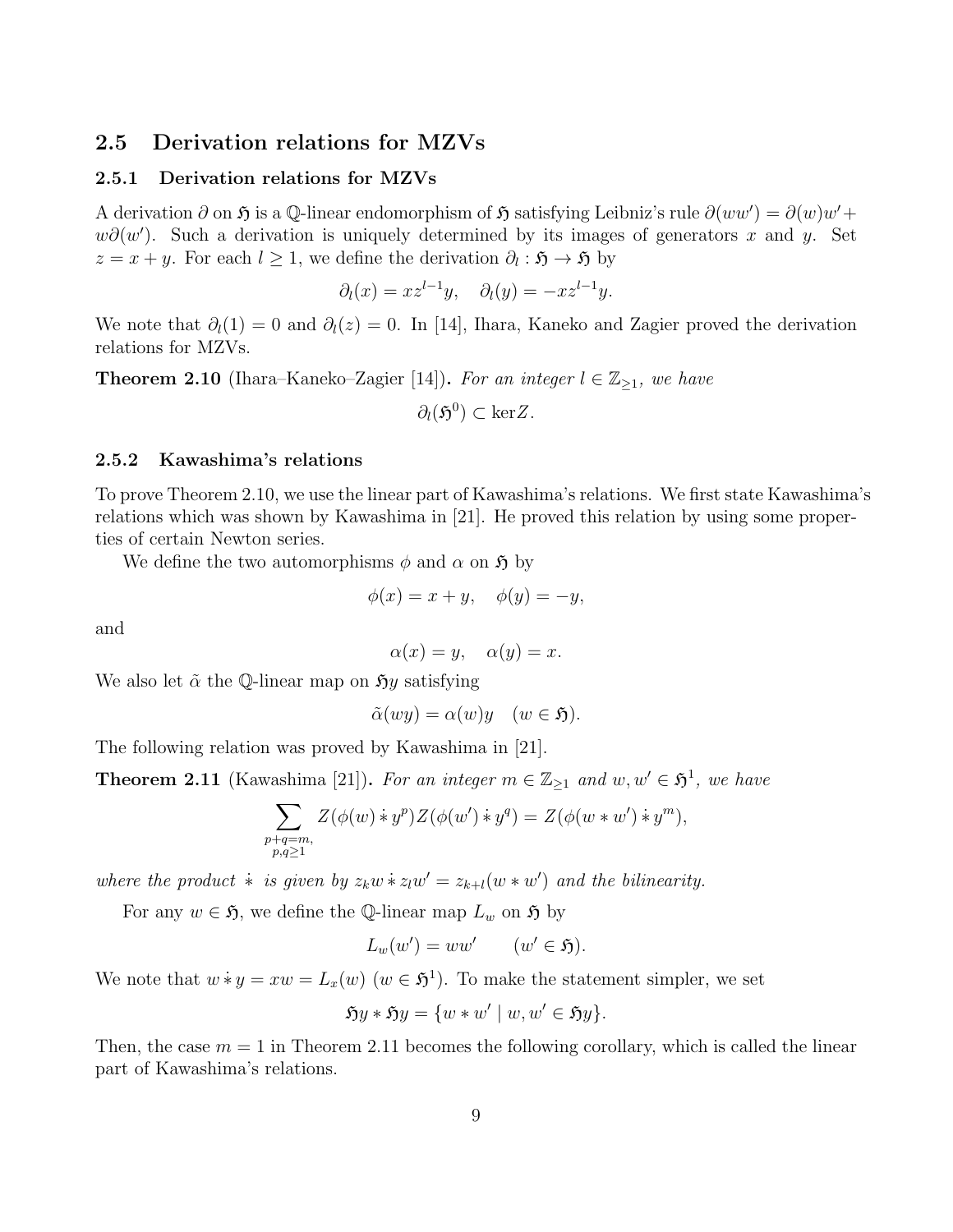### **Corollary 2.12.** *We have*

$$
L_x(\phi(\mathfrak{H}y*\mathfrak{H}y)) \subset \ker Z.
$$

We note that the above relation looks simple but contains many linearly independent relations among MZVs.

#### **2.5.3 A proof of the derivation relations**

Here, we prove derivation relations for MZVs (Theorem 2.10) by using the linear part of Kawashima's relations. We prove the following theorem, instead. The proof seems to be new.

**Theorem 2.13.** For any index  $(m_1, \ldots, m_s) \in (\mathbb{Z}_{\geq 1})^s$   $(s \geq 0)$  and integer  $l \in \mathbb{Z}_{\geq 1}$ , we have

$$
Z(xz^{m_1-1}y\cdots z^{m_s-1}y\partial_l(w))
$$
  
=  $-Z(xz^{l-1}yz^{m_1-1}y\cdots z^{m_s-1}yw)$   
+  $\sum_{i=1}^s Z(xz^{m_1-1}y\cdots z^{m_i-1}xz^{l-1}yz^{m_{i+1}-1}y\cdots z^{m_s-1}yw)$   $(w \in \mathfrak{H}^1).$ 

*When*  $s = 0$ , we understand the left-hand side is  $Z(x\partial_l(w))$  and the right-hand side is  $-Z(xz^{l-1}yw)$ .

**Remark 2.14.** We note that Theorem 2.10 is equivalent to Theorem 2.13. Let  $w = xw'$ . Then, *we see from Theorem 2.10 and by*  $\partial_l(xw') = xz^{l-1}yw' + x\partial_l(w')$ , the statement of Theorem 2.10 *is equivalent to*

$$
Z(x\partial_t(w')) = -Z(xz^{l-1}yw') \quad (w' \in \mathfrak{H}^1). \tag{5}
$$

*Thus, Theorem 2.13 (the case s* = 0*) implies Theorem 2.10. On the other hand, since*

$$
\partial_l(z^{m_1-1}y\cdots z^{m_s-1}yw) = -z^{m_1-1}xz^{l-1}yz^{m_2-1}y\cdots z^{m_s-1}yw
$$

$$
-\cdots
$$

$$
-z^{m_1-1}y\cdots z^{m_s-1}xz^{l-1}yw
$$

$$
+z^{m_1-1}y\cdots z^{m_s-1}y\partial_l(w)
$$

(note  $\partial_l(z) = 0$ ), we see Theorem 2.13 by putting  $z^{m_1-1}y \cdots z^{m_s-1}y$  for w' in eq.(5).

We prove Theorem 2.13 by induction on  $n = |w|$ . (I) When  $n = 0$ , i.e.,  $w = 1$ , we need to show

$$
- Z(xz^{l-1}yz^{m_1-1}y \cdots z^{m_s-1}y)
$$
  
+ 
$$
\sum_{i=1}^s Z(xz^{m_1-1}y \cdots z^{m_i-1}xz^{l-1}yz^{m_{i+1}-1}y \cdots z^{m_s-1}y) = 0.
$$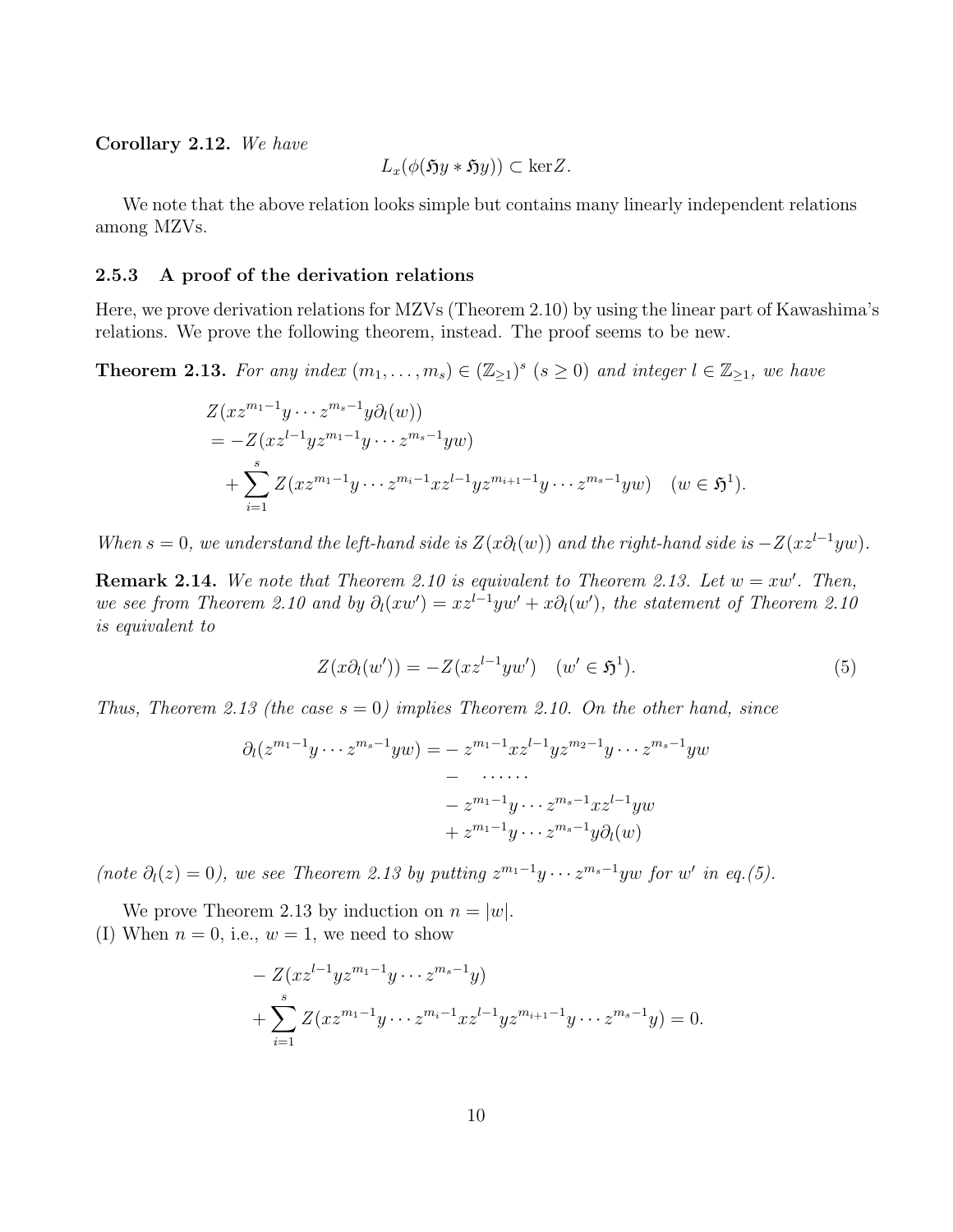We see by Corollary 2.12,

$$
- Z(xz^{l-1}yz^{m_1-1}y \cdots z^{m_s-1}y) + \sum_{i=1}^{s} Z(xz^{m_1-1}y \cdots z^{m_i-1}xz^{l-1}yz^{m_{i+1}-1}y \cdots z^{m_s-1}y)
$$
  
=  $Z(-xz^{l-1}yz^{m_1-1}y \cdots z^{m_s-1}y + xz^{m_1-1}xz^{l-1}yz^{m_2-1}y \cdots z^{m_s-1}y$   
+  $\cdots \cdots + xz^{m_1-1}y \cdots z^{m_s-1}xz^{l-1}y$ )  
=  $(-1)^s Z(L_x(\phi(x^{l-1}yx^{m_1-1}y \cdots x^{m_s-1}y + x^{m_1-1}zx^{l-1}yx^{m_2-1}y \cdots x^{m_s-1}y$   
+  $\cdots \cdots + x^{m_1-1}y \cdots x^{m_s-1}zx^{l-1}y))$ )  
=  $(-1)^s Z(L_x(\phi(x^{m_1-1}y \cdots x^{m_s-1}y * x^{l-1}y))) = 0.$ 

(II) We assume the identity holds for  $|w| = 0, \ldots, n-1$ . Suppose *w* is of degree *n*. We may assume that *w* is of the form  $w = z^{r-1}yw'$  with  $1 \leq r \leq n, w' \in \mathfrak{H}^1$ , by replacing  $x^{r-1}y$  by  $(z - y)^{r-1}y$  if *w* starts with  $x^{r-1}y$ .

L.H.S. = 
$$
Z(xz^{m_1-1}y \cdots z^{m_s-1}y\partial_l(z^{r-1}yw'))
$$
  
=  $Z(-xz^{m_1-1}y \cdots z^{m_s-1}yz^{r-1}xz^{l-1}yw' + xz^{m_1-1}y \cdots z^{m_s-1}yz^{r-1}y\partial_l(w')).$ 

By the induction hypothesis, we have

$$
Z(xz^{m_1-1}y\cdots z^{m_s-1}yz^{r-1}y\partial_l(w')) = Z(-xz^{l-1}yz^{m_1-1}y\cdots z^{m_s-1}yz^{r-1}yw' + xz^{m_1-1}xz^{l-1}yz^{m_2-1}y\cdots z^{m_s-1}yz^{r-1}yw' + \cdots \cdots + xz^{m_1-1}y\cdots z^{m_s-1}yz^{r-1}xz^{l-1}yw'.
$$

Thus,

L.H.S. = 
$$
Z(-xz^{m_1-1}y \cdots z^{m_s-1}yz^{r-1}xz^{l-1}yw' - xz^{l-1}yz^{m_1-1}y \cdots z^{m_s-1}yz^{r-1}yw'
$$
  
\t $+ xz^{m_1-1}xz^{l-1}yz^{m_2-1}y \cdots z^{m_s-1}yz^{r-1}yw' + \cdots$   
\t $+ xz^{m_1-1}y \cdots z^{m_s-1}xz^{l-1}yz^{r-1}yw' + xz^{m_1-1}y \cdots z^{m_s-1}yz^{r-1}xz^{l-1}yw'$   
\t $= Z(-xz^{l-1}yz^{m_1-1}y \cdots z^{m_s-1}yz^{r-1}yw' + xz^{m_1-1}xz^{l-1}yz^{m_2-1}y \cdots z^{m_s-1}yz^{r-1}yw'$   
\t $+ \cdots + xz^{m_1-1}y \cdots z^{m_s-1}xz^{l-1}yz^{r-1}yw')$   
\t $= R.H.S.,$ 

and hence the identity holds for *n* and by induction, the proof is done.

## **2.6 Some other known results**

There are a lot of known relations among MZVs most of which have been proved with a variety of techniques. We have seen that the regularized double shuffle relations give rise to many Q-linear relations and conjecturally these imply all the other linear relations. Here, we introduce a few special families of relations.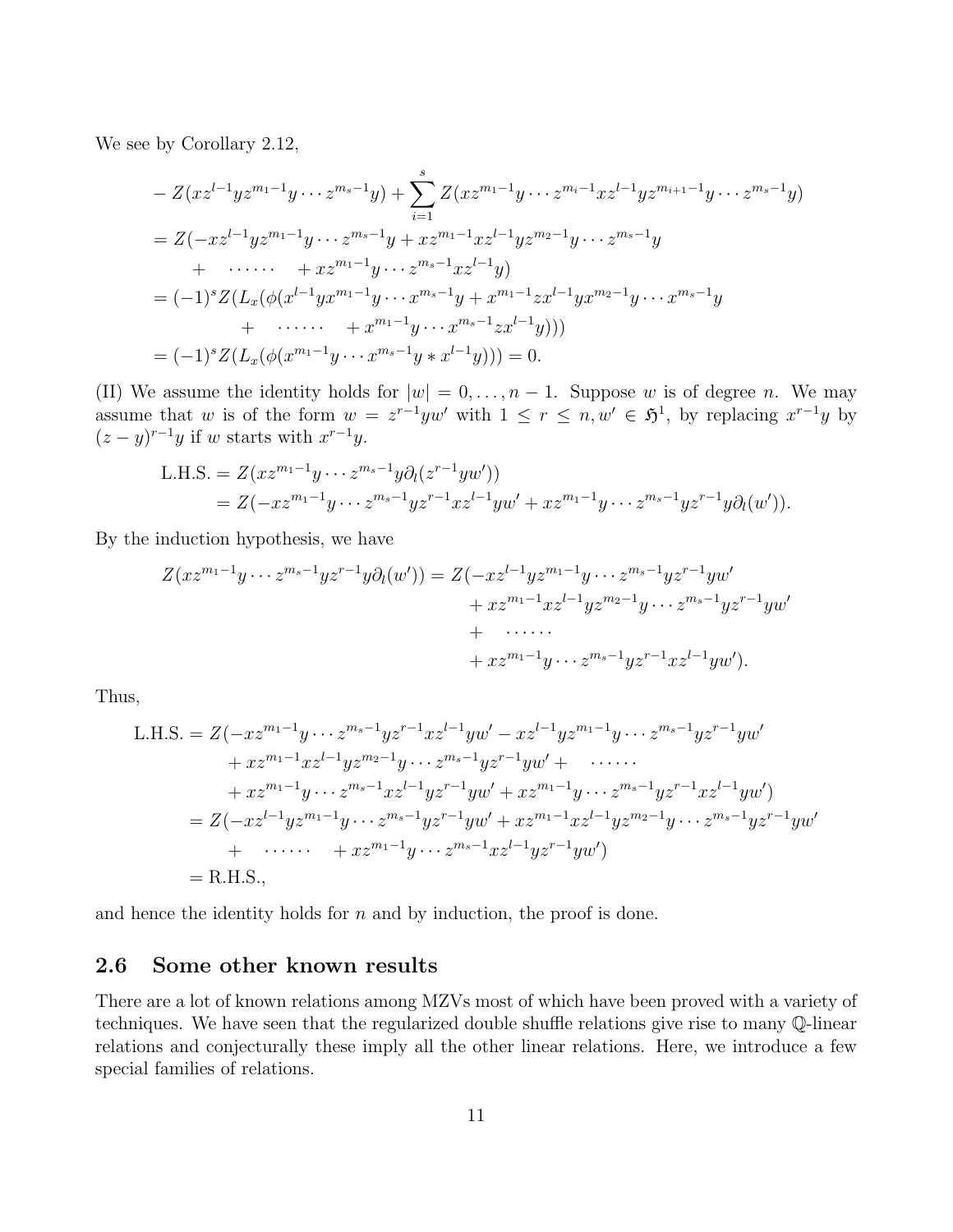### **2.6.1 Duality theorem and Sum formula for MZVs**

**Definition 2.** Let  $\mathbf{k} = (k_1, \ldots, k_d)$  be an admissible index of weight k. We write

$$
\mathbf{k} = (a_1 + 1, \underbrace{1, \dots, 1}_{b_1 - 1}, \dots, a_s + 1, \underbrace{1, \dots, 1}_{b_s - 1})
$$

*with*  $a_p, b_q \geq 1$ *. Then, we define the dual index of* **k** *as* 

$$
\mathbf{k}^* = (b_s+1,\underbrace{1,\ldots,1}_{a_s-1},\ldots,b_1+1,\underbrace{1,\ldots,1}_{a_1-1}).
$$

We note that

$$
l(\mathbf{k}) + l(\mathbf{k}^*) = |\mathbf{k}|.
$$

**Example 2.15.**

$$
(4, 1, 1, 1, 3, 1, 1)^{*} = (3 + 1, \underbrace{1, \dots, 1}_{4-1}, 2 + 1, \underbrace{1, \dots, 1}_{3-1})^{*}
$$

$$
= (3 + 1, \underbrace{1, \dots, 1}_{2-1}, 4 + 1, \underbrace{1, \dots, 1}_{3-1})
$$

$$
= (4, 1, 5, 1, 1).
$$

**Example 2.16.**

$$
(a+1, \underbrace{1, \ldots, 1}_{b-1})^* = (b+1, \underbrace{1, \ldots, 1}_{a-1}).
$$

The following result, which is a direct consequence of the iterated integral expression, provides the so-called duality theorem for MZVs.

**Theorem 2.17.** *For any admissible index* **k***, we have*

$$
\zeta(\mathbf{k}) = \zeta(\mathbf{k}^*).
$$

The following theorem is called the sum formula for MZVs.

**Theorem 2.18.** For integers  $k, d$  with  $0 < d < k$ , we have

$$
\sum_{\substack{k_1+\cdots+k_d=k\\k_i\geq 1,\ k_1\geq 2}} \zeta(k_1,\ldots,k_d)=\zeta(k).
$$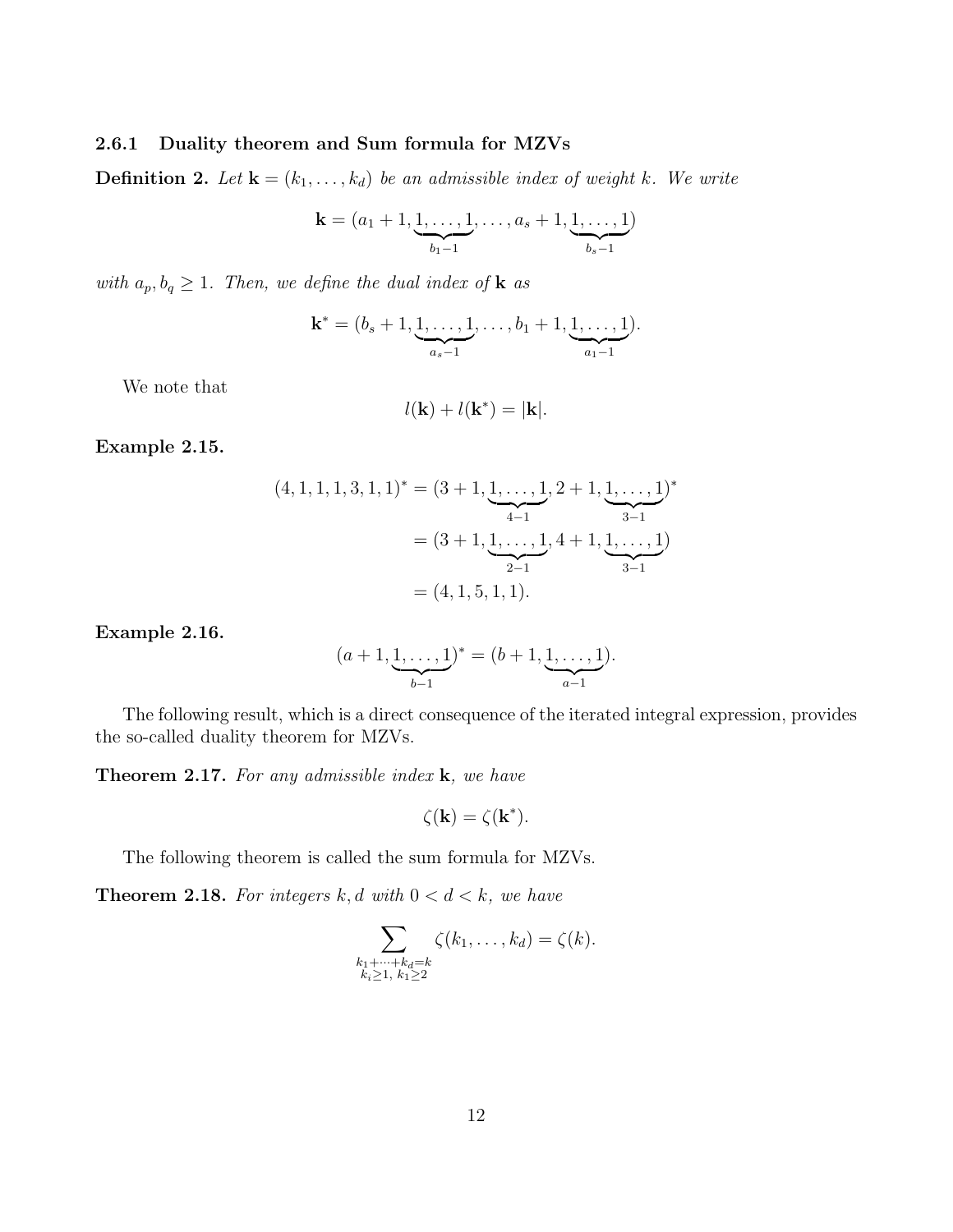#### **2.6.2 Ohno's relations for MZVs**

Ohno's relations is one of the most famous relations among MZVs. This relation is a generalization of both the sum formula and the duality theorem.

**Theorem 2.19** (Ohno [26]). Let  $\mathbf{k}^* = (k'_1, \ldots, k'_d)$  be the dual index of  $\mathbf{k} = (k_1, \ldots, k_d)$ . Then, *for any index* **k** *and integer*  $m \in \mathbb{Z}_{\geq 0}$ *, we have* 

$$
\sum_{\substack{\varepsilon_1+\cdots+\varepsilon_d=m\\\varepsilon_1,\cdots,\varepsilon_d\geq 0}}\zeta(k_1+\varepsilon_1,k_2+\varepsilon_2,\cdots,k_d+\varepsilon_d) = \sum_{\substack{\varepsilon'_1+\cdots+\varepsilon'_{d'}=m\\\varepsilon'_1,\cdots,\varepsilon'_d\geq 0}}\zeta(k'_1+\varepsilon'_1,k'_2+\varepsilon'_2,\cdots,k'_{d'}+\varepsilon'_{d'}).
$$

Ohno's proof is due to an iterated integral expression of a multi-variable generating function.

## **2.6.3 Hoffman's symmetric formula for MZ(S)Vs**

To state Hoffman's symmetric formula, we need some notation. Let *S<sup>d</sup>* be the symmetric group of degree *d*. For a partition  $\Pi = \{P_1, \ldots, P_l\}$  of the set  $\{1, \ldots, d\}$ , we let

$$
c(\Pi) = (\text{Card} P_1 - 1)! \cdots (\text{Card} P_l - 1)!.
$$

For a given such  $\Pi$  and a *d*-tupple  $\mathbf{i} = \{i_1, \ldots, i_d\}$  of real numbers with  $i_j > 1$ , we also let

$$
\zeta(\mathbf{i},\Pi)=\prod_{s=1}^l\zeta\left(\sum_{j\in P_s}i_j\right).
$$

In [11], Hoffman proved the following theorem.

**Theorem 2.20** (Hoffman [11]). For any real numbers  $i_1, \ldots, i_d > 1$ , we have

$$
\sum_{\sigma \in S_d} \zeta^{\star}(i_{\sigma(1)}, \ldots, i_{\sigma(d)}) = \sum_{\text{partitions } \Pi \text{ of } \{1, \ldots, d\}} c(\Pi) \zeta(\mathbf{i}, \Pi).
$$

**Example 2.21.**

$$
\sum_{\sigma \in S_3} \zeta^*(i_{\sigma(1)}, i_{\sigma(2)}, i_{\sigma(3)})
$$
\n
$$
= \zeta(i_1)\zeta(i_2)\zeta(i_3) + \zeta(i_1 + i_2)\zeta(i_3) + \zeta(i_1)\zeta(i_2 + i_3) + \zeta(i_1 + i_3)\zeta(i_2)
$$
\n
$$
+ 2\zeta(i_1 + i_2 + i_3).
$$

## **Example 2.22.**

$$
\sum_{\sigma \in S_4} \zeta^*(i_{\sigma(1)}, i_{\sigma(2)}, i_{\sigma(3)}, i_{\sigma(4)})
$$
\n
$$
= \zeta(i_1) \zeta(i_2) \zeta(i_3) \zeta(i_4) + \zeta(i_1 + i_2) \zeta(i_3) \zeta(i_4) + \zeta(i_1) \zeta(i_2 + i_3) \zeta(i_4) + \zeta(i_1) \zeta(i_2) \zeta(i_3 + i_4)
$$
\n
$$
+ 2\zeta(i_1 + i_2 + i_3) \zeta(i_4) + \zeta(i_1 + i_2) \zeta(i_3 + i_4) + 2\zeta(i_1) \zeta(i_2 + i_3 + i_4)
$$
\n
$$
+ 6\zeta(i_1 + i_2 + i_3 + i_4).
$$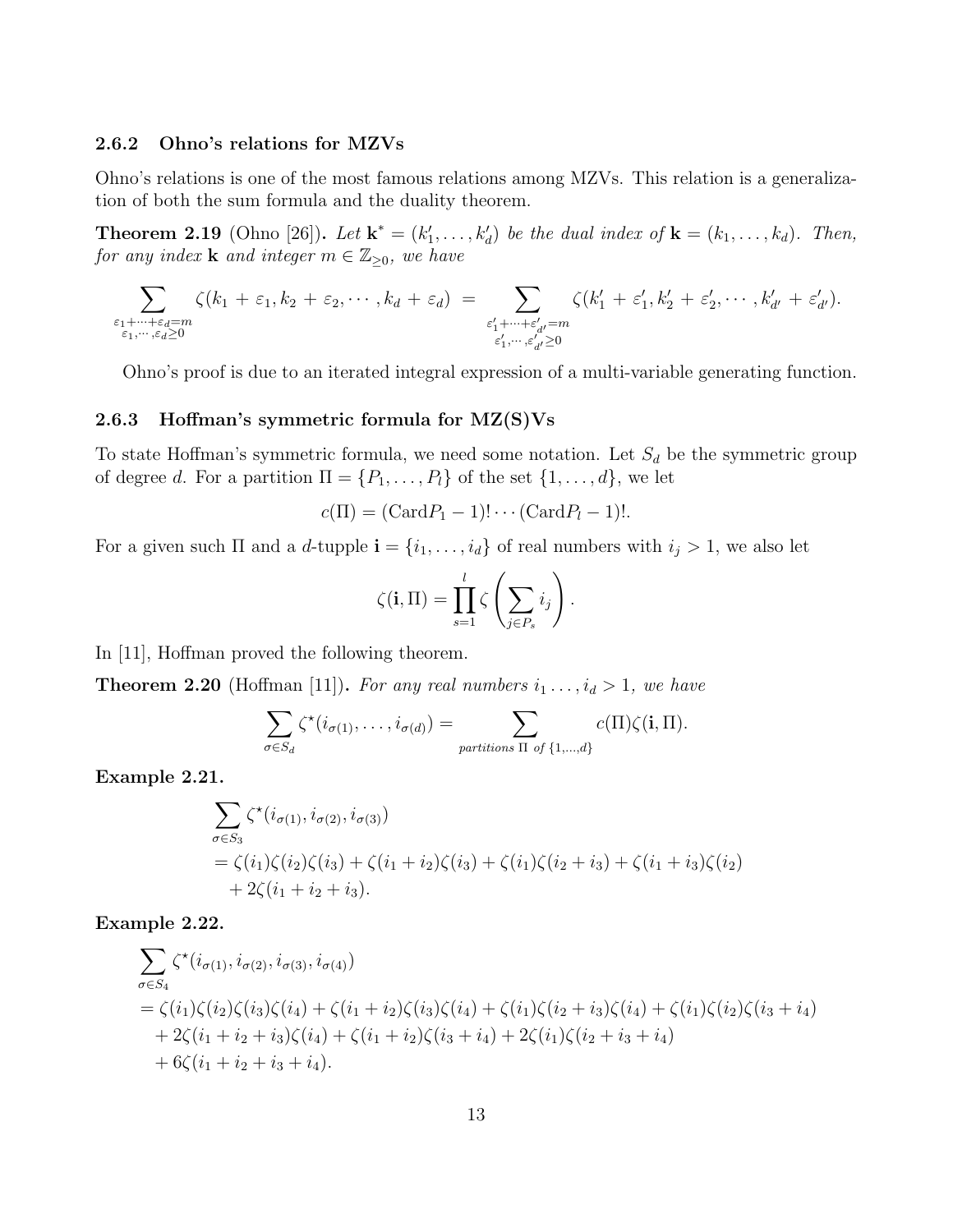Hoffman states the analogous relations of the above theorem for ordinary MZVs. We need a bit of additional notation. For a partion  $\Pi = \{P_1, \ldots, P_l\}$  of the set  $\{1, \ldots, d\}$ , we let

$$
\tilde{c}(\Pi) = (-1)^{d-l} (\text{Card} P_1 - 1)! \cdots (\text{Card} P_l - 1)!.
$$

Here, we note  $\tilde{c}(\Pi) = (-1)^{d-l} c(\Pi)$ .

**Theorem 2.23** (Hoffman [11]). For any real numbers  $i_1, \ldots, i_d > 1$ , we have

$$
\sum_{\sigma \in S_d} \zeta(i_{\sigma(1)}, \ldots, i_{\sigma(d)}) = \sum_{\text{partitions } \Pi \text{ of } \{1, \ldots, d\}} \tilde{c}(\Pi) \zeta(\mathbf{i}, \Pi).
$$

**Example 2.24.**

$$
\sum_{\sigma \in S_3} \zeta(i_{\sigma(1)}, i_{\sigma(2)}, i_{\sigma(3)})
$$
\n
$$
= \zeta(i_1)\zeta(i_2)\zeta(i_3) - \zeta(i_1 + i_2)\zeta(i_3) - \zeta(i_1)\zeta(i_2 + i_3) - \zeta(i_1 + i_3)\zeta(i_2)
$$
\n
$$
+ 2\zeta(i_1 + i_2 + i_3).
$$

**Example 2.25.**

$$
\sum_{\sigma \in S_4} \zeta(i_{\sigma(1)}, i_{\sigma(2)}, i_{\sigma(3)}, i_{\sigma(4)})
$$
\n
$$
= \zeta(i_1)\zeta(i_2)\zeta(i_3)\zeta(i_4) - \zeta(i_1 + i_2)\zeta(i_3)\zeta(i_4) - \zeta(i_1)\zeta(i_2 + i_3)\zeta(i_4) - \zeta(i_1)\zeta(i_2)\zeta(i_3 + i_4)
$$
\n
$$
+ 2\zeta(i_1 + i_2 + i_3)\zeta(i_4) + \zeta(i_1 + i_2)\zeta(i_3 + i_4) + 2\zeta(i_1)\zeta(i_2 + i_3 + i_4)
$$
\n
$$
- 6\zeta(i_1 + i_2 + i_3 + i_4).
$$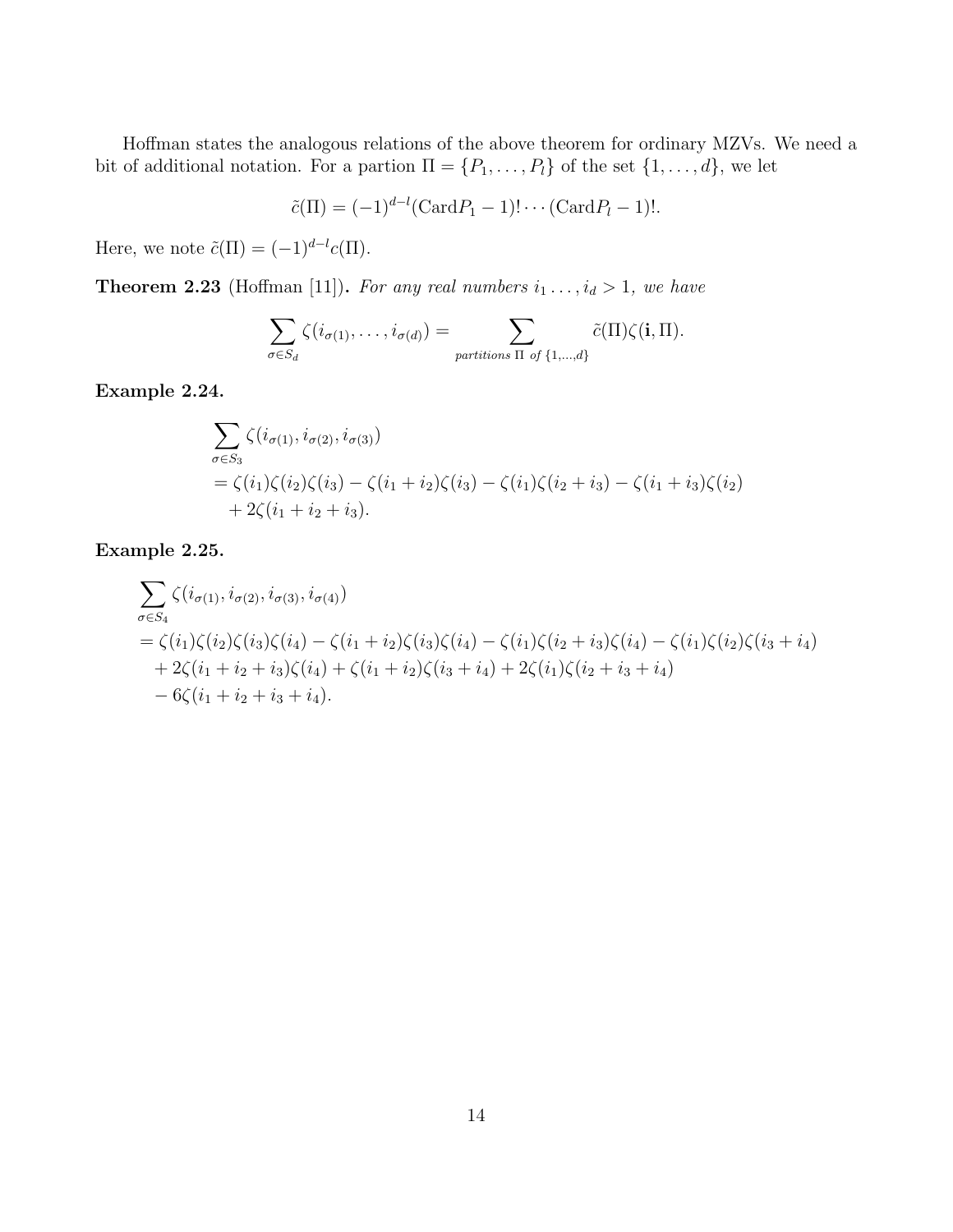## **3 Finite multiple zeta values**

## **3.1** *A***-finite multiple zeta values**

We consider the collection of truncated sums  $\zeta_p(k_1, \ldots, k_d) = \sum_{p > n_1 > \cdots > n_d \ge 1}$ 1  $n_1^{k_1} \cdots n_d^{k_d}$ modulo all primes *p* in the quotient ring

$$
\mathcal{A} = (\prod_p \mathbb{Z}/p\mathbb{Z})/(\bigoplus_p \mathbb{Z}/p\mathbb{Z}),
$$

which is a Q-algebra. Elements of *A* are represented by  $(a_p)_p$ , where  $a_p \in \mathbb{Z}/p\mathbb{Z}$ , and two elements  $(a_p)_p$  and  $(b_p)_p$  are identified if and only if  $a_p = b_p$  for all but finitely many primes p.

**Definition 3.** For integers  $k_1, \ldots, k_d \in \mathbb{Z}_{\geq 1}$ , the A-finite multiple zeta value (A-FMZV) and the *A-finite multiple zeta star value (A-FMZSV) are defined by*

$$
\zeta_{\mathcal{A}}(k_1,\ldots,k_d) = \left(\sum_{p>n_1>\cdots>n_d\geq 1} \frac{1}{n_1^{k_1}\cdots n_d^{k_d}} \bmod p\right)_p \in \mathcal{A},
$$

$$
\zeta_{\mathcal{A}}^{\star}(k_1,\ldots,k_d) = \left(\sum_{p>n_1\geq \cdots\geq n_d\geq 1} \frac{1}{n_1^{k_1}\cdots n_d^{k_d}} \bmod p\right)_p \in \mathcal{A}.
$$

The *A*-FMZ(S)Vs are similar to MZ(S)Vs in many aspects. However, there are some differences.

**Example 3.1** (Hoffman [13], Zhao [35]). For an integer  $k \in \mathbb{Z}_{\geq 1}$ , we have

$$
\zeta_{\mathcal{A}}(k) = \zeta_{\mathcal{A}}^{\star}(k) = 0.
$$

*Proof.* Let *p* be a prime number larger than  $k + 1$ . By taking a primitive root *a* modulo *p*, we have

$$
\sum_{n=1}^{p-1} \frac{1}{n^k} \equiv \sum_{i=0}^{p-2} \frac{1}{a^{ik}} \equiv \frac{1 - a^{-k(p-1)}}{1 - a^{-k}} \equiv 0 \pmod{p}.
$$

Thus, we have

$$
\zeta_{\mathcal{A}}(k) = \zeta_{\mathcal{A}}^{\star}(k) = 0.
$$

П

**Example 3.2** (Hoffman [13], Zhao [35]). For integers  $k_1, k_2 \in \mathbb{Z}_{\geq 1}$ , we have

$$
\zeta_{\mathcal{A}}(k_1,k_2) = \zeta_{\mathcal{A}}^{\star}(k_1,k_2) = (-1)^{k_1} \binom{k_1+k_2}{k_1} \left( \frac{B_{p-k_1-k_2}}{k_1+k_2} \mod p \right)_p,
$$

*where B<sup>n</sup> is the Bernoulli number defined by the following generating function:*

$$
\sum_{n\geq 0} B_n \frac{t^n}{n!} = \frac{te^t}{e^t - 1}.
$$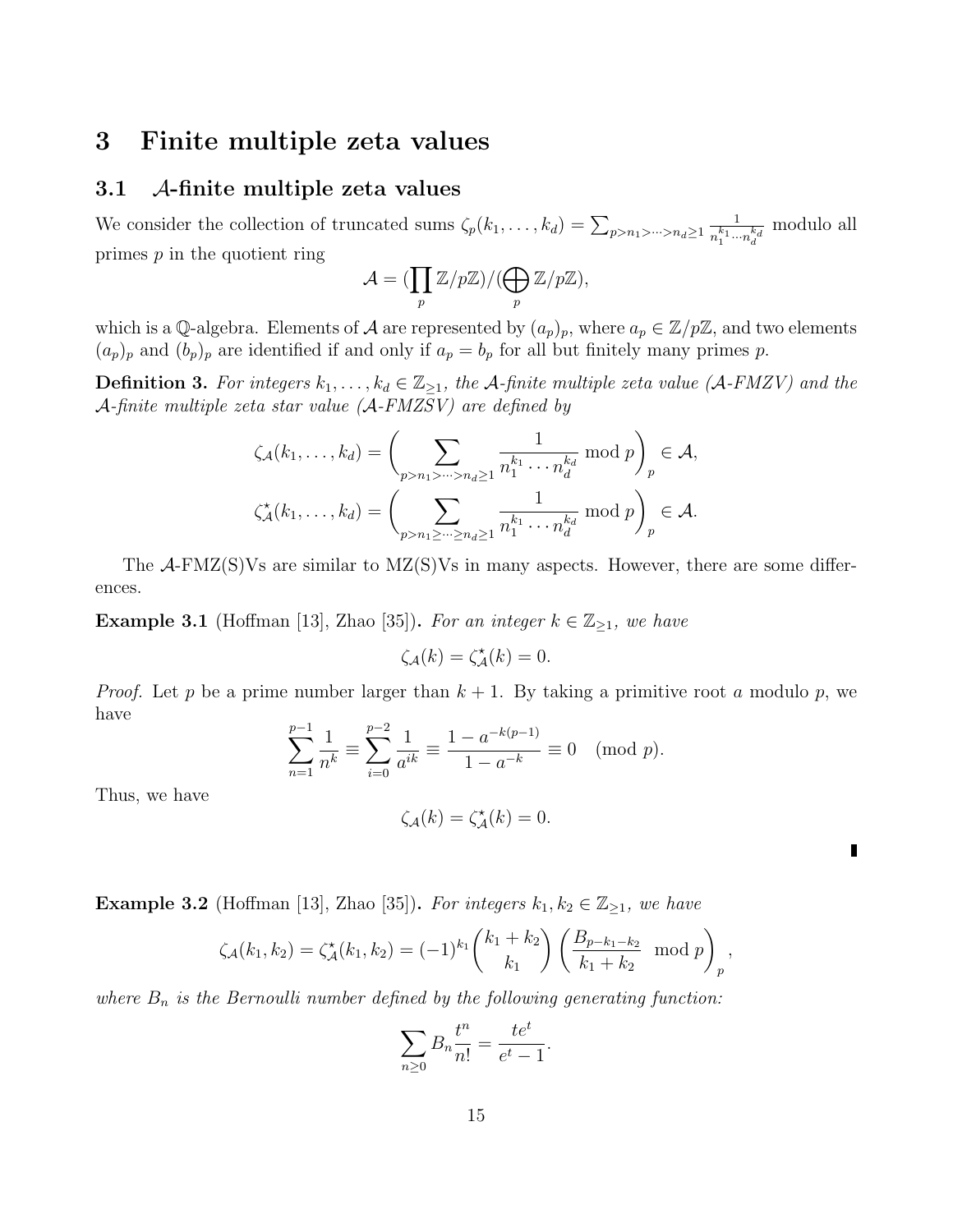*Proof.* By Example 3.1, we see

$$
\zeta_{\mathcal{A}}(k_1,k_2)=\zeta_{\mathcal{A}}^{\star}(k_1,k_2).
$$

Thus, we only need to show

$$
\zeta_{\mathcal{A}}^{\star}(k_1, k_2) = (-1)^{k_1} \binom{k_1 + k_2}{k_1} \left( \frac{B_{p-k_1-k_2}}{k_1 + k_2} \mod p \right)_p.
$$

We use the standard identity expressing sums of powers in terms of Bernoulli numbers. (See T. Arakawa, T. Ibukiyama and Kaneko [1].)

$$
\sum_{i=1}^{n} i^{k} = \frac{1}{k+1} \sum_{j=0}^{k} {k+1 \choose j} B_{j} n^{k+1-j}.
$$
 (6)

Using this equality and Fermat's little theorem, we have

$$
\zeta_{\mathcal{A}}^{\star}(k_{1},k_{2}) = \left(\sum_{n_{1}=1}^{p-1} \frac{1}{n_{1}^{k_{1}}}\sum_{n_{2}=1}^{n_{1}} \frac{1}{n_{2}^{k_{2}}}\mod p\right)_{p}
$$
  
\n
$$
= \left(\sum_{n_{1}=1}^{p-1} \frac{1}{n_{1}^{k_{1}}}\sum_{n_{2}=1}^{n_{1}} n_{2}^{p-1-k_{2}}\mod p\right)_{p}
$$
  
\n
$$
= \left(\sum_{n_{1}=1}^{p-1} \frac{1}{n_{1}^{k_{1}}}\frac{1}{p-k_{2}}\sum_{j=0}^{p-1-k_{2}} {p-k_{2} \choose j} B_{j} n_{1}^{p-k_{2}-j} \mod p\right)_{p}
$$
  
\n
$$
= \left(\frac{1}{p-k_{2}}\sum_{j=0}^{p-1-k_{2}} {p-k_{2} \choose j} B_{j} \sum_{n_{1}=1}^{p-1} n_{1}^{p-k_{1}-k_{2}-j} \mod p\right)_{p}.
$$

Here, we note that

$$
\sum_{n_1=1}^{p-1} n_1^{p-k_1-k_2-j} \equiv 0 \pmod{p}
$$

unless  $j = p - k_1 - k_2$ . Since

$$
\frac{1}{k_2} {p - k_2 \choose p - k_1 - k_2} = \frac{1}{k_2} {p - k_2 \choose k_1}
$$
\n
$$
= \frac{1}{k_2} \cdot \frac{(p - k_2) \cdots (p - k_1 - k_2 + 1)}{k_1!}
$$
\n
$$
\equiv (-1)^{k_1} \frac{(k_2 + 1) \cdots (k_1 + k_2 - 1)}{k_1!}
$$
\n
$$
= (-1)^{k_1} \frac{1}{k_1 + k_2} {k_1 + k_2 \choose k_1} \pmod{p}
$$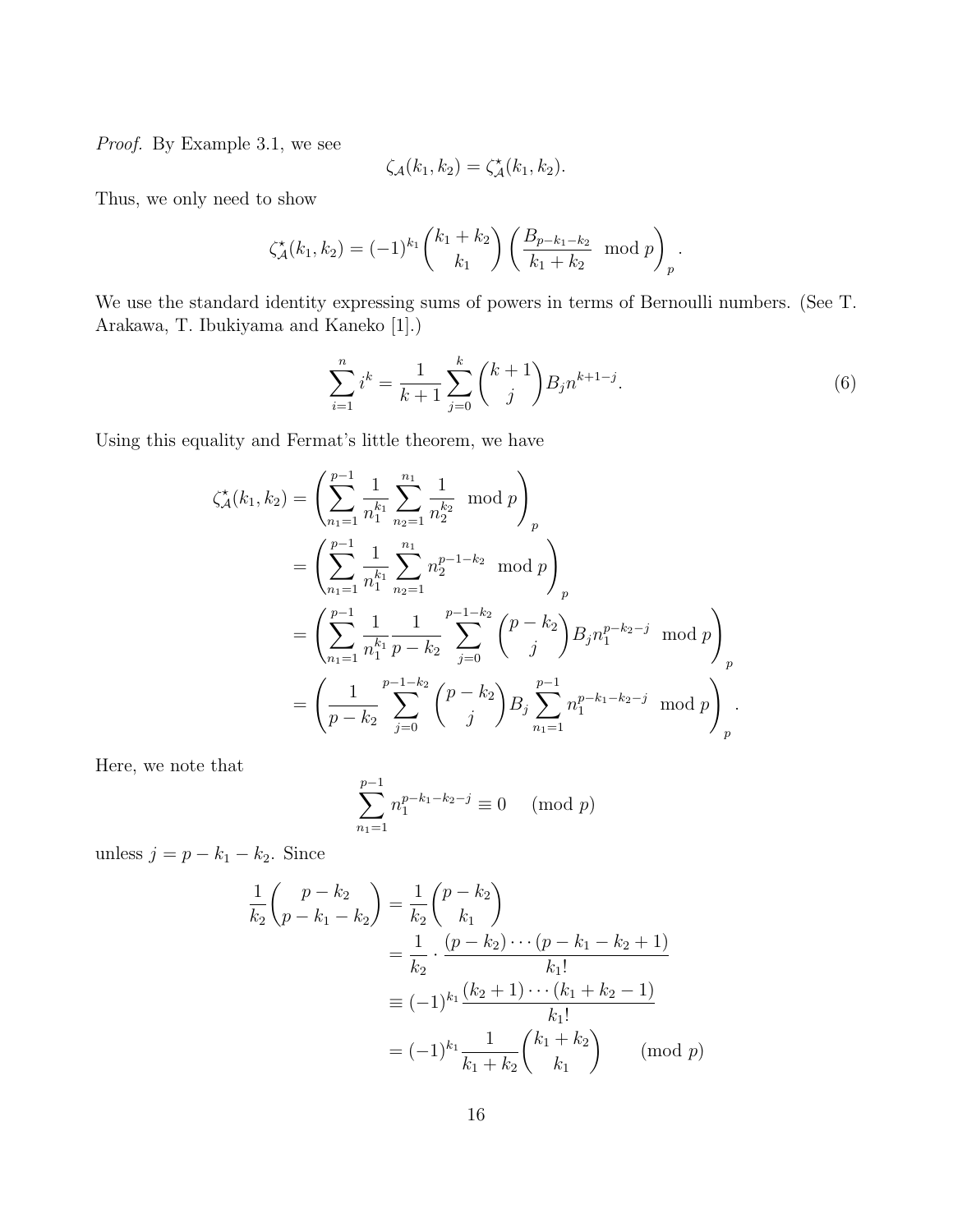for  $p > k_1 + k_2 - 1$ , we have

$$
\zeta_{\mathcal{A}}^{\star}(k_{1},k_{2}) = \left(\frac{1}{p-k_{2}}\binom{p-k_{2}}{p-k_{1}-k_{2}}B_{p-k_{1}-k_{2}}(p-1) \mod p\right)_{p}
$$

$$
= \left(\frac{1}{k_{2}}\binom{p-k_{2}}{k_{1}}B_{p-k_{1}-k_{2}} \mod p\right)_{p}
$$

$$
= (-1)^{k_{1}}\binom{k_{1}+k_{2}}{k_{1}}\left(\frac{B_{p-k_{1}-k_{2}}}{k_{1}+k_{2}} \mod p\right)_{p}.
$$

П

We introduce the vector space over Q spanned by *A*-FMZVs.

#### **Definition 4.**

$$
\mathcal{Z}_{\mathcal{A},0} = \mathbb{Q}, \quad \mathcal{Z}_{\mathcal{A},1} = \{0\},
$$

$$
\mathcal{Z}_{\mathcal{A},k} = \sum_{\substack{k_1 + \dots + k_d = k, \\ k_i \ge 1 \ (1 \le i \le d), d \ge 1}} \mathbb{Q} \cdot \zeta_{\mathcal{A}}(k_1, \dots, k_d),
$$

$$
\mathcal{Z}_{\mathcal{A}} = \sum_{k=0}^{\infty} \mathcal{Z}_{\mathcal{A},k}.
$$

We notice that  $\mathcal{Z}_\mathcal{A}$  is a Q-algebra with the harmonic product.

## **3.2 Symmetrized multiple zeta values**

The symmetrized multiple zeta values or finite real multiple zeta values, which were first introduced by Kaneko–Zagier [19, 20], are defined for any integers  $k_1, \ldots, k_d \in \mathbb{Z}_{\geq 1}$  as follows:

$$
\zeta_{\mathcal{S}}^{*}(k_{1},\ldots,k_{d}) = \sum_{i=0}^{d} (-1)^{k_{1}+\cdots+k_{i}} \zeta^{*}(k_{i},\ldots,k_{1}) \zeta^{*}(k_{i+1},\ldots,k_{d}),
$$
  

$$
\zeta_{\mathcal{S}}^{\text{III}}(k_{1},\ldots,k_{d}) = \sum_{i=0}^{d} (-1)^{k_{1}+\cdots+k_{i}} \zeta^{\text{III}}(k_{i},\ldots,k_{1}) \zeta^{\text{III}}(k_{i+1},\ldots,k_{d}).
$$

Here, the symbols  $\zeta^*$  and  $\zeta^{\text{III}}$  on the right-hand sides stand for the regularized values coming from harmonic and shuffle regularizations respectively, i.e., real values obtained by taking constant terms of harmonic and shuffle regularizations as explained in section 2. In the sums, we understand  $\zeta^*(\emptyset) = \zeta^{\text{III}}(\emptyset) = 1.$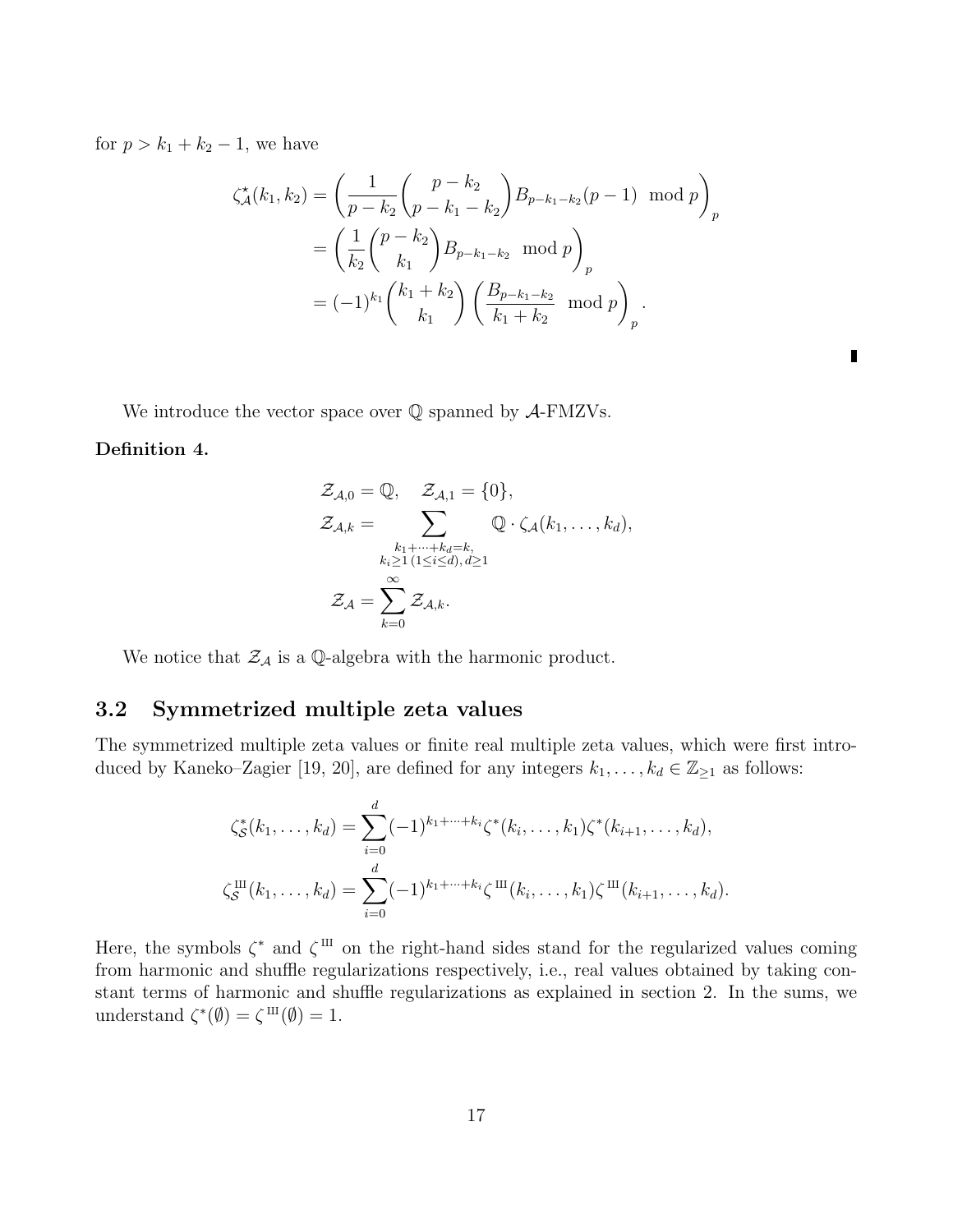**Example 3.3.** *From Example 2.7,*

$$
Z^*(yxy) = \zeta(2)T - \zeta(3) - \zeta(2, 1),
$$
  
\n
$$
Z^{\text{III}}(yxy) = \zeta(2)T - 2\zeta(2, 1).
$$

*Thus, we have*

$$
\zeta^*(1,2) = -\zeta(3) - \zeta(2,1), \n\zeta^{\text{III}}(1,2) = -2\zeta(2,1).
$$

## **Example 3.4.**

$$
\begin{aligned}\n\zeta_{\mathcal{S}}^{*}(2,1,3) &= \zeta(2,1,3) + \zeta(2)\zeta^{*}(1,3) - \zeta^{*}(1,2)\zeta(3) + \zeta(3,1,2) \\
&= \zeta(2,1,3) + \zeta(2)(-\zeta(4) - \zeta(3,1)) - (-\zeta(3) - \zeta(2,1))\zeta(3) + \zeta(3,1,2) \\
&= \zeta(2,1,3) - \zeta(6) - \zeta(4,2) - \zeta(2,4) - \zeta(5,1) - \zeta(3,3) - \zeta(2,3,1) - \zeta(3,2,1) - \zeta(3,1,2) \\
&+ \zeta(6) + 2\zeta(3,3) + \zeta(5,1) + \zeta(2,4) + \zeta(3,2,1) + \zeta(2,3,1) + \zeta(2,1,3) + \zeta(3,1,2) \\
&= -\zeta(4,2) + \zeta(3,3) + 2\zeta(2,1,3).\n\end{aligned}
$$

We recall that  $\mathcal Z$  is the Q-vector subspace of  $\mathbb R$  spanned by all MZVs. We also note that this is a Q-algebra. In [19, 20], Kaneko and Zagier proved that the difference  $\zeta_{\mathcal{S}}^{*}(k_1,\ldots,k_d)$  – *ζ* X  $S^{\text{III}}(k_1,\ldots,k_d)$  is in the principal ideal of *Z* generated by  $\zeta(2)$  (or  $\pi^2$ ), in other words, that the congruence

$$
\zeta_{\mathcal{S}}^*(k_1,\ldots,k_d) \equiv \zeta_{\mathcal{S}}^{\mathrm{III}}(k_1,\ldots,k_d) \pmod{\zeta(2)}
$$

holds in *Z*. They then defined the symmetrized multiple zeta value (SMZV)  $\zeta_{\mathcal{S}}(k_1, \ldots, k_d)$  as an element in the quotient ring  $\mathcal{Z}/\zeta(2)$  by

$$
\zeta_{\mathcal{S}}(k_1,\ldots,k_d)=\zeta_{\mathcal{S}}^*(k_1,\ldots,k_d)\bmod{\zeta(2)}.
$$

We also refer to the values  $\zeta_{\mathcal{S}}^*(k_1,\ldots,k_d)$  and  $\zeta_{\mathcal{S}}^{\text{III}}$  $S(S^{\text{III}}(k_1 \ldots, k_d))$  as (harmonic and shuffle versions of) symmetrized multiple zeta values.

As for the star version of SMZVs, for integers  $k_1, \ldots, k_d \in \mathbb{Z}_{\geq 1}$ , let us define  $\zeta_{\mathcal{S}}^{*,*}$  by

$$
\zeta_{\mathcal{S}}^{\star,*}(k_1,\ldots,k_d)=\sum_{\substack{\circ \text{ is either a comma }^{\star},\\ \text{or a plus }^{\star}+^{\star}}}\zeta_{\mathcal{S}}^*(k_1\circ k_2\circ\cdots\circ k_d).
$$

Then, we have the following proposition.

**Example 3.5** (Kaneko–Zagier [19, 20]). For an integer  $k \in \mathbb{Z}_{\geq 1}$ , we have

$$
\zeta_{\mathcal{S}}^*(k) = \zeta_{\mathcal{S}}^{\star,*}(k) \equiv 0 \pmod{\zeta(2)}.
$$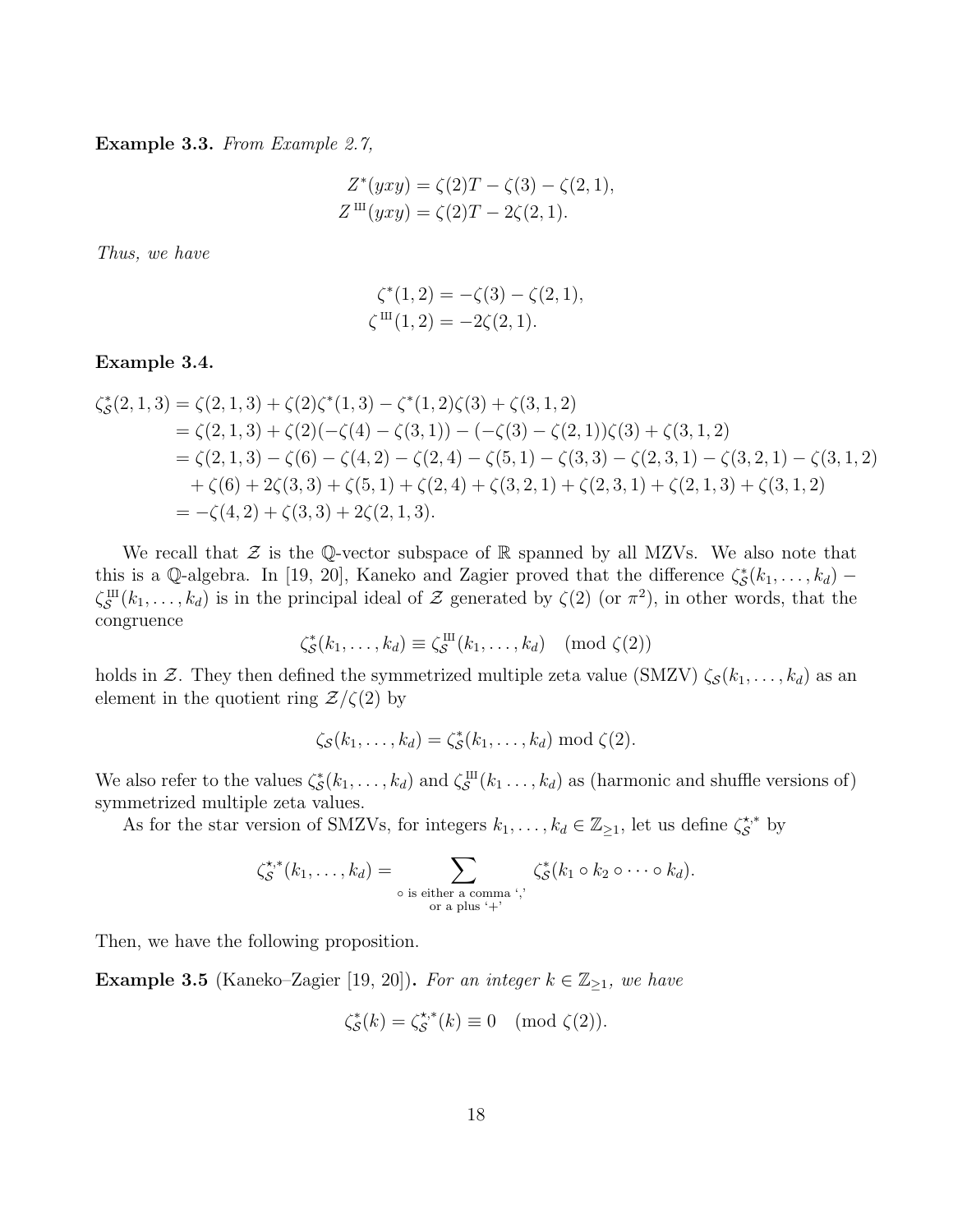*Proof.* From the definition of SMZVs, we have

$$
\zeta_{\mathcal{S}}^*(k) = \zeta_{\mathcal{S}}^{\star,*}(k) = \begin{cases} 2\zeta(k) & (k:\text{even}), \\ 0 & (k:\text{odd}). \end{cases}
$$

Here, by Euler's theorem, the assertion holds.

**Example 3.6** (Kaneko–Zagier [19, 20]). *For integers*  $k_1, k_2 \in \mathbb{Z}_{\geq 1}$ *, we have* 

$$
\zeta_{\mathcal{S}}^*(k_1, k_2) \equiv \zeta_{\mathcal{S}}^{*,*}(k_1, k_2) \equiv (-1)^{k_1} \binom{k_1 + k_2}{k_1} \zeta(k_1 + k_2) \pmod{\zeta(2)}.
$$

To prove Example 3.6, we need the following theorem, which was proved by P. Cartier [7] and Zagier [34] independently.

**Theorem 3.7** (Cartier, Zagier). For integers  $k_1, k_2 \in \mathbb{Z}_{\geq 1}$  with  $k_1 \geq 2$ , we have

$$
\zeta(k_1, k_2) = \frac{1}{2} (1 + (-1)^{k_1}) \zeta(k_1) \zeta(k_2) + \frac{1}{2} \left( (-1)^{k_1} \binom{k_1 + k_2}{k_1} - 1 \right) \zeta(k_1 + k_2)
$$
  

$$
- (-1)^{k_1} \sum_{i=1}^{(k_1 + k_2 - 3)/2} \left( \binom{k_1 + k_2 - 2i - 1}{k_1 - 1} + \binom{k_1 + k_2 - 2i - 1}{k_2 - 1} \right) \zeta(2i) \zeta(k_1 + k_2 - 2i).
$$

*Proof of Example 3.6.* By Example 3.5, we see

$$
\zeta_{\mathcal{S}}(k_1,k_2)^* \equiv \zeta_{\mathcal{S}}^{\star,*}(k_1,k_2) \pmod{\zeta(2)}.
$$

Thus, we only need to show

$$
\zeta_{\mathcal{S}}^*(k_1, k_2) \equiv (-1)^{k_1} \binom{k_1 + k_2}{k_1} \zeta(k_1 + k_2) \pmod{\zeta(2)}.
$$

From the definition of SMZVs, we have

$$
\zeta_{\mathcal{S}}^*(k_1,k_2) = \zeta^*(k_1,k_2) + (-1)^{k_1} \zeta^*(k_1) \zeta^*(k_2) + (-1)^{k_1+k_2} \zeta^*(k_2,k_1).
$$

If  $k_1 + k_2$  is even, then we easily see

$$
\zeta_{\mathcal{S}}^*(k_1, k_2) \equiv 0 \pmod{\zeta(2)}
$$

by using

$$
\zeta^*(k_1)\zeta^*(k_2) = \zeta^*(k_1,k_2) + \zeta^*(k_2,k_1) + \zeta(k_1+k_2).
$$

If  $k_1 + k_2$  is odd, we see by Theorem 3.7 that

$$
\zeta_{\mathcal{S}}^{*}(k_{1}, k_{2}) \equiv \frac{(-1)^{k_{1}}}{2} \left( \binom{k_{1} + k_{2}}{k_{1}} + \binom{k_{1} + k_{2}}{k_{2}} \right) \zeta(k_{1} + k_{2})
$$

$$
= (-1)^{k_{1}} \binom{k_{1} + k_{2}}{k_{1}} \zeta(k_{1} + k_{2}) \pmod{\zeta(2)}.
$$

 $\blacksquare$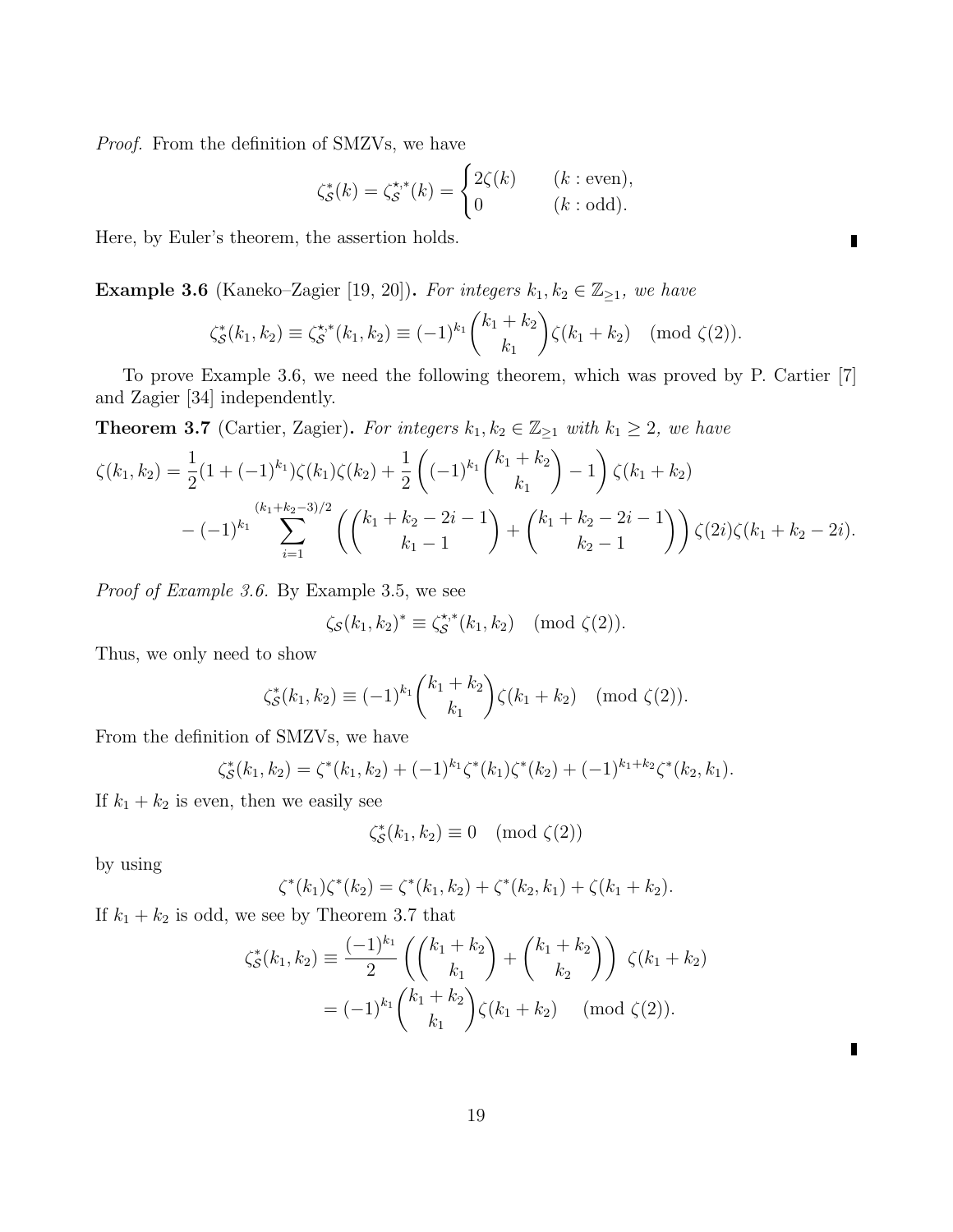## **3.3 Finite multiple zeta values**

Kaneko and Zagier conjectured the following.

**Conjecture 4** (Kaneko–Zagier). *There exists an algebra isomorphism*  $\phi$  *between*  $\mathcal{Z}_\mathcal{A}$  *and*  $\mathcal{Z}/\zeta(2)$ *such that*

$$
\begin{array}{ccc}\n\mathcal{Z}_{\mathcal{A}} & \to & \mathcal{Z}/\zeta(2) \\
\phi: & \cup & \cup \\
\zeta_{\mathcal{A}}(k_1,\ldots,k_d) & \mapsto & \zeta_{\mathcal{S}}(k_1,\ldots,k_d).\n\end{array}
$$

We define two Q-linear maps  $Z_A: \mathfrak{H}^1 \to \mathcal{A}$  and  $Z_S: \mathfrak{H}^1 \to \mathcal{Z}/\zeta(2)$  by  $Z_A(1) = 1$  and  $Z_{\mathcal{A}}(x^{k_1-1}y \cdots x^{k_d-1}y) = \zeta_{\mathcal{A}}(k_1, \ldots, k_d)$ , and  $Z_{\mathcal{S}}(1) = 1$  and  $Z_{\mathcal{S}}(x^{k_1-1}y \cdots x^{k_d-1}y) = \zeta_{\mathcal{S}}(k_1, \ldots, k_d)$ , respectively. In view of Conjecture 4, we shall call both *A*-finite multiple zeta values and symmetrized multiple zeta values as finite multiple zeta values (FMZVs). In the following, the letter '*F*' stands either for '*A*' or '*S*.'

Now we mention the harmonic and shuffle product rules and the duality theorem for FMZVs. The former is due to Hoffman [12] for *A*-FMZVs, and Kaneko and Zagier [19, 20] for SMZVs.

**Theorem 3.8** (Hoffman [12], Kaneko–Zagier [19, 20]). For any words  $w = z_{k_1} \cdots z_{k_r}$ ,  $w' =$  $z_{k'_1} \cdots z_{k'_s} \in \mathfrak{H}^1$ , we have

$$
Z_{\mathcal{F}}(w*w') = Z_{\mathcal{F}}(w) Z_{\mathcal{F}}(w'),
$$
  
\n
$$
Z_{\mathcal{F}}(w \bmod v') = (-1)^{|w|} Z_{\mathcal{F}}(z_{k_r} \cdots z_{k_1} z_{k'_1} \cdots z_{k'_s}).
$$

The duality theorems for *A*-finite and symmetrized versions are proved by Hoffman [13] and D. Jarossay [15], respectively. We recall the automorphism  $\phi$  on  $\tilde{\mathfrak{H}}$  defined by

$$
\phi(x) = z := x + y, \quad \phi(y) = -y.
$$

**Theorem 3.9** (Hoffman, Jarrossay). For any word  $w \in \mathfrak{H}^1$ , we have

$$
Z_{\mathcal{F}}(w)=Z_{\mathcal{F}}(\phi(w)).
$$

## **3.4 Theorems on FMZVs**

In this subsection, we introduce the following theorems.

**Theorem 3.10** (Symmetric formula). Let  $(k_1, \ldots, k_d) \in (\mathbb{Z}_{\geq 1})^d$  be any index and let  $S_d$  be the *symmetric group of degree d. Then, we have*

$$
\sum_{\sigma \in S_d} \zeta_{\mathcal{F}}(k_{\sigma(1)}, k_{\sigma(2)}, \ldots, k_{\sigma(d)}) = 0.
$$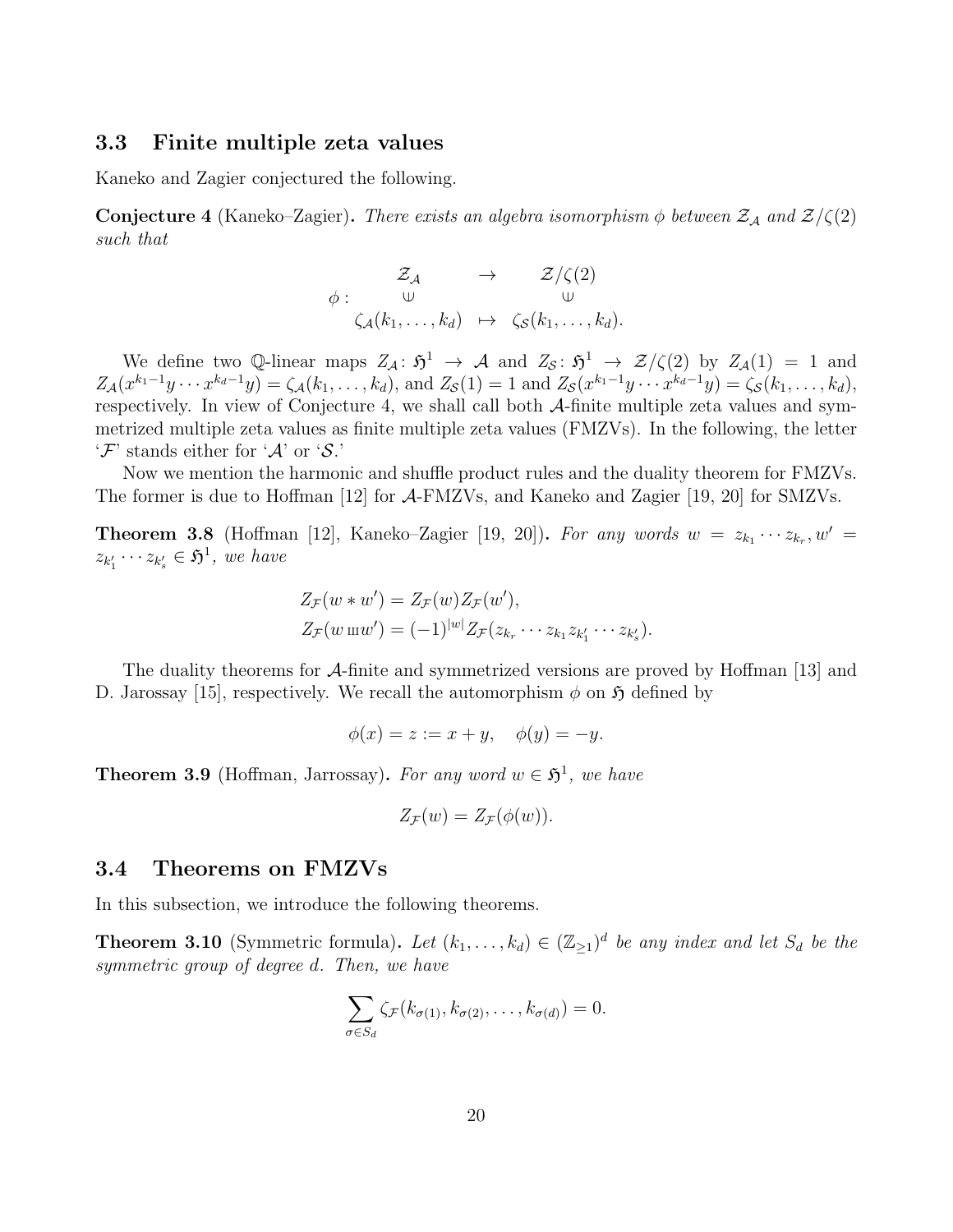**Theorem 3.11** (Sum formula). For integers  $k, d \in \mathbb{Z}_{\geq 1}$  and i with  $k \geq 2, 1 \leq i \leq d \leq k-1$ , we *have*

$$
\sum_{\substack{k_1+k_2+\cdots+k_d=k\\k_i\geq 2}}\zeta_{\mathcal{F}}(k_1,\ldots,k_d) = (-1)^{i-1}\left(\binom{k-1}{i-1}+(-1)^d\binom{k-1}{d-i}\right)\mathfrak{Z}_{\mathcal{F}}(k),
$$

*where*

$$
\mathfrak{Z}_{\mathcal{F}}(k) = \begin{cases} \left(\frac{B_{p-k}}{k} \bmod p\right)_p & (\mathcal{F} = \mathcal{A}), \\ \zeta(k) \bmod \zeta(2) & (\mathcal{F} = \mathcal{S}). \end{cases}
$$

**Theorem 3.12** (Height-one duality theorem). For integers  $k, d \in \mathbb{Z}_{\geq 1}$ , we have the equality

$$
\zeta_{\mathcal{F}}(k,\underbrace{1,\ldots,1}_{d-1})=\zeta_{\mathcal{F}}(d,\underbrace{1,\ldots,1}_{k-1}).
$$

In the case of  $\mathcal{F} = \mathcal{A}$ , the proofs are known. (See Hoffman [13] for the symmetric formula and height-one duality theorem, and Saito–Wakabasyashi [28] for the sum formula.) Therefore, we will prove them for SMVZs in the following.

### **3.4.1 Proof of Theorem 3.10 for SMZVs**

From Theorem 3.8, we see that the SMZVs  $\zeta_{\mathcal{S}}^*(k_1,\ldots,k_d)$  satisfy the harmonic product rule. Theorem 2.23 states that any symmetric sum

$$
\sum_{\sigma \in S_d} \zeta(k_{\sigma(1)}, k_{\sigma(2)}, \ldots, k_{\sigma(d)})
$$

is a polynomial in the Riemann zeta values  $\zeta(k)$ . His proof only uses the harmonic product rule of MZVs, and hence applies to our  $\zeta_{\mathcal{S}}^*(\mathbf{k})$ 's. Therefore, we conclude in similar manner as in [13] that the symmetric sum

$$
\sum_{\sigma \in S_d} \zeta_{\mathcal{S}}^*(k_{\sigma(1)}, k_{\sigma(2)}, \ldots, k_{\sigma(d)})
$$

is a sum of products of  $\zeta_{\mathcal{S}}^*(k) = (1 + (-1)^k)\zeta(k)$ , which is 0 when *k* is odd and a multiple of  $\zeta(2)$ when *k* is even.

**Remark.** One can also prove Theorem 3.10 for SMZVs directly by using the definition. For example, we compute

$$
\sum_{\sigma \in S_3} \zeta_S^*(k_{\sigma(1)}, k_{\sigma(2)}, k_{\sigma(3)})
$$
\n=  $(1 + (-1)^{k_1})(1 + (-1)^{k_2})(1 + (-1)^{k_3}) \sum_{\sigma \in S_3} \zeta^*(k_{\sigma(1)}, k_{\sigma(2)}, k_{\sigma(3)})$   
\n+  $((-1)^{k_1} + (-1)^{k_2})(1 + (-1)^{k_3})(\zeta(k_1 + k_2, k_3) + \zeta^*(k_3, k_1 + k_2))$   
\n+  $((-1)^{k_1} + (-1)^{k_3})(1 + (-1)^{k_2})(\zeta(k_1 + k_3, k_2) + \zeta^*(k_2, k_1 + k_3))$   
\n+  $((-1)^{k_2} + (-1)^{k_3})(1 + (-1)^{k_1})(\zeta(k_2 + k_3, k_1) + \zeta^*(k_1, k_2 + k_3)).$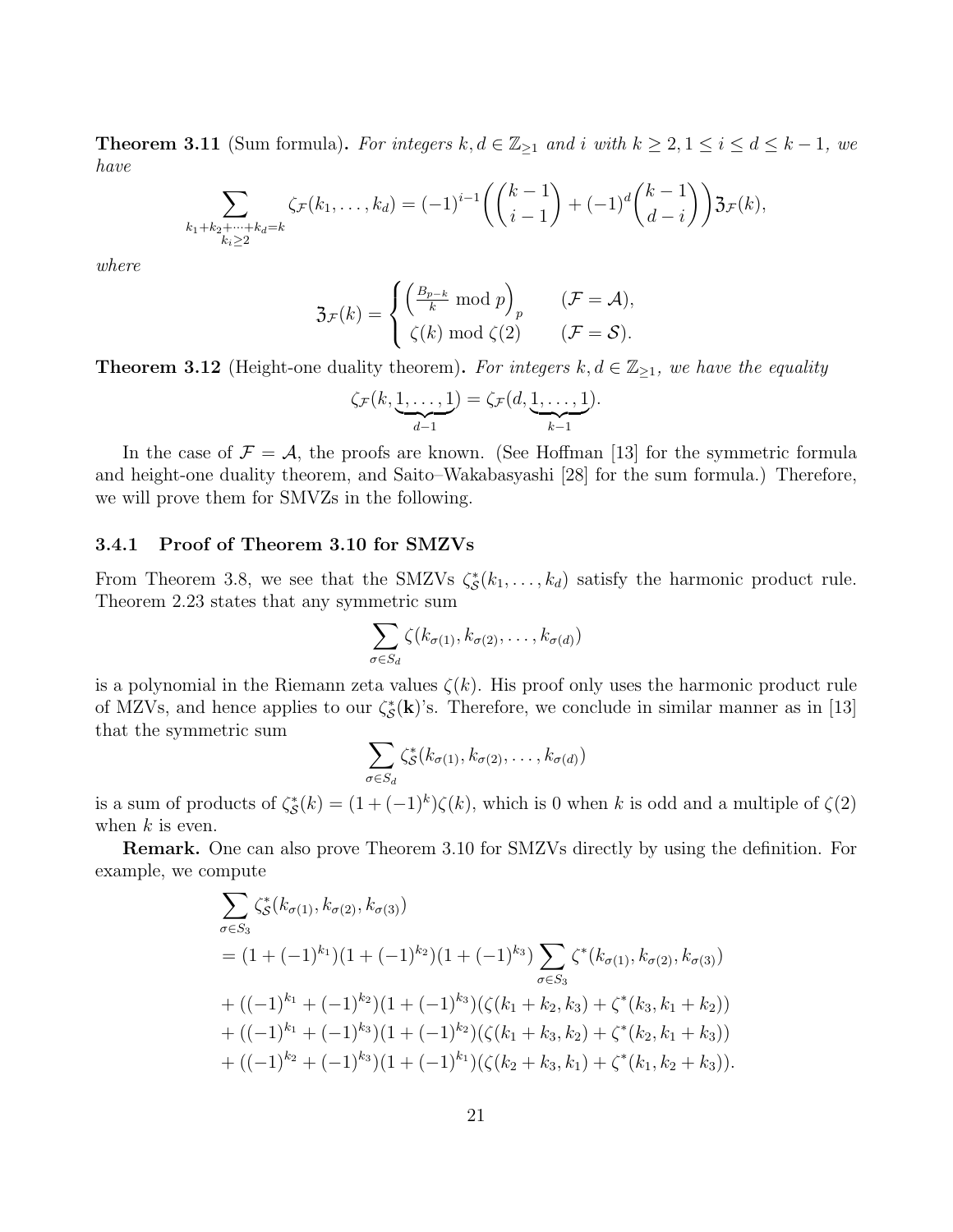When the weight *k* is odd, the coefficients  $(1 + (-1)^{k_1})(1 + (-1)^{k_2})(1 + (-1)^{k_3})$  and  $((-1)^{k_1} + (-1)^{k_2})(1 + (-1)^{k_3})$  $(-1)^{k_2}$  $(1+(-1)^{k_3})$  etc., become 0. When *k* is even, the factor  $(1+(-1)^{k_1})(1+(-1)^{k_2})(1+(-1)^{k_3})$ becomes 0 if at least one  $k_i$  is odd. When all  $k_i$  are even, then  $\sum_{\sigma \in S_3} \zeta^*(k_{\sigma(1)}, k_{\sigma(2)}, k_{\sigma(3)}) =$  $\zeta^*(k_1)\zeta^*(k_2)\zeta^*(k_3) - \zeta(k_1+k_2)\zeta^*(k_3) - \zeta(k_1+k_3)\zeta^*(k_2) - \zeta(k_2+k_3)\zeta^*(k_1) + 2\zeta(k_1+k_2+k_3)$  is 0 modulo *ζ*(2). As for the term  $((-1)^{k_1} + (-1)^{k_2})(1 + (-1)^{k_3})(\zeta(k_1 + k_2, k_3) + \zeta^*(k_3, k_1 + k_2))$ , etc., if we write this as  $((-1)^{k_1} + (-1)^{k_2})(1 + (-1)^{k_3})(\zeta(k_1 + k_2)\zeta^*(k_3) - \zeta(k_1 + k_2 + k_3))$ , we see that either  $((-1)^{k_1} + (-1)^{k_2})(1 + (-1)^{k_3}) = 0$  or  $(\zeta(k_1 + k_2)\zeta^*(k_3) - \zeta(k_1 + k_2 + k_3))$  is a multiple of *ζ*(2).

#### **3.4.2 Proof of Theorem 3.11 for SMZVs**

We can prove Theorem 3.11 in the same manner as in Saito–Wakabayashi [28]. Set

$$
S_{k,d,i} = \sum_{\substack{k_1+k_2+\cdots+k_d=k\\k_i\geq 2}} \zeta_{\mathcal{S}}^*(k_1,\ldots,k_d).
$$

We notice that the harmonic version of the SMZVs satisfy the harmonic product rule. Thus,  $S_{k,d,i}$  enjoys the recursion relation in the following lemma, which can be proved in the same way as in [28, Proposition 2.2].

**Lemma 3.13.** For integers  $k, d, i \in \mathbb{Z}_{\geq 1}$  with  $2 \leq i + 1 \leq d \leq k - 1$ , we have  $(d-i)S_{k,d,i} + iS_{k,d,i+1} + (k-d)S_{k,d-1,i} = 0.$ 

We prove Theorem 3.11 by backward induction on *d*. To do this, we need the initial value.

**Lemma 3.14.** *For integers*  $k, i \in \mathbb{Z}_{\geq 1}$  *with*  $1 \leq i \leq k - 1$ *, we have* 

$$
S_{k,k-1,i} \equiv (-1)^{i-1} \binom{k}{i} \zeta(k) \pmod{\zeta(2)}.
$$

*Proof.* Since  $S_{k,k-1,i} = \zeta_{\mathcal{S}}^*(1, \ldots, 1)$ | {z } *i−*1 *,* 2*,* 1*, . . . ,* 1 | {z } *k−i−*1 ), we compute  $\zeta_{\mathcal{S}}^{\text{III}}$  $\stackrel{\cdot \text{III}}{\mathcal{S}} (1, \ldots, 1)$ | {z } *i−*1 *,* 2*,* 1*, . . . ,* 1 | {z } *k−i−*1 ) instead. Because of the fact that  $\zeta_{\mathcal{S}}^{\text{III}}$  $S^{\text{III}}(1,\ldots,1)=0$ , we have by definition

$$
S_{k,k-1,i} \equiv \zeta \zeta^{\text{III}}(\underbrace{1,\ldots,1}_{i-1},2,\underbrace{1,\ldots,1}_{k-i-1}) \pmod{\zeta(2)}
$$
  
=  $\zeta^{\text{III}}(\underbrace{1,\ldots,1}_{i-1},2,\underbrace{1,\ldots,1}_{k-i-1}) + (-1)^k \zeta^{\text{III}}(\underbrace{1,\ldots,1}_{k-i-1},2,\underbrace{1,\ldots,1}_{i-1}).$ 

By using [14, eq.(5.2)] for  $w_0 = xy^l$ , we have  $\zeta^{\text{III}}(1, ..., 1)$  $\sum_{m}$ *,* 2*,* 1*, . . . ,* 1 | {z } *l−*1  $) = (-1)^m {m+l \choose m}$   $\zeta(2, 1, \ldots, 1)$ | {z } *m*+*l−*1 ).

Thus,

$$
S_{k,k-1,i} \equiv (-1)^{i-1} \left( \binom{k-1}{i-1} + \binom{k-1}{i} \right) \zeta(2, \underbrace{1, \ldots, 1}_{k-2}) = (-1)^{i-1} \binom{k}{i} \zeta(k) \pmod{\zeta(2)}.
$$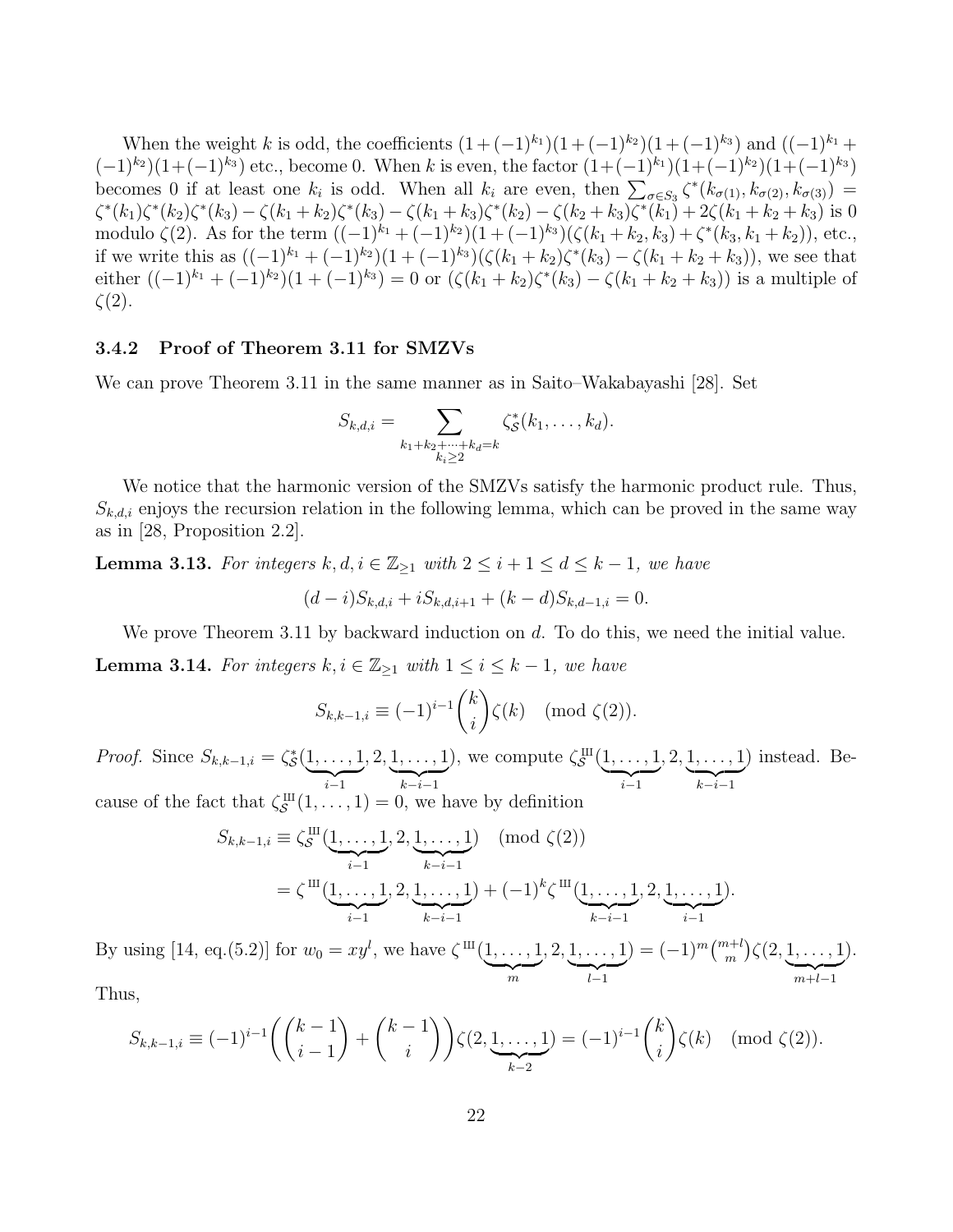$\blacksquare$ 

Let us consider the case  $d = k - 1$  of Theorem 3.11. If k is even, the identity holds from Lemma 3.14. If *k* is odd, then *d* is even and the identity again follows because

$$
\binom{k-1}{i-1} + (-1)^d \binom{k-1}{d-i} = \binom{k-1}{i-1} + \binom{k-1}{i} = \binom{k}{i}.
$$

We assume the identity holds for *d*. By Lemma 3.13,

$$
(d-k)S_{k,d-1,i} = (d-i)S_{k,d,i} + iS_{k,d,i+1}
$$
  
\n
$$
= (d-i)(-1)^{i-1} \left( {k-1 \choose i-1} + (-1)^d {k-1 \choose d-i} \right) \zeta(k)
$$
  
\n
$$
+ i(-1)^i \left( {k-1 \choose i} + (-1)^d {k-1 \choose d-i-1} \right) \zeta(k)
$$
  
\n
$$
= (-1)^{i-1} \left( (d-i) {k-1 \choose i-1} + (k-d+i)(-1)^d {k-1 \choose d-i-1} \right) \zeta(k)
$$
  
\n
$$
+ (-1)^i \left( (k-i) {k-1 \choose i-1} + i(-1)^d {k-1 \choose d-i-1} \right) \zeta(k)
$$
  
\n
$$
= (d-k)(-1)^{i-1} \left( {k-1 \choose i-1} + (-1)^{d-1} {k-1 \choose d-i-1} \right) \zeta(k).
$$

Thus, the identity holds for *d −* 1.

**Remark 3.15.** *We mention an analogue of Theorem 3.11 on SMZVs. Set*

$$
S_{k,d,i}^{\star} = \sum_{\substack{k_1+k_2+\cdots+k_d=k\\k_i\geq 2}} \zeta_{\mathcal{S}}^{\star,*}(k_1,\ldots,k_d).
$$

*Since these*  $\zeta_{\mathcal{S}}^{\star,*}$  $S^*(k_1, \ldots, k_d)$  *satisfy the same harmonic product rule as*  $\zeta^*(k_1, \ldots, k_d)$ *,*  $S^*_{k,d,i}$  *enjoys the same recursion relation as Saito–Wakabayashi [28, Proposition 2.2], that is,*

$$
(d-i)S_{k,d,i}^* + iS_{k,d,i+1}^* - (k-d)S_{k,d-1,i}^* = 0.
$$

*Writing*  $\mathbf{k}_i \sqcup \mathbf{k}_j$  *for juxtaposition of indices*  $\mathbf{k}_i$  *and*  $\mathbf{k}_j$ *, we see from Hoffman [13, Theorem 3.1] that*

$$
\zeta_{\mathcal{S}}^{\star,*}(k_d, k_{d-1}, \ldots, k_1) = (-1)^d \sum_{\mathbf{k}_1 \sqcup \cdots \sqcup \mathbf{k}_l = (k_1, \ldots, k_d)} (-1)^l \zeta_{\mathcal{S}}^*(\mathbf{k}_1) \cdots \zeta_{\mathcal{S}}^*(\mathbf{k}_l).
$$

*Consider the case*  $(k_1, ..., k_d) = (1, ..., 1)$ | {z } *k−i−*1 *,* 2*,* 1*, . . . ,* 1 | {z } *i−*1 *) in this equality. Since*  $\zeta^*_{\mathcal{S}}(1,\ldots,1) \equiv$ *ζ* X  $S^{\text{III}}(1,\ldots,1) = 0 \pmod{\zeta(2)}$ , the right-hand side is equal modulo  $\zeta(2)$  to  $\zeta_{\mathcal{S}}^{\text{III}}$  $\stackrel{\text{III}}{\mathcal{S}}(1,\ldots,1)$ | {z } *i−*1 *,* 2*,* 1*, . . . ,* 1 | {z } *k−i−*1 )*.*

*Thus, we find*

$$
S_{k,k-1,i}^{\star} \equiv S_{k,k-1,i} \equiv (-1)^{i-1} \binom{k}{i} \zeta(k) \pmod{\zeta(2)}.
$$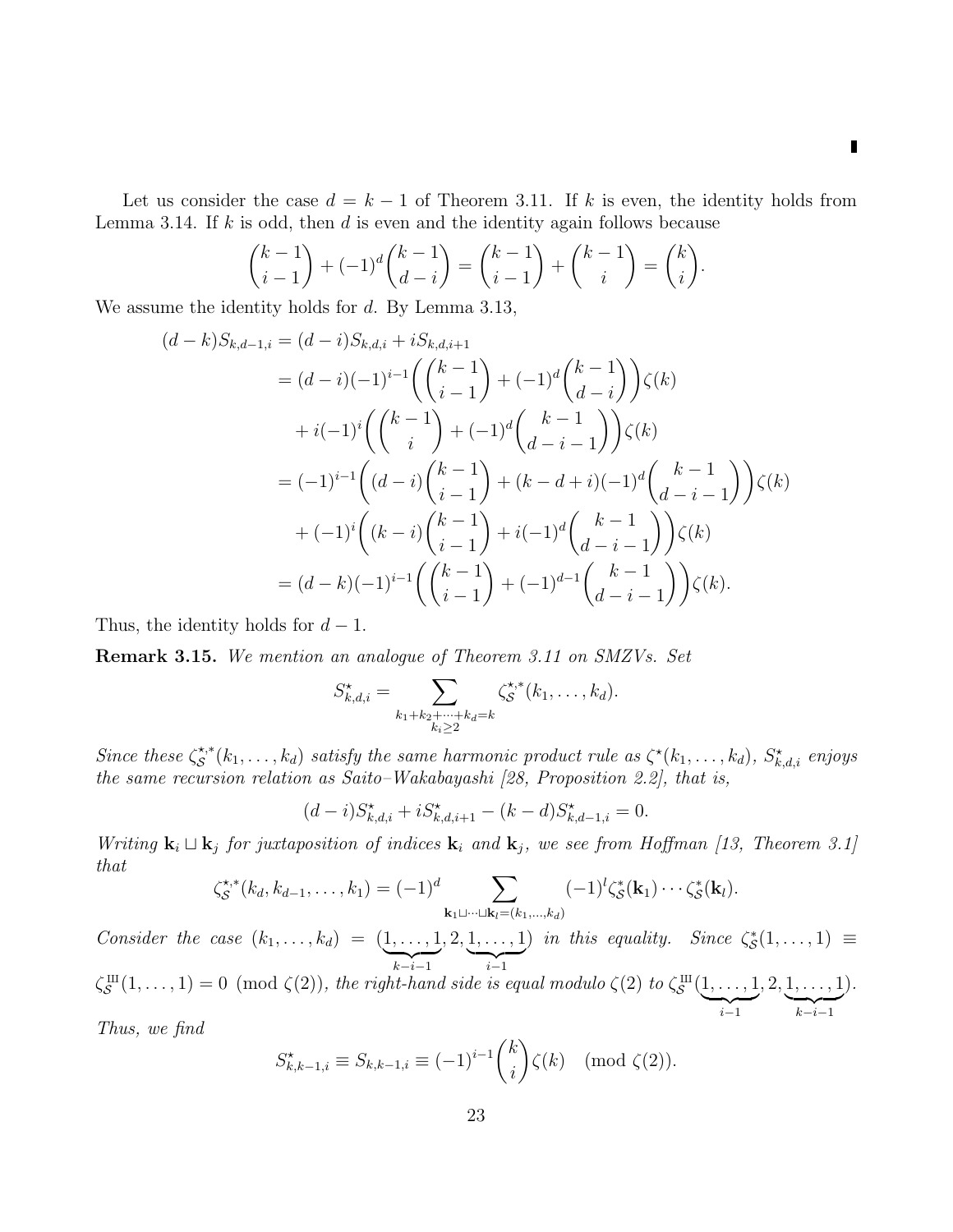*In a similar way as for the proof of Theorem 3.11 (i.e., by backward induction on d), we obtain*

$$
\sum_{\substack{k_1+k_2+\dots+k_d=k\\k_i\geq 2}} \zeta^{\star,\ast}_{\mathcal{S}}(k_1,\dots,k_d) \equiv (-1)^{i-1} \left( (-1)^d \binom{k-1}{i-1} + \binom{k-1}{d-i} \right) \zeta(k) \pmod{\zeta(2)}.
$$

## **3.4.3 Proof of Theorem 3.12 for SMZVs**

For a given index **k**, we call the number of its elements greater than 1 the height. With this terminology, we shall call

$$
\zeta_{\mathcal{S}}(k,\underbrace{1,\cdots,1}_{d-1})
$$

height-one SMZVs. Here, we prove Theorem 3.12. To do this, we need the following key lemma.

**Lemma 3.16.** *For integers*  $k, d \in \mathbb{Z}_{\geq 1}$  *with*  $k \geq 2$ *, we have* 

$$
\zeta^{III}(\underbrace{1,\ldots,1}_{d-1},k) = (-1)^{d-1} \zeta^{\star}(k,\underbrace{1,\ldots,1}_{d-1}).
$$

*Proof.* We recall the  $\mathbb{Q}$ -linear map  $L_w$  defined by

$$
L_w(w') = ww' \qquad (w' \in \mathfrak{H}).
$$

By the regularization formula proved by Ihara–Kaneko–Zagier in [14, eq.(5.2)], we have

$$
Z^{\mathrm{III}}(y^m w) = (-1)^m Z(L_x(y^m w w'))
$$

for any integer  $m \in \mathbb{Z}_{\geq 1}$  and  $w = xw' \in \mathfrak{H}^0$ . Then, we find

$$
\zeta^{\text{III}}(\underbrace{1,\ldots,1}_{d-1},k) = Z^{\text{III}}(y^{d-1}x^{k-1}y)
$$
\n
$$
= (-1)^{d-1}Z^{\text{III}}(L_x(y^{d-1}\max^{k-2}y))
$$
\n
$$
= (-1)^{d-1}\sum_{\substack{a_1+\cdots+a_k=d-1\\a_i\geq 0 \ (i=1,\ldots,k)}} Z(xy^{a_1}\cdots xy^{a_{k-2}}xy^{a_{k-1}+a_k+1})
$$
\n
$$
= (-1)^{d-1}\sum_{\substack{a_1+\cdots+a_{k-1}=d-1\\a_i\geq 0 \ (i=1,\ldots,k-1)}} (a_{k-1}+1)Z(xy^{a_1}\cdots xy^{a_{k-2}}xy^{a_{k-1}+1})
$$
\n
$$
= (-1)^{d-1}\sum_{\substack{a_1+\cdots+a_{k-1}=d-1\\a_i\geq 0 \ (i=1,\ldots,k-1)}} (a_{k-1}+1)Z(x^{a_{k-1}+1}yx^{a_{k-2}}y\cdots x^{a_1}y)
$$
\n
$$
= (-1)^{d-1}\sum_{\substack{a_1+\cdots+a_{k-1}=d-1\\a_i\geq 0 \ (i=1,\ldots,k-1)}} (a_{k-1}+1)\zeta(a_{k-1}+2,a_{k-2}+1,\ldots,a_1+1).
$$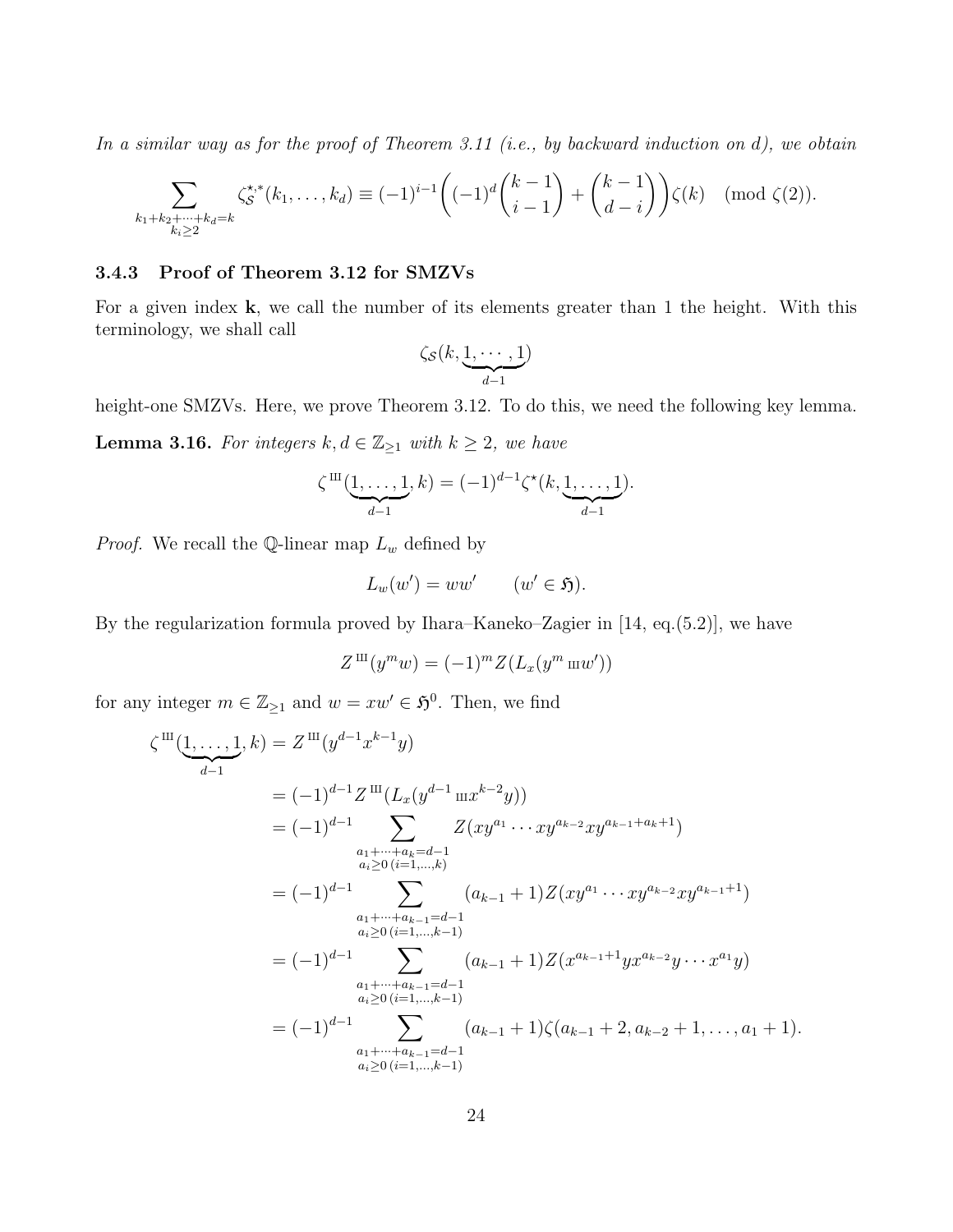In the above equality, we have also used the duality theorem for MZVs (Theorem 2.17). Here, we note that Theorem 2.17 says

$$
Z(x^{k_1-1}y \cdots x^{k_d-1}y) = Z(xy^{k_d-1} \cdots xy^{k_1-1}).
$$

That the last sum equals  $\zeta^*(d, 1, \ldots, 1)$ | {z } *k−*1 ) is due to Ohno [26, Proof of Theorem 2], see also Kaneko

[18, *§*3]. Thus

$$
\zeta^{III}(\underbrace{1,\ldots,1}_{d-1},k) = (-1)^{d-1} \zeta^{\star}(k,\underbrace{1,\ldots,1}_{d-1}).
$$

Γ

Now, we prove Theorem 3.12. When either  $k$  or  $d = 1$ , the theorem clearly holds. We consider the case when  $k, d \geq 2$ . From the above Lemma 3.16, we have

$$
\zeta_S^{\text{III}}(k, \underbrace{1, \ldots, 1}_{d-1}) - \zeta_S^{\text{III}}(d, \underbrace{1, \ldots, 1}_{k-1})
$$
\n
$$
= \zeta(k, \underbrace{1, \ldots, 1}_{d-1}) + (-1)^k \zeta^*(k, \underbrace{1, \ldots, 1}_{d-1}) - (\zeta(d, \underbrace{1, \ldots, 1}_{k-1}) + (-1)^d \zeta^*(d, \underbrace{1, \ldots, 1}_{k-1})).
$$

Let  $\psi(X) = \frac{\Gamma'(X)}{\Gamma(X)}$  $\frac{\Gamma(X)}{\Gamma(X)}$ . By using the well-known generating series

$$
1 - \sum_{k,d \ge 1} \zeta(k+1, \underbrace{1, \dots, 1}_{d-1}) X^k Y^d = \exp\left(\sum_{n \ge 2} \zeta(n) \frac{X^n + Y^n - (X+Y)^n}{n}\right)
$$

$$
= \frac{\Gamma(1-X)\Gamma(1-Y)}{\Gamma(1-X-Y)}
$$

(cf. Aomoto [4] and Drinfel'd [9]) and  $\psi(1 - X) = -\sum_{k \geq 2} \zeta(k) X^{k-1} - \gamma$  ( $\gamma$  is Euler's constant), we have

$$
\sum_{k,d\geq 2} \left( \zeta(k, \underbrace{1, \dots, 1}_{d-1}) - \zeta(d, \underbrace{1, \dots, 1}_{k-1}) \right) X^{k-1} Y^{d-1}
$$
\n
$$
= \left( \frac{1}{Y} - \frac{1}{X} \right) \left( 1 - \frac{\Gamma(1-X)\Gamma(1-Y)}{\Gamma(1-X-Y)} \right) + \psi(1-X) - \psi(1-Y).
$$

On the other hand, from Kaneko and Ohno [17, Theorem 2],

$$
\sum_{k,d\geq 2} \left( (-1)^k \zeta^*(k, \underbrace{1, \dots, 1}_{d-1}) - (-1)^d \zeta^*(d, \underbrace{1, \dots, 1}_{k-1}) \right) X^{k-1} Y^{d-1}
$$
\n
$$
= -\psi(X) + \psi(Y) - \pi (\cot(\pi X) - \cot(\pi Y)) \frac{\Gamma(1 - X)\Gamma(1 - Y)}{\Gamma(1 - X - Y)},
$$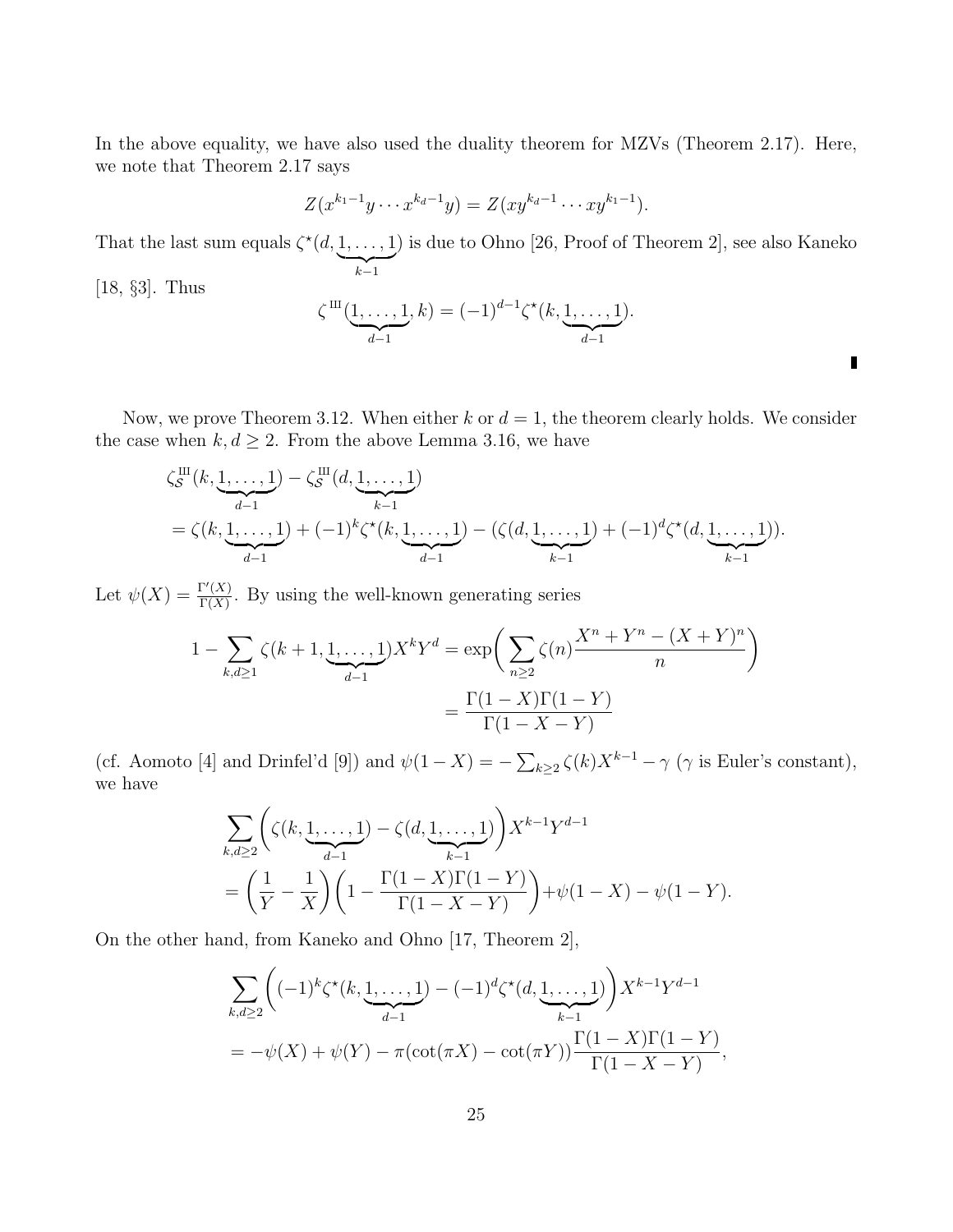From these, and by the well-known equalities:

$$
\pi \cot(\pi X) = \frac{1}{X} + \psi(1 - X) - \psi(1 + X),
$$

$$
\psi(X) = \psi(1 + X) - \frac{1}{X},
$$

we have

$$
\sum_{k,d\geq 2} \left( \zeta_S^{\text{III}}(k, \underbrace{1, \ldots, 1}_{d-1}) - \zeta_S^{\text{III}}(d, \underbrace{1, \ldots, 1}_{k-1}) \right) X^{k-1} Y^{d-1}
$$
\n
$$
= \left( \frac{1}{Y} - \frac{1}{X} \right) \left( 1 - \frac{\Gamma(1-X)\Gamma(1-Y)}{\Gamma(1-X-Y)} \right) + \psi(1-X) - \psi(1-Y)
$$
\n
$$
- \psi(X) + \psi(Y) - \pi(\cot(\pi X) - \cot(\pi Y)) \frac{\Gamma(1-X)\Gamma(1-Y)}{\Gamma(1-X-Y)}
$$
\n
$$
= \left( 1 - \frac{\Gamma(1-X)\Gamma(1-Y)}{\Gamma(1-X-Y)} \right) (\psi(1-X) - \psi(1+X) - \psi(1-Y) + \psi(1+Y))
$$
\n
$$
= -2 \left( 1 - \frac{\Gamma(1-X)\Gamma(1-Y)}{\Gamma(1-X-Y)} \right) \sum_{l\geq 1} \zeta(2l)(X^{2l-1} - Y^{2l-1}).
$$

Since the coefficients of  $\frac{\Gamma(1-X)\Gamma(1-Y)}{\Gamma(1-X-Y)}$  belong to the Q-algebra  $\mathcal{Z}$ , we have

$$
\zeta_{\mathcal{S}}^{\text{III}}(k, \underbrace{1, \ldots, 1}_{d-1}) \equiv \zeta_{\mathcal{S}}^{\text{III}}(d, \underbrace{1, \ldots, 1}_{k-1}) \pmod{\zeta(2)}.
$$

This proves Theorem 3.12.

## **3.5 Derivation relations for FMZVs**

## **3.5.1 Derivation relations for FMZVs**

Kojiro Oyama conjectured the following derivation relations for FMZVs.

**Conjecture 5** (Oyama). For  $l \in \mathbb{Z}_{\geq 1}$ , we have

$$
Z_{\mathcal{F}}(\partial_l(w)) = -Z_{\mathcal{F}}(z^{l-1}yw) \quad (w \in \mathfrak{H}^1). \tag{7}
$$

Oyama proved this for  $l \leq 4$  and Mitsuki Kosaki extended the proof further to  $l \leq 6$ . The aim of this section is to prove this conjecture for all *l*. Actually, we prove the identity in the following form, which looks more general than the conjecture but in fact is equivalent to the conjecture. The proof of Theorem 3.17 will be given later.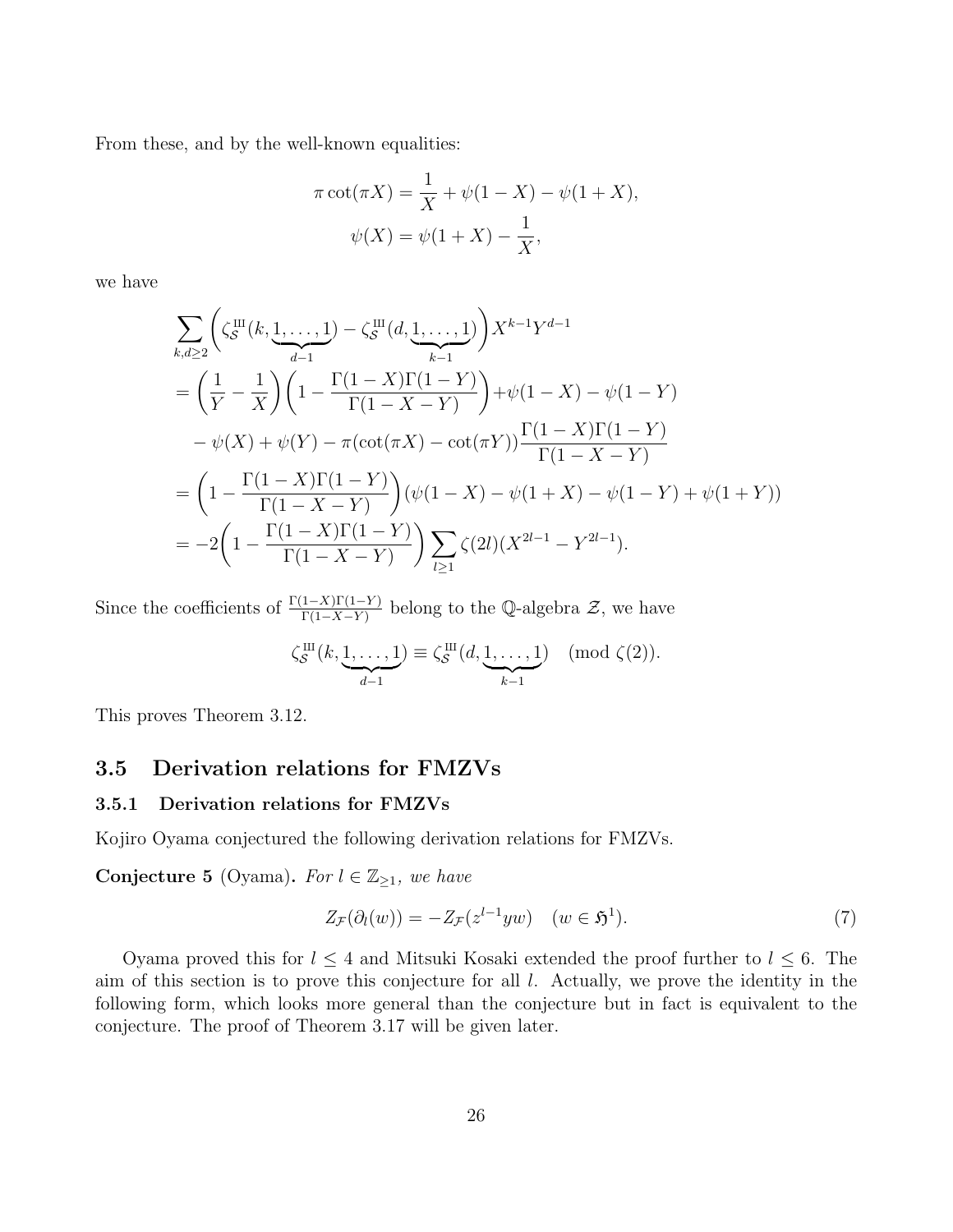**Theorem 3.17.** For any index  $(m_1, \ldots, m_s) \in (\mathbb{Z}_{\geq 1})^s$   $(s \geq 0)$  and integer  $l \in \mathbb{Z}_{\geq 1}$ , we have

$$
Z_{\mathcal{F}}(z^{m_1-1}y\cdots z^{m_s-1}y\partial_l(w))
$$
  
=  $-Z_{\mathcal{F}}(z^{l-1}yz^{m_1-1}y\cdots z^{m_s-1}yw)$   
+  $\sum_{i=1}^s Z_{\mathcal{F}}(z^{m_1-1}y\cdots z^{m_{i-1}-1}yz^{m_i-1}xz^{l-1}yz^{m_{i+1}-1}y\cdots z^{m_s-1}yw)$   $(w \in \mathfrak{H}^1).$ 

*When*  $s = 0$ , we understand  $z^{m_1-1}y \cdots z^{m_s-1}y = 1$  on the left, and the right-hand side is *−Z<sup>F</sup>* (*z l−*1 *yw*)*, which yield Conjecture 5.*

**Remark 3.18.** We see Conjecture 5 implies Theorem 3.17 by putting  $z^{m_1-1}y \cdots z^{m_s-1}yw$  for  $w$ *in eq.*(7)*, because*

$$
\partial_l(z^{m_1-1}y\cdots z^{m_s-1}yw) = -z^{m_1-1}xz^{l-1}yz^{m_2-1}y\cdots z^{m_s-1}yw
$$

$$
-\cdots
$$

$$
-z^{m_1-1}y\cdots z^{m_s-1}xz^{l-1}yw
$$

$$
+z^{m_1-1}y\cdots z^{m_s-1}y\partial_l(w)
$$

*by the definition of*  $\partial_l$  (note  $\partial_l(z) = 0$ ), and

$$
Z_{\mathcal{F}}(\partial_l(z^{m_1-1}y\cdots z^{m_s-1}yw))=-Z_{\mathcal{F}}(z^{l-1}yz^{m_1-1}y\cdots z^{m_s-1}yw)
$$

*by eq.*(7)*.*

**Example 3.19.** *When*  $l = 3$  *and*  $w = xy$  *in Conjecture 5, we have* 

$$
Z_{\mathcal{F}}(\partial_3(xy)) = -Z_{\mathcal{F}}(z^2yxy)
$$
  
= 
$$
-Z_{\mathcal{F}}(x^2yxy + xy^2xy + yxyxy + y^3xy).
$$

*Since*

$$
\partial_3(xy) = xz^2y^2 - x^2z^2y
$$
  
=  $xyxy^2 + xy^4 - x^4y - x^2yxy$ ,

*we get*

$$
\zeta_{\mathcal{F}}(5) - \zeta_{\mathcal{F}}(2,2,1) - \zeta_{\mathcal{F}}(2,1,2) - \zeta_{\mathcal{F}}(1,2,2) - \zeta_{\mathcal{F}}(2,1,1,1) - \zeta_{\mathcal{F}}(1,1,1,2) = 0.
$$

**Example 3.20.** *The case*  $s = 2$  *in Theorem 3.17 gives* 

$$
Z_{\mathcal{F}}(z^{m_1-1}yz^{m_2-1}y\partial_l(w)) = -Z_{\mathcal{F}}(z^{l-1}yz^{m_1-1}yz^{m_2-1}yw) + Z_{\mathcal{F}}(z^{m_1-1}xz^{l-1}yz^{m_2-1}yw) + Z_{\mathcal{F}}(z^{m_1-1}yz^{m_2-1}xz^{l-1}yw).
$$

*When*  $m_1 = 2, m_2 = 1, l = 2$  *and*  $w = y$ *, we get* 

$$
\zeta_{\mathcal{F}}(4,1,1) + \zeta_{\mathcal{F}}(2,3,1) + \zeta_{\mathcal{F}}(2,1,3) + \zeta_{\mathcal{F}}(3,1,1,1) + \zeta_{\mathcal{F}}(1,3,1,1) + \zeta_{\mathcal{F}}(1,1,3,1) + \zeta_{\mathcal{F}}(1,1,1,3) + \zeta_{\mathcal{F}}(2,1,2,1) - \zeta_{\mathcal{F}}(2,1,1,1,1) + \zeta_{\mathcal{F}}(1,2,1,1,1) + \zeta_{\mathcal{F}}(1,1,1,2,1) - \zeta_{\mathcal{F}}(1,1,1,1,1,1) = 0.
$$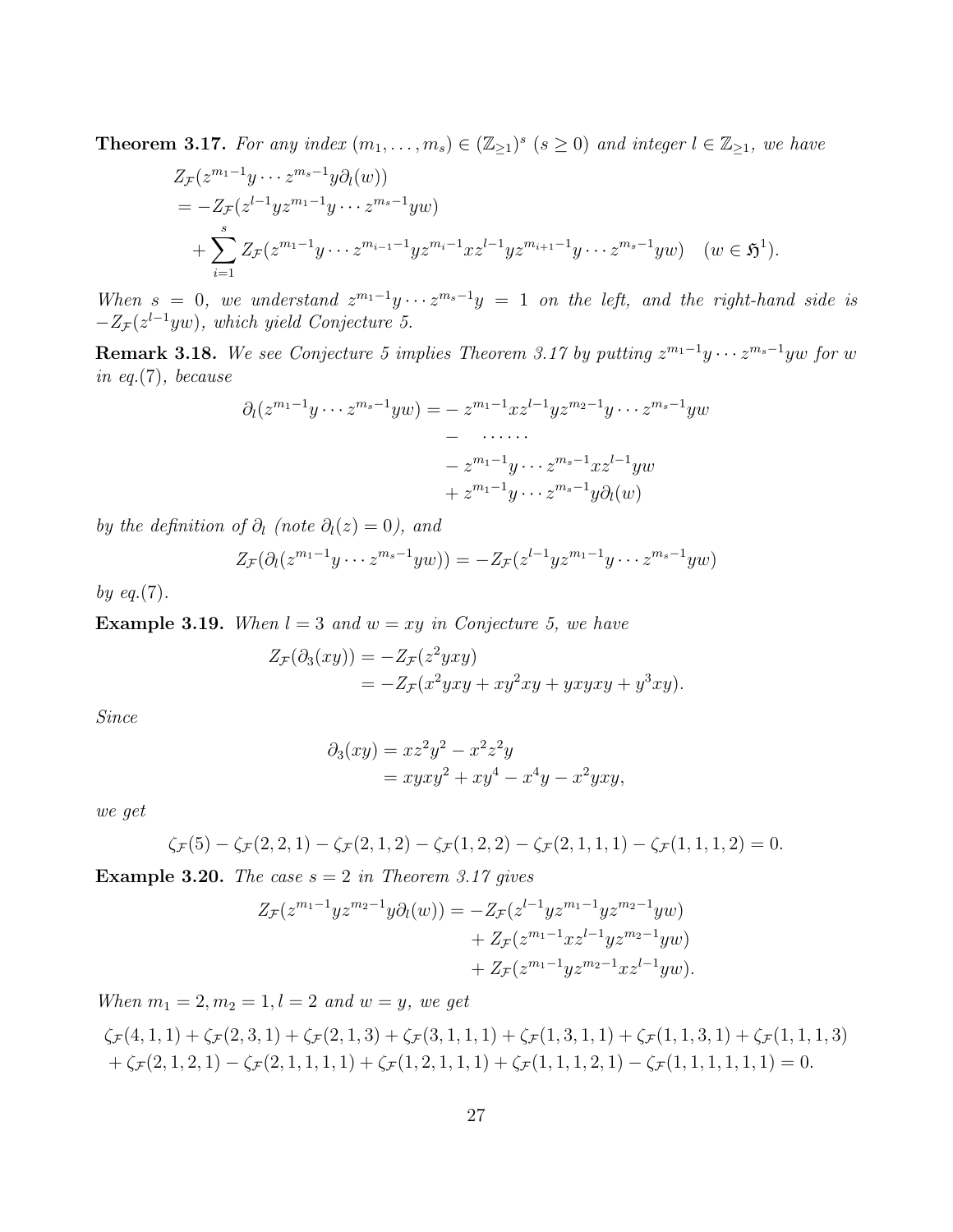Let  $S_n$  be the symmetric group of *n* symbols, which acts on any index  $\mathbf{a} = (a_1, \ldots, a_n)$  by  $\sigma(\mathbf{a}) = (a_{\sigma(1)}, \ldots, a_{\sigma(n)})$ . For an integer *s* with  $1 \leq s \leq n$ , let  $S_n^{(s)}$  be the subset of  $S_n$  given by

$$
S_n^{(s)} = \{ \sigma \in S_n \mid \sigma^{-1}(1) < \cdots < \sigma^{-1}(s) \}.
$$

Under these notations, we have the following theorem, which is in fact an almost immediate consequence of Theorem 3.17. The proof will also be given in the next section.

**Theorem 3.21.** For any index **m** =  $(m_1, ..., m_s)$  ∈  $(\mathbb{Z}_{\geq 1})^s$  ( $s \geq 0$ ) and **l** =  $(l_1, ..., l_t)$  ∈  $(\mathbb{Z}_{\geq 1})^t$   $(t \geq 1)$ *, we set*  $\mathbf{a} = (a_1, \ldots, a_{s+t}) = (\mathbf{m}, \mathbf{l})$ *. Then, we have* 

$$
Z_{\mathcal{F}}(z^{m_1-1}y \cdots z^{m_s-1}y \partial_{l_1} \cdots \partial_{l_t}(w))
$$
  
=  $(-1)^s \sum_{\sigma \in S_{s+t}^{(s)}} Z_{\mathcal{F}}(z^{a_{\sigma(1)}-1} u_1^{\sigma} \cdots z^{a_{\sigma(s+t)}-1} u_{s+t}^{\sigma} w) \quad (w \in \mathfrak{H}^1).$ 

Here, we set  $u_i^{\sigma} = x$  if  $\sigma(i) \leq s$  and  $\sigma(i+1) > s'$  or  $\sigma(i) > s$  and  $\sigma(i) < \sigma(i+1)$ , and  $u_i^{\sigma} = -y$ *otherwise.*

**Example 3.22.** *When*  $r = 2$ ,  $s = 1$  *in Theorem 3.21, we have* 

$$
Z_{\mathcal{F}}(z^{m_1-1}y\partial_{l_1}\partial_{l_2}(w)) = Z_{\mathcal{F}}(z^{m_1-1}xz^{l_1-1}xz^{l_2-1}yw) - Z_{\mathcal{F}}(z^{m_1-1}xz^{l_2-1}yz^{l_1-1}yw) - Z_{\mathcal{F}}(z^{l_1-1}yz^{m_1-1}xz^{l_2-1}yw) - Z_{\mathcal{F}}(z^{l_2-1}yz^{m_1-1}xz^{l_1-1}yw) - Z_{\mathcal{F}}(z^{l_1-1}xz^{l_2-1}yz^{m_1-1}yw) + Z_{\mathcal{F}}(z^{l_2-1}yz^{l_1-1}yz^{m_1-1}yw).
$$

*By putting*  $l_1 = 2, l_2 = 1, m_1 = 2$  *and*  $w = y$ *, we get* 

$$
\zeta_{\mathcal{F}}(5,1) - \zeta_{\mathcal{F}}(2,4) - \zeta_{\mathcal{F}}(3,2,1) - \zeta_{\mathcal{F}}(2,3,1) - \zeta_{\mathcal{F}}(1,1,4) - 2\zeta_{\mathcal{F}}(3,1,1,1) - \zeta_{\mathcal{F}}(1,3,1,1) - 2\zeta_{\mathcal{F}}(1,1,3,1) - \zeta_{\mathcal{F}}(2,1,2,1) + \zeta_{\mathcal{F}}(2,2,1,1) -\zeta_{\mathcal{F}}(1,2,1,1,1) + \zeta_{\mathcal{F}}(1,1,1,1,1,1) = 0.
$$

**Remark 3.23.** For two indices  $\mathbf{m}, \mathbf{m}'$ , we say  $\mathbf{m}'$  refines  $\mathbf{m}$  (denoted  $\mathbf{m}' \succeq \mathbf{m}$ ) if  $\mathbf{m}$  can be *obtained from* **m***′ by combining some of its adjacent parts. Then, we have*

$$
Z_{\mathcal{F}}(x^{m_1-1}y \cdots x^{m_s-1}y \partial_{l_1} \cdots \partial_{l_t}(w))
$$
  
=  $(-1)^s \sum_{\mathbf{m}' \succeq \mathbf{m}} \sum_{\sigma \in S_{s'+t}^{(s')}} Z_{\mathcal{F}}(z^{a'_{\sigma(1)}-1} u_1^{\sigma} \cdots z^{a'_{\sigma(s'+t)}-1} u_{s'+t}^{\sigma} w) \quad (w \in \mathfrak{H}^1),$  (8)

where s' in the second sum on the right is the depth of  $\mathbf{m}'$  and  $\mathbf{a}' = (a'_1, \ldots, a'_{s'+t}) = (\mathbf{m}', \mathbf{l})$ . We *note here that eq.*(8) *is equivalent to Theorem 3.21. Assume that Theorem 3.21 holds, we see by*  $x^{m_1-1}y \cdots x^{m_s-1}y = \sum_{m' \succeq m} (-1)^{s'-s} z^{m'_1-1}y \cdots z^{m'_{s'}-1}y$  that

$$
Z_{\mathcal{F}}(x^{m_1-1}y\cdots x^{m_s-1}y\partial_{l_1}\cdots\partial_{l_t}(w))
$$
  
= 
$$
\sum_{\mathbf{m}'\succeq\mathbf{m}}(-1)^{s'-s}Z_{\mathcal{F}}(z^{m'_1-1}y\cdots z^{m'_{s'}-1}y\partial_{l_1}\cdots\partial_{l_t}(w))
$$
  
= 
$$
(-1)^s\sum_{\mathbf{m}'\succeq\mathbf{m}}\sum_{\sigma\in S_{s'+t}^{(s')}}Z_{\mathcal{F}}(z^{a'_{\sigma(1)}-1}u_1^{\sigma}\cdots z^{a'_{\sigma(s'+t)}-1}u_{s'+t}^{\sigma}w).
$$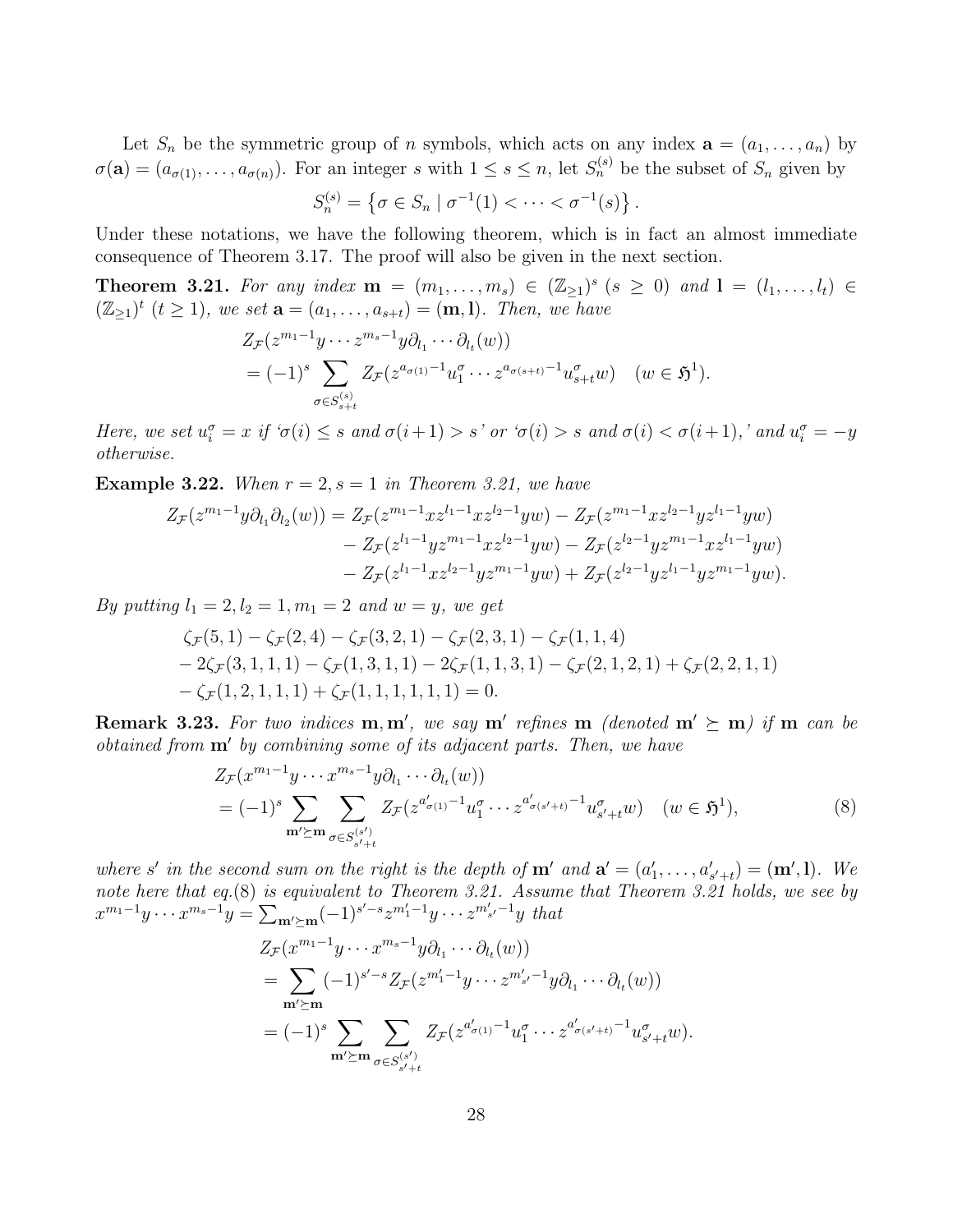*Conversely, assume that eq.*(8) *holds. Since*

$$
z^{m_1-1}y\cdots z^{m_s-1}y=\sum_{\mathbf{m}'\succeq\mathbf{m}}x^{m'_1-1}y\cdots x^{m'_{s'}-1}y,
$$

*and*

$$
\sum_{\substack{\mathbf{m}' \succeq \mathbf{m} \\ \mathbf{m}'' = (m''_1, \dots, m''_{s''})}} (-1)^{s'} \sum_{\substack{\mathbf{m}'' \succeq \mathbf{m}' \\ \mathbf{m}'' = (m''_1, \dots, m''_{s''})}} (m''_1, \dots, m''_{s''}) = (-1)^s (m_1, \dots, m_s),
$$

*(the second equality is an identity of formal sums of indices) we have*

$$
Z_{\mathcal{F}}(z^{m_1-1}y \cdots z^{m_s-1}y\partial_{l_1}\cdots \partial_{l_t}(w))
$$
  
= 
$$
\sum_{\mathbf{m'}\succeq\mathbf{m}} Z_{\mathcal{F}}(x^{m'_1-1}y \cdots x^{m'_{s'}-1}y\partial_{l_1}\cdots \partial_{l_t}(w))
$$
  
= 
$$
\sum_{\mathbf{m'}\succeq\mathbf{m}} (-1)^{s'} \sum_{\mathbf{m''}\succeq\mathbf{m'}} \sum_{\sigma \in S_{s''+t}^{(s'')}} Z_{\mathcal{F}}(z^{a'_{\sigma(1)}-1}u_1^{\sigma} \cdots z^{a'_{\sigma(s''+t)}-1}u_{s''+t}^{\sigma}w)
$$
  
= 
$$
(-1)^s \sum_{\sigma \in S_{s+t}^{(s)}} Z_{\mathcal{F}}(z^{a_{\sigma(1)}-1}u_1^{\sigma} \cdots z^{a_{\sigma(s+t)}-1}u_{s+t}^{\sigma}w),
$$

*where s'' is the depth of*  $\mathbf{m}''$  *and*  $\mathbf{a}'' = (a''_1, \ldots, a''_{s''}).$ 

Before closing this subsection, we mention the maximal number of linearly independent relations supplied by Conjecture 5. In Table 1, the first line means the weight of FMZVs. The second line gives the number of linearly independent elements in  $\mathfrak{H}$  among all  $\partial_l(w) + z^{l-1}yw$  with  $l \in \mathbb{Z}_{\geq 1}$  and  $w \in \mathfrak{H}^1$  varying under the condition  $l + |w|$  = weight. Computations are performed by Mathematica.

|                                                                           | Table 1. Number of independent Derivation Relations for FMZVS |  |  |  |  |  |  |  |  |  |           |        |  |
|---------------------------------------------------------------------------|---------------------------------------------------------------|--|--|--|--|--|--|--|--|--|-----------|--------|--|
|                                                                           |                                                               |  |  |  |  |  |  |  |  |  | $11$ $12$ | - 13 I |  |
| relations   1   2   5   10   22   44   90   181   363   727   1456   2912 |                                                               |  |  |  |  |  |  |  |  |  |           |        |  |

Table 1: Number of Independent Derivation Relations for FMZVs

An interesting fact is that the number of independent relations of derivation relations in Table 1 coincides with that of the original derivation relations in Table 2, except that the weight is shifted by one. The reason for this coincidence is seen as follows. Write an element  $w \in \mathfrak{H}^0$ as  $w = xw', w' \in \mathfrak{H}^1$ . Then by  $\partial_l(w) = xz^{l-1}yw' + x\partial_l(w')$ , the original derivation relations  $Z(\partial_l(w)) = 0$  can be written as

$$
Z(x(\partial_l(w') + z^{l-1}yw')) = 0.
$$

Hence the relations  $Z_{\mathcal{F}}(\partial_l(w') + z^{l-1}yw') = 0$  in weight *k* exactly corresponds to the relations  $Z(x(\partial_l(w') + z^{l-1}yw')) = Z(\partial_l(w)) = 0$  in weight  $k + 1$ .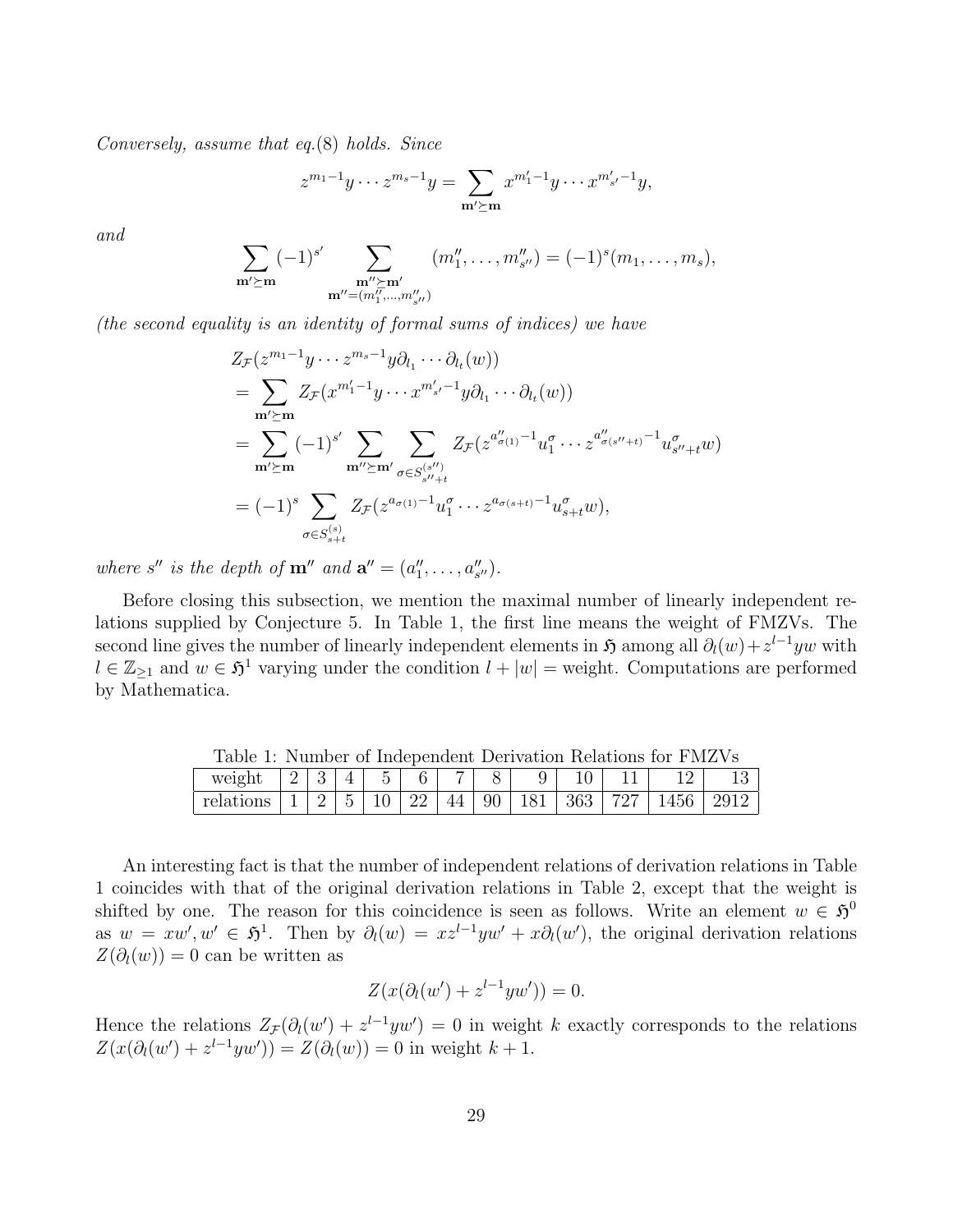Table 2: Number of Independent Derivation Relations for MZVs

| weight    | ບ |                          | $\tilde{\phantom{a}}$<br>∽      | ⌒ | _        |    | ◡                        | $\sim$<br>TÛ |     | $\sim$   | ⊥∪   |            |
|-----------|---|--------------------------|---------------------------------|---|----------|----|--------------------------|--------------|-----|----------|------|------------|
| relations |   | $\overline{\phantom{0}}$ | $\tilde{\phantom{a}}$<br>h<br>◡ |   | າາ<br>↵↵ | 44 | $\sim$ $\sim$<br>90<br>◡ | -            | 363 | דהי<br>∠ | 1456 | 2012<br>⊿ປ |

## **3.5.2 Proofs of Theorem 3.17 and Theorem 3.21**

We prove Theorem 3.17 by induction on  $n = |w|$ . (I) When  $n = 0$ , i.e.,  $w = 1$ , we need to show

$$
- Z_{\mathcal{F}}(z^{l-1} y z^{m_1-1} y \cdots z^{m_s-1} y)
$$
  
+ 
$$
\sum_{i=1}^s Z_{\mathcal{F}}(z^{m_1-1} y \cdots z^{m_{i-1}-1} y z^{m_i-1} x z^{l-1} y z^{m_{i+1}-1} y \cdots z^{m_s-1} y) = 0
$$

for every  $s \geq 0$ . When  $s = 0$ , by Theorem 3.9, we have

$$
-Z_{\mathcal{F}}(z^{l-1}y) = Z_{\mathcal{F}}(x^{l-1}y) = 0.
$$

Here, we note that  $\zeta_{\mathcal{F}}(l) = 0$  for any  $l \in \mathbb{Z}_{\geq 1}$ . When  $s \geq 1$ , by Theorem 3.8 and Theorem 3.9,

$$
- Z_{\mathcal{F}}(z^{l-1}yz^{m_1-1}y \cdots z^{m_s-1}y)
$$
  
+ 
$$
\sum_{i=1}^{s} Z_{\mathcal{F}}(z^{m_1-1}y \cdots z^{m_{i-1}-1}yz^{m_i-1}xz^{l-1}yz^{m_{i+1}-1}y \cdots z^{m_s-1}y)
$$
  
= 
$$
Z_{\mathcal{F}}(-z^{l-1}yz^{m_1-1}y \cdots z^{m_s-1}y + z^{m_1-1}xz^{l-1}yz^{m_2-1}y \cdots z^{m_s-1}y
$$
  
+ 
$$
\cdots \cdots + z^{m_1-1}y \cdots z^{m_s-1}xz^{l-1}y
$$
  
= 
$$
(-1)^s Z_{\mathcal{F}}(x^{l-1}yx^{m_1-1}y \cdots x^{m_s-1}y + x^{m_1-1}zx^{l-1}yx^{m_2-1}y \cdots x^{m_s-1}y
$$
  
+ 
$$
\cdots \cdots + x^{m_1-1}y \cdots x^{m_s-1}zx^{l-1}y)
$$
  
= 
$$
(-1)^s Z_{\mathcal{F}}(x^{m_1-1}y \cdots x^{m_s-1}y * x^{l-1}y)
$$
  
= 
$$
(-1)^s Z_{\mathcal{F}}(x^{m_1-1}y \cdots x^{m_s-1}y) Z_{\mathcal{F}}(x^{l-1}y) = 0.
$$

(II) We assume the identity holds for  $|w| = 0, \ldots, n-1$  and for every  $s \geq 0$ . Suppose *w* is of degree *n*. We may assume that *w* is of the form  $w = z^{r-1}yw'$  with  $1 \le r \le n, w' \in \mathfrak{H}^1$ , by replacing  $x^{r-1}y$  by  $(z - y)^{r-1}y$  if *w* starts with  $x^{r-1}y$ .

L.H.S. = 
$$
Z_{\mathcal{F}}(z^{m_1-1}y \cdots z^{m_s-1}y \partial_l(z^{r-1}yw'))
$$
  
=  $Z_{\mathcal{F}}(-z^{m_1-1}y \cdots z^{m_s-1}yz^{r-1}xz^{l-1}yw' + z^{m_1-1}y \cdots z^{m_s-1}yz^{r-1}y \partial_l(w')).$ 

By the induction hypothesis, we have

$$
Z_{\mathcal{F}}(z^{m_1-1}y\cdots z^{m_s-1}yz^{r-1}y\partial_l(w')) = Z_{\mathcal{F}}(-z^{l-1}yz^{m_1-1}y\cdots z^{m_s-1}yz^{r-1}yw'+ z^{m_1-1}xz^{l-1}yz^{m_2-1}y\cdots z^{m_s-1}yz^{r-1}yw'+ \cdots \cdots+ z^{m_1-1}y\cdots z^{m_s-1}yz^{r-1}xz^{l-1}yw').
$$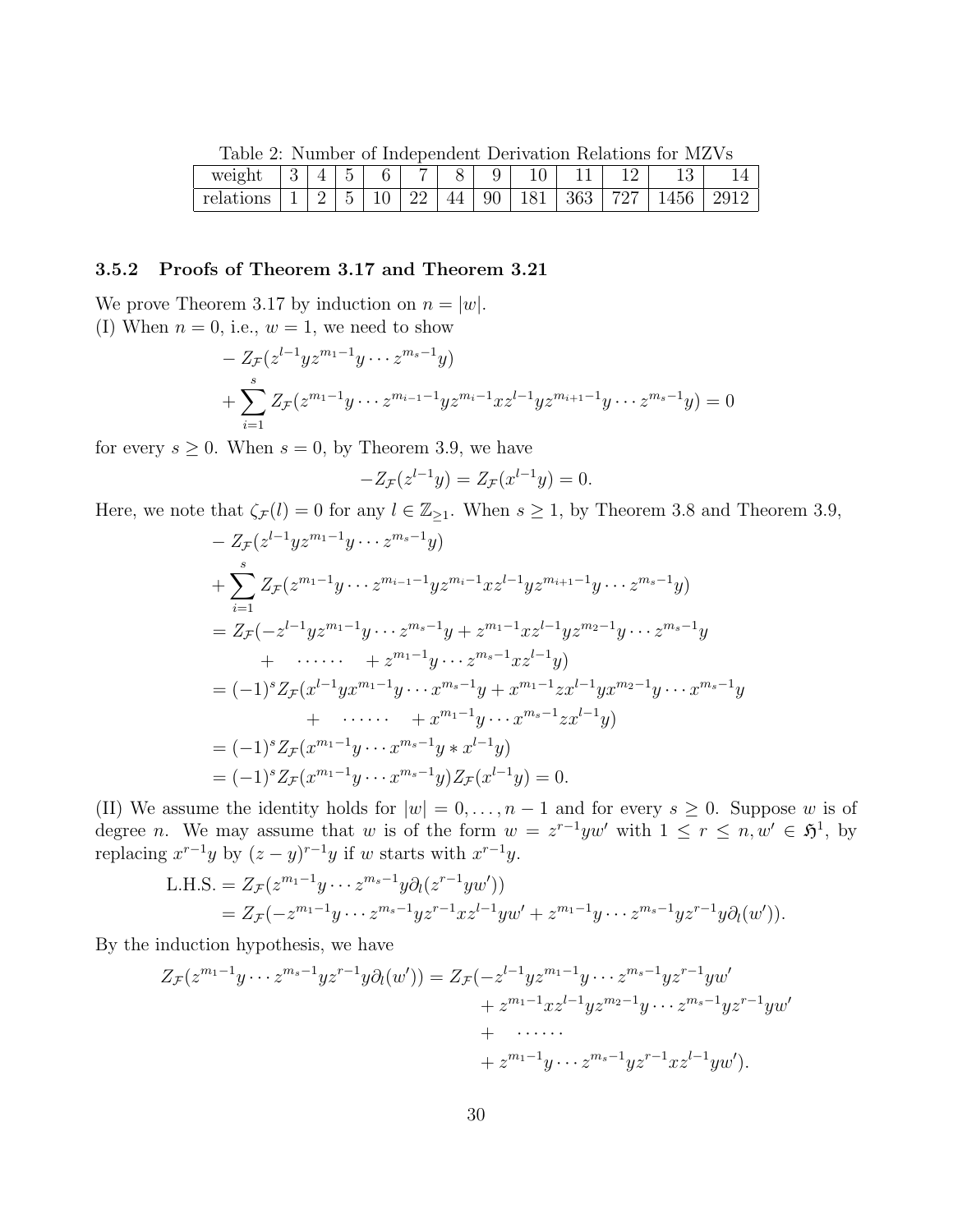Thus,

L.H.S. = 
$$
Z_{\mathcal{F}}(-z^{m_1-1}y \cdots z^{m_s-1}yz^{r-1}xz^{l-1}yw' - z^{l-1}yz^{m_1-1}y \cdots z^{m_s-1}yz^{r-1}yw'
$$
  
\t $+ z^{m_1-1}xz^{l-1}yz^{m_2-1}y \cdots z^{m_s-1}yz^{r-1}yw' + \cdots$   
\t $+ z^{m_1-1}y \cdots z^{m_s-1}xz^{l-1}yz^{r-1}yw' + z^{m_1-1}y \cdots z^{m_s-1}yz^{r-1}xz^{l-1}yw')$   
\t $= Z_{\mathcal{F}}(-z^{l-1}yz^{m_1-1}y \cdots z^{m_s-1}yz^{r-1}yw' + z^{m_1-1}xz^{l-1}yz^{m_2-1}y \cdots z^{m_s-1}yz^{r-1}yw'$   
\t $+ \cdots \cdots + z^{m_1-1}y \cdots z^{m_s-1}xz^{l-1}yz^{r-1}yw')$   
\t $=$  R.H.S.,

and hence the identity holds for *n* and by induction, the proof is done.

Now, we prove Theorem 3.21 by induction on *t*. We have proved the case  $t = 1$ . We assume the identity holds when the number of derivations on the left is less than *t*.

$$
Z_{\mathcal{F}}(z^{m_1-1}y\cdots z^{m_s-1}y\partial_{l_1}\cdots\partial_{l_t}(w))
$$
  
\n
$$
=Z_{\mathcal{F}}(-z^{l_1-1}yz^{m_1-1}y\cdots z^{m_s-1}y\partial_{l_2}\cdots\partial_{l_t}(w)
$$
  
\n
$$
+z^{m_1-1}xz^{l_1-1}yz^{m_2-1}y\cdots z^{m_s-1}y\partial_{l_2}\cdots\partial_{l_t}(w)
$$
  
\n
$$
+ \cdots \cdots
$$
  
\n
$$
+z^{m_1-1}yz\cdots z^{m_s-1}xz^{l_1-1}y\partial_{l_2}\cdots\partial_{l_t}(w)
$$
  
\n
$$
=Z_{\mathcal{F}}(-z^{l_1-1}yz^{m_1-1}y\cdots z^{m_s-1}y\partial_{l_2}\cdots\partial_{l_t}(w)
$$
  
\n
$$
+z^{m_1-1}(z-y)z^{l_1-1}yz^{m_2-1}y\cdots z^{m_s-1}y\partial_{l_2}\cdots\partial_{l_t}(w)
$$
  
\n
$$
+ \cdots \cdots
$$
  
\n
$$
+z^{m_1-1}yz\cdots z^{m_s-1}(z-y)z^{l_1-1}y\partial_{l_2}\cdots\partial_{l_t}(w)
$$
  
\n
$$
= (-1)^s\sum_{i=0}^s\sum_{\sigma\in S_{s+t}^{(s+1)}}Z_{\mathcal{F}}(z^{a'_{i,\sigma(1)}-1}u_1^{\sigma}\cdots z^{a'_{i,\sigma(s+t)}-1}u_{s+t}^{\sigma}w)
$$
  
\n
$$
+ (-1)^s\sum_{i=1}^s\sum_{\sigma\in S_{s+t-1}^{(s)}}Z_{\mathcal{F}}(z^{a''_{i,\sigma(1)}-1}u_1^{\sigma}\cdots z^{a''_{i,\sigma(s+t-1)}-1}u_{s+t-1}^{\sigma}w),
$$

where  $\mathbf{a}'_i = (a'_{i,1}, \ldots, a'_{i,s+t}) = (m_1, \ldots, m_i, l_1, m_{i+1}, \ldots, m_s, l_2, \ldots, l_t)$  and  $\mathbf{a}''_i = (a''_{i,1}, \ldots, a''_{i,s+t-1}) =$  $(m_1, \ldots, m_{i-1}, m_i + l_1, m_{i+1}, \ldots, m_s, l_2, \ldots, l_t)$  in the last summation. We let

$$
L := \sum_{i=0}^{s} \sum_{\sigma \in S_{s+t}^{(s+1)}} Z_{\mathcal{F}}(z^{a'_{i,\sigma(1)}-1} u_1^{\sigma} \cdots z^{a'_{i,\sigma(s+t)}-1} u_{s+t}^{\sigma} w),
$$
  
\n
$$
M := \sum_{i=1}^{s} \sum_{\sigma \in S_{s+t-1}^{(s)}} Z_{\mathcal{F}}(z^{a''_{i,\sigma(1)}-1} u_1^{\sigma} \cdots z^{a''_{i,\sigma(s+t-1)}-1} u_{s+t-1}^{\sigma} w),
$$
  
\n
$$
N := \sum_{\sigma \in S_{s+t}^{(s)}} Z_{\mathcal{F}}(z^{a_{\sigma(1)}-1} u_1^{\sigma} \cdots z^{a_{\sigma(s+t)}-1} u_{s+t}^{\sigma} w).
$$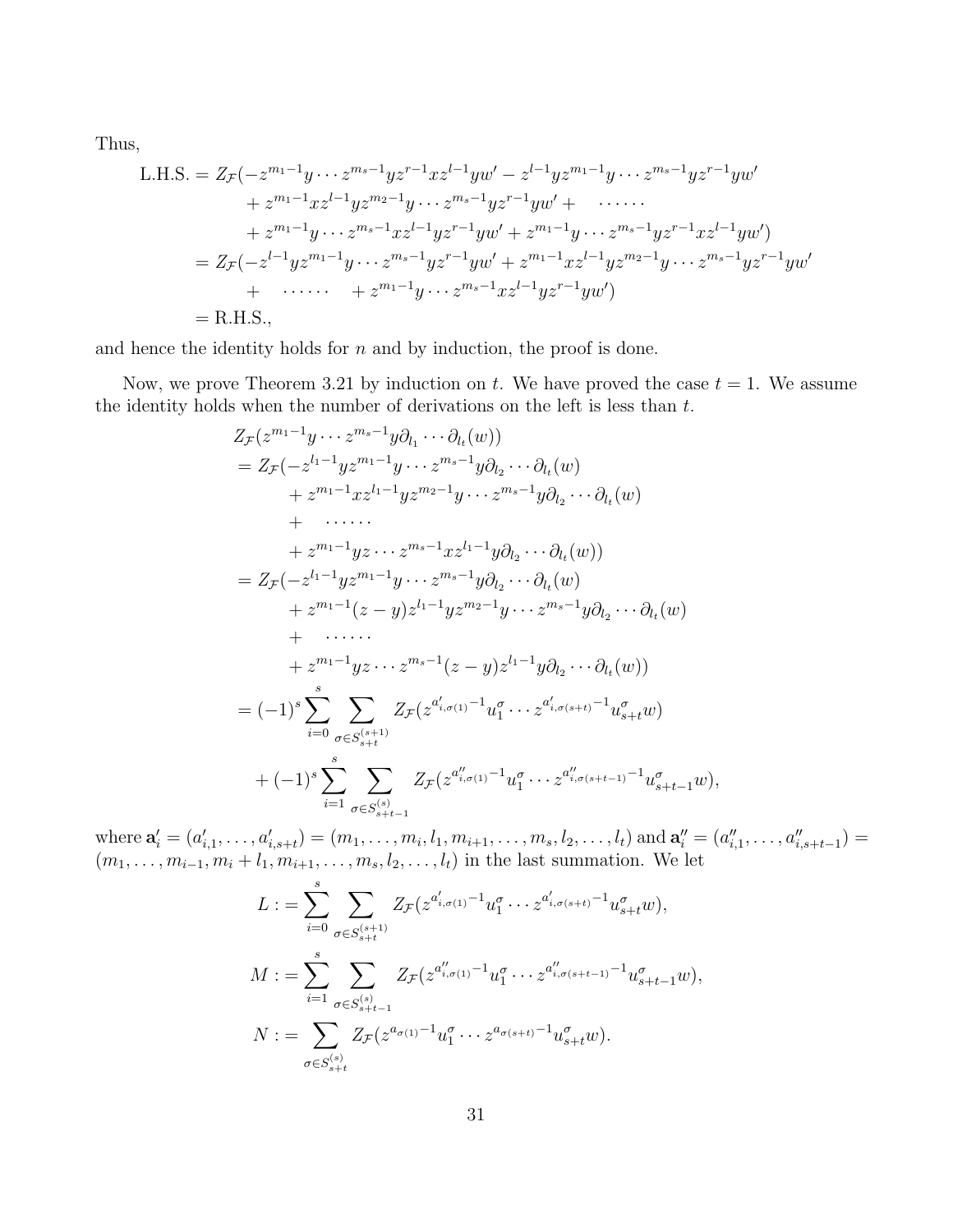For each element in *L*, there exists a unique element in *N* such that they are corresponding to each other except for one letter  $u_i$  between  $z^{m_i-1}$  and  $z^{l_1-1}$ , which is  $-y$  in *L* and *x* in *N*. Similarly, by understanding  $z^{m_i+l_1-1} = z^{m_i-1} \cdot z \cdot z^{l_1-1}$ , there is one-to-one correspondence between the elements in  $M$  and  $N$  such that they are corresponding to each other except for  $u_i$  between  $z^{m_i-1}$  and  $z^{l_1-1}$ , which is *z* in *M* and *x* in *N*. Since  $x = -y + z$ , we have

$$
Z_{\mathcal{F}}(z^{m_1-1}y \cdots z^{m_s-1}y \partial_{l_1} \cdots \partial_{l_t}(w))
$$
  
=  $(-1)^s \sum_{\sigma \in S_{s+t}^{(s)}} Z_{\mathcal{F}}(z^{a_{\sigma(1)}-1} u_1^{\sigma} \cdots z^{a_{\sigma(s+t)}-1} u_{s+t}^{\sigma} w) \quad (w \in \mathfrak{H}^1).$ 

Then, we find the identity holds for *t*.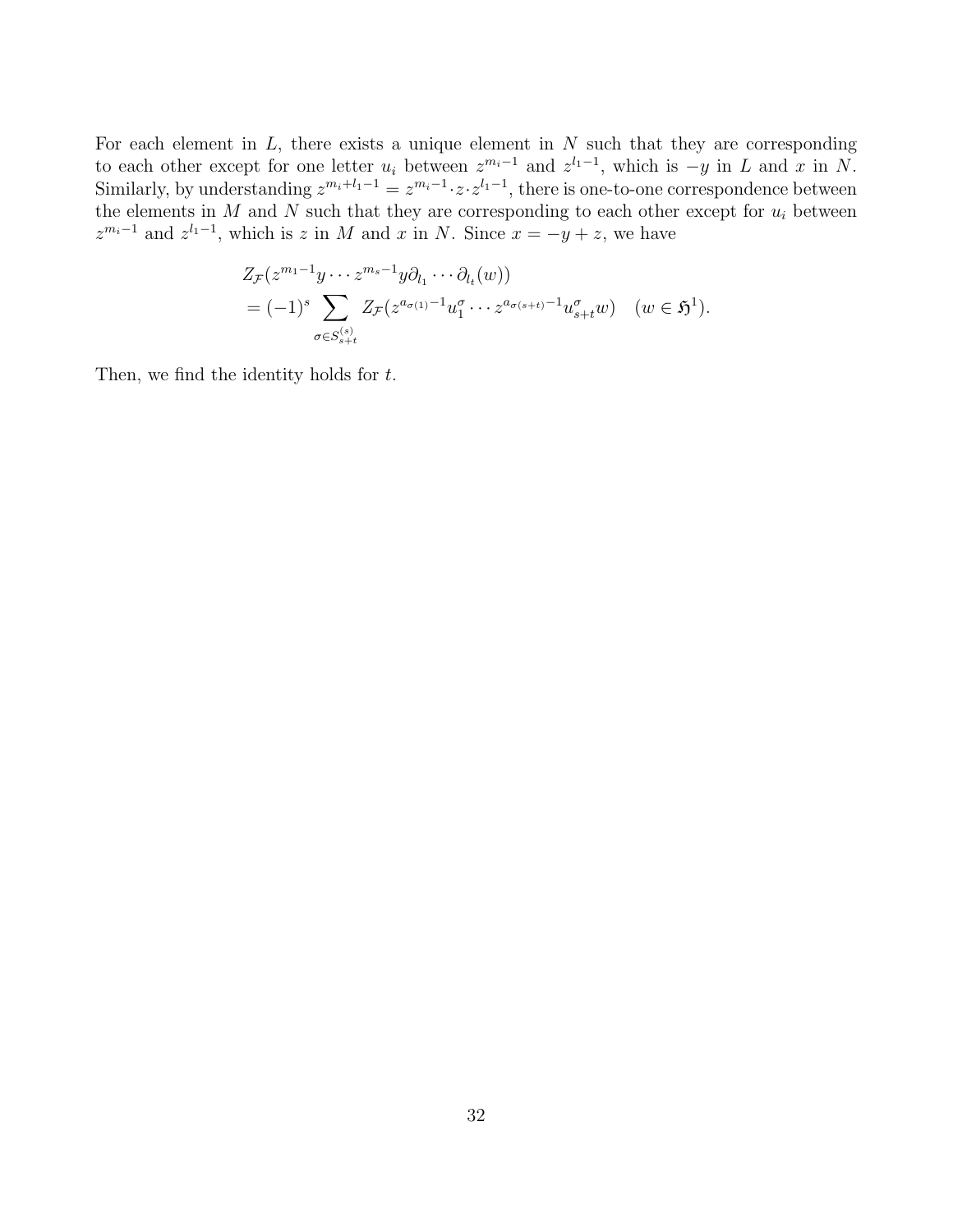# **References**

- [1] T. Arakawa, T. Ibukiyama, and M. Kaneko, *Bernoulli Numbers and Zeta Functions*, Springer Monographs in Mathematics (2014).
- [2] T. Arakawa and M. Kaneko, *Multiple zeta values, poly-Bernoulli numbers, and related zeta functions*, Nagoya Math. J. **153** (1999), 189–209.
- [3] T. Arakawa and M. Kaneko, *Introduction to the multiple zeta values (in Japanese)*, COE Lecture Note Vol. 23, Kyushu University.
- [4] K. Aomoto, *Special values of hyperlogarithms and linear difference schemes*, Illinois J. Math. **34–2** (1990), 191–216.
- [5] D. Bowman and D. M. Bradley, *The algebra and combinatorics of shuffles and multiple zeta values*, J. Combin. Theory Ser. A **97** (2002), no. 1, 43–61.
- [6] F. C. S. Brown, *Mixed Tate motives over* Z, Annals of Math. **175** (2012), 949–976.
- [7] P. Cartier, *On the double zeta values*, in Galois-Teichmüller Theory and Arithmetic Geometry, H. Nakamura et. al. (eds.), Adv. Studies in Pure Math. **68** Math. Soc. Japan (2012), 91–119.
- [8] P. Deligne and A. Goncharov, *Groupes fondamentaux motiviques de Tate mixte*, Ann. Sci. Ecole Norm. Sup. (4) **38** (2005), 1–56.
- [9] V. G. Drinfel'd, *On quasitriangular quasi-Hopf algebras and a group closely connected with Gal*(Q*/*Q), Leningrad Math. J. **2** (1991), 829–860.
- [10] A. B. Goncharov, *Multiple ζ-values, Galois groups, and geometry of modular varieties*, in European Congress of Mathematics (Barcelona, 2000), Progr. Math. **201**, Birkhauser, Basel, (2001), 361–392.
- [11] M. E. Hoffman, *Multiple harmonic series*, Pacific J. Math. **152** (1992), 275–290.
- [12] M. E. Hoffman, *The algebra of multiple harmonic series*, J. Algebra **194** (1997), 477–495.
- [13] M. E. Hoffman, *Quasi-symmetric functions and mod p multiple harmonic sums*, Kyushu J. Math. **69** (2015), 345–366.
- [14] K. Ihara, M. Kaneko, and D. Zagier, *Derivation and double shuffle relations for multiple zeta values*, Compositio Math. **142** (2006), 307–338.
- [15] D. Jarossay, *Double m´elange des multizˆetas finis et multizˆetas sym´etris´es*, C. R. Acad. Sci. Paris, **352** (2014), 767–771.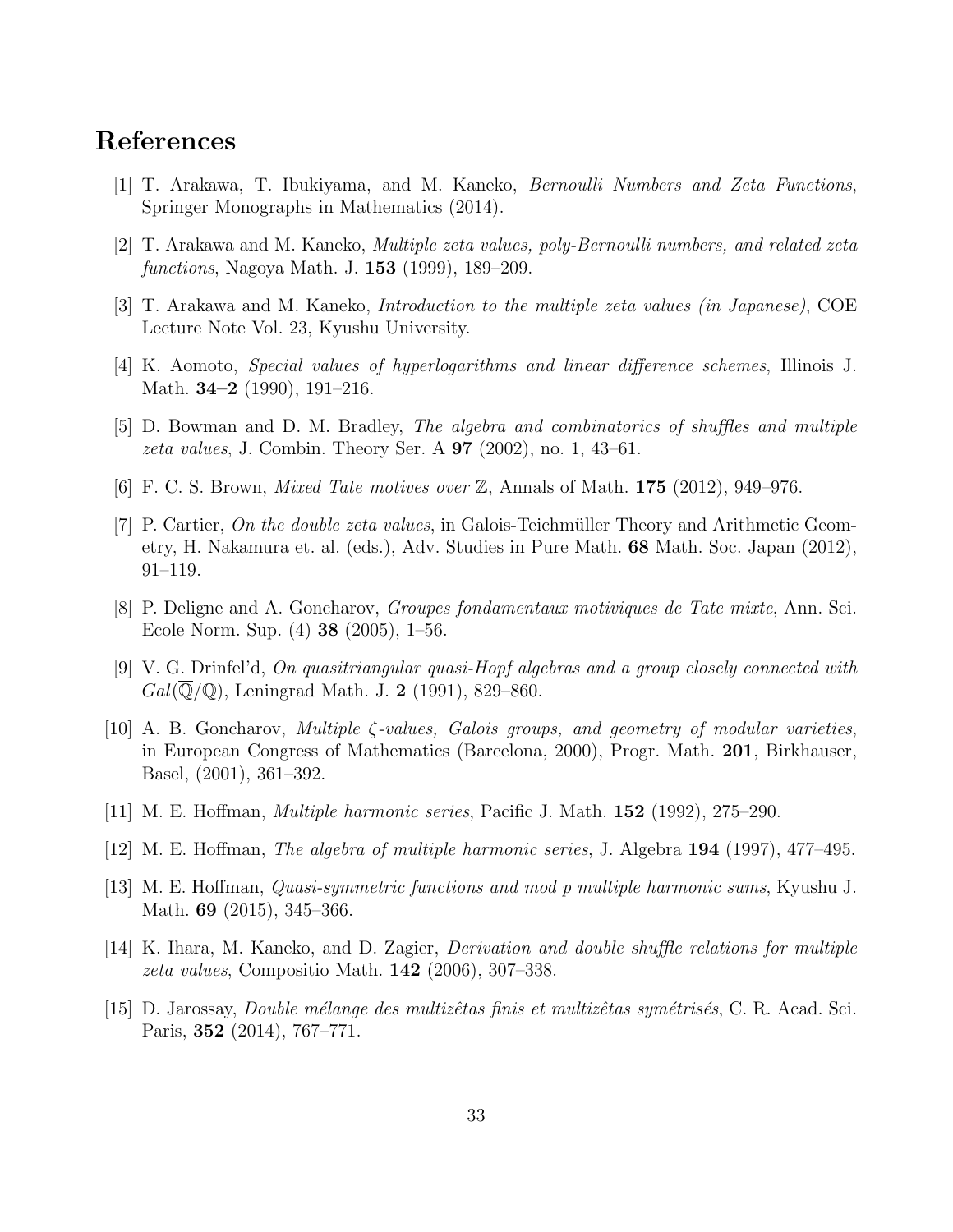- [16] M. Kaneko, *On an extension of the derivation relation for multiple zeta values*, L. Weng and M. Kaneko (eds. ), World Scientific (2007), pp. 89–94.
- [17] M. Kaneko and Y. Ohno, *On a kind of duality of multiple zeta-star values*, Int. J. Number Theory **6** (2010), 1927–1932.
- [18] M. Kaneko, *Poly-Bernoulli numbers and related zeta functions*, in Algebraic and Analytic Aspects of Zeta Functions and *L*-Functions, G. Bhowmik et. al. (eds.), MSJ Memoirs **21**, Math. Soc. Japan (2010), 73–85.
- [19] M. Kaneko and D. Zagier, *Finite multiple zeta values (in Japanese)*, to appear in RIMS Kôkyûroku Bessatsu.
- [20] M. Kaneko and D. Zagier, *Finite multiple zeta values*, in preparation.
- [21] G. Kawashima, *A class of relations among multiple zeta values*, J. Number Theory **129** (2009), 755–788.
- [22] H. Kondo, S. Saito, and T. Tanaka, *The Bowman-Bradley theorem for multiple zeta-star values*, J. Number Theory **132** (2012), 1984–2002.
- [23] S. Muneta, *A note on evaluations of multiple zeta values*, Proc. Amer. Math. Soc. **137** (2009), 931–935.
- [24] H. Murahara, *A note on finite multiple zeta values*, to appear in Kyushu J. Math. **70** (2016).
- [25] H. Murahara, *Derivation relations for finite multiple zeta values*, preprint.
- [26] Y. Ohno, *A generalization of the duality and sum formulas on the multiple zeta values*, J. Number Theory **74** (1999), 39–43.
- [27] K. Oyama, *Ohno's relation for finite multiple zeta values*, preprint.
- [28] S. Saito and N. Wakabayashi, *Sum formula for finite multiple zeta values*, J. Math. Soc. Japan **67** (2015), 1069–1076.
- [29] S. Saito and N. Wakabayashi, *Bowman-Bradley type theorem for finite multiple zeta values*, Tohoku Math. J. (2), to appear.
- [30] T. Tanaka, *On the quasi-derivation relation for multiple zeta values*, J. Number Theory **129** (2009), 2021–2034.
- [31] T. Terasoma, *Mixed Tate motives and multiple zeta values*, Invent. Math. **149** (2002), 339–369.